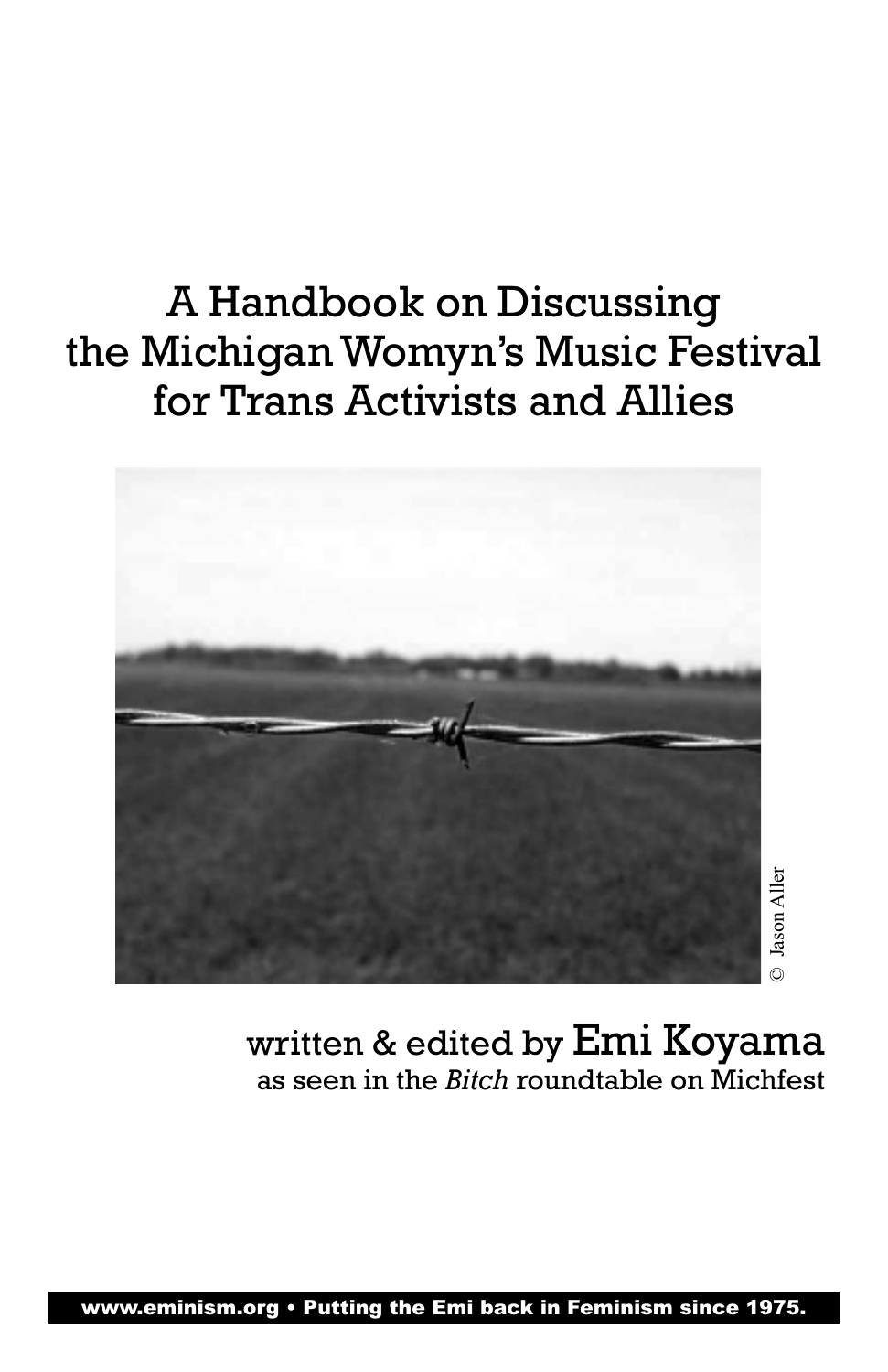# Preface

The controversy surrounding the "womyn-born-womyn" (i.e. no transsexual) policy at the Michigan Womyn's Music Festival have long troubled and paralyzed many people in women's and trans communities. This handbook is an attempt to bring newcomers to the debate up to speed on what the issues and arguments are, and to present baseline factual information upon which these discussion take place.

Of course, the author/editor of this handbook is partial to this debate; I participated in the "roundtable" for *Bitch* magazine (issue 17, summer 2002) on this topic, in which I not only strongly supported the inclusion of transsexual women in the Michigan Womyn's Music Festival, but also criticized any attempt to draw clear, unambiguous boundaries where they are bound to be arbitrary. While I continue to feel strongly about this position, I am making an attempt to represent the opponent's positions fairly and accurately in this handbook (for example, by including actual documents distributed by the festival which explain its positions) because resorting to "straw person" tactic is not constructive nor effective way to engage in dialogues with those I disagree. It is my hope that readers would reach their own *informed* conclusions by reading this handbook.

Many of the documents I included in the historiography section of this handbook have been written or produced by people other than myself (obviously). I am making my best attempt to obtain permission to reprint them when it is appropriate (I am assuming that press releases, open letters, etc. are by definition reprint-able) and to credit their originators, but if there are any problems with the way I included these documents, please contact me at emi@eminism.org and I will address our concern as promptly as possible.

The on-line version of this handbook contains many of the longer documents and other materials I could not include in this handbook, as well as updates made to the archive after the publication of this handbook. If you have a web connection, please visit the web site of "Michigan/Trans Controversy Archive" at http://eminism.org/michigan/

Lastly, I would like to appreciate everyone who gave me their permission to reprint their materials, and everyone whose lives and visions inspired mine.

Emi Koyama PO Box 40570 Portland OR 97240 emi@eminism.org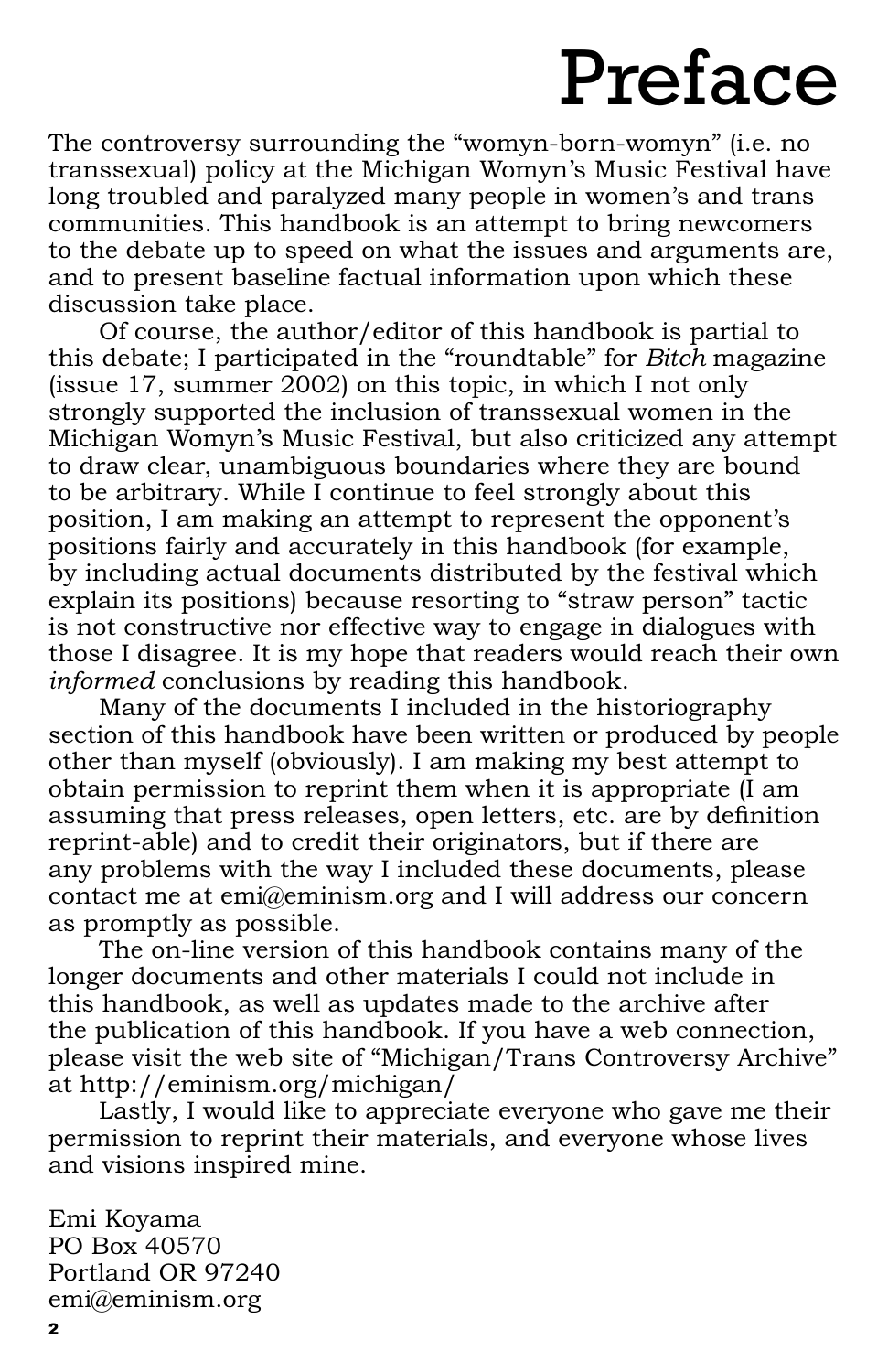# Table of Contents

| Responses to Anti-Inclusion Arguments 10                                                                              |
|-----------------------------------------------------------------------------------------------------------------------|
| Who's Who? of the Michigan Debate  14                                                                                 |
| Historiography of the Michigan Debate  18                                                                             |
| Results of 1992 Gender Survey at Michigan Womyn's<br>Music Festival by Nancy Burkholder (April 1993) 18               |
| Festival Womyn Speak Out by Lisa Vogel and Barbara<br>Prince, MWMF (November 1993)<br>.20                             |
| The Joint Statement by Alix Dobkin & Riki Ann Wilchins                                                                |
| Passover Revisited by Alix Dobkin (April 1998) 22                                                                     |
| Open Letter to the Organizers of the Michigan Womyn's<br>Music Festival by Lesbian Avengers of Washington, D.C.<br>24 |
| The Statement by The Butchies & Mr. Lady Records and<br>Video (June 1999)<br>.25                                      |
| Transexual Menace Calls for Protest by Clare Howell,                                                                  |
| No Penis on the Land: Michigan Womyn's Music Festival<br>Expands Policy by Clare Howell, GenderPAC (August<br>.27     |
| Festival Reaffirms Commitment to Womyn-Born Space by                                                                  |
| Lesbian Resource Center opposes Michigan Womyn's<br>Music Festival exclusion of Transsexual women by Seattle          |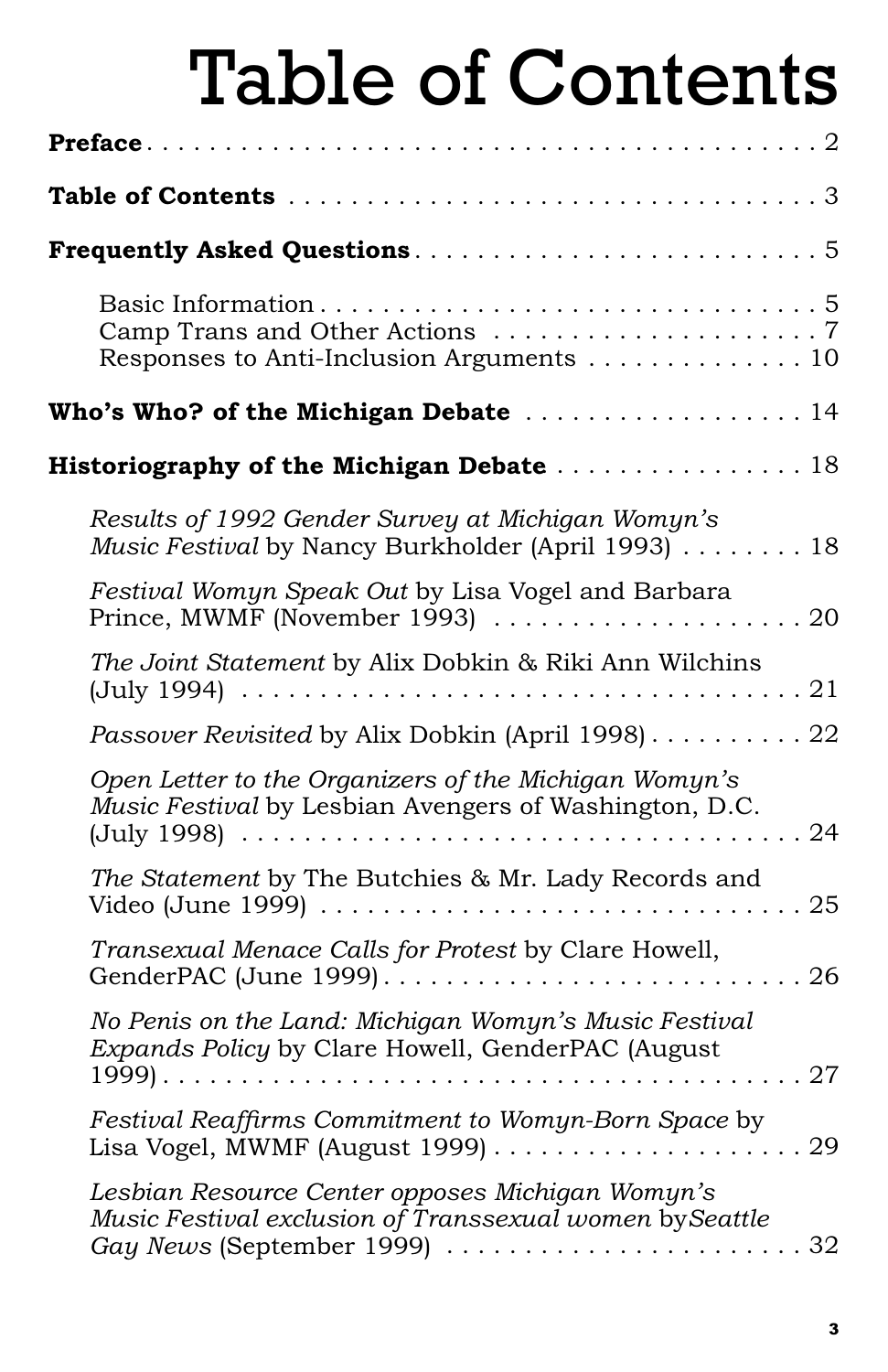| Plea to Bands that play Michigan Womyn's Music Festival<br>and Their Fans and Labels by BethX (December 1999) 33                                                 |
|------------------------------------------------------------------------------------------------------------------------------------------------------------------|
| Open Letter to Lesbian Connection re Son of Camp Trans                                                                                                           |
| Michigan Womyn's Music Festival Affirms Womyn-Born<br>Womyn Space by Lisa Vogel, MWMF (July 2000) 37                                                             |
| Festival Affirms Womyn-Born Womyn Policy: A Handout<br>by Michigan Womyn's Music Festival (August 2000) 38                                                       |
| The Michigan Women's Music Festival and Transsexual<br>Women: A Statement by Transsexual Women by Beth<br>Elliott, Davina Anne Gabriel, et al. (August 2000)  40 |
| A Transfeminist Response to "A Statement by<br>Transsexual Women" by Nicole Storm, Liby S. Pease, et                                                             |
| "Michigan Eight" Evicted over festival's "Don't Ask, Don't<br>Tell" Policy by Camp Trans (August 2000) 44                                                        |
| Eight Activists Kicked Out of Michigan Womyn's Music<br>Festival by Chicago Camp Trans Planning Committee<br>45                                                  |
| Michigan Womyn's Music Festival Celebrates 25 Years<br>of Commitment to Womyn-Born Womyn Space by MWMF                                                           |
| What's a Festival Without a Controversy? by MWMF<br>. 50                                                                                                         |
| Response to the Violence Against The Butchies and Le<br>Tigre by Rachel Carnes, Radio Sloan, et al. (October<br>.51                                              |
| An Open Letter in Support of Protesters by Sadie Crabtree<br>$(October 2001) 53$                                                                                 |
| MWMF Trans-Inclusion Petition by Nomy Lamm, Rachel<br>Carnes, Tami Hart, et al. (November 2001)  54                                                              |
| Bitch Roundtable: The Bonus Track 56                                                                                                                             |
|                                                                                                                                                                  |
|                                                                                                                                                                  |
|                                                                                                                                                                  |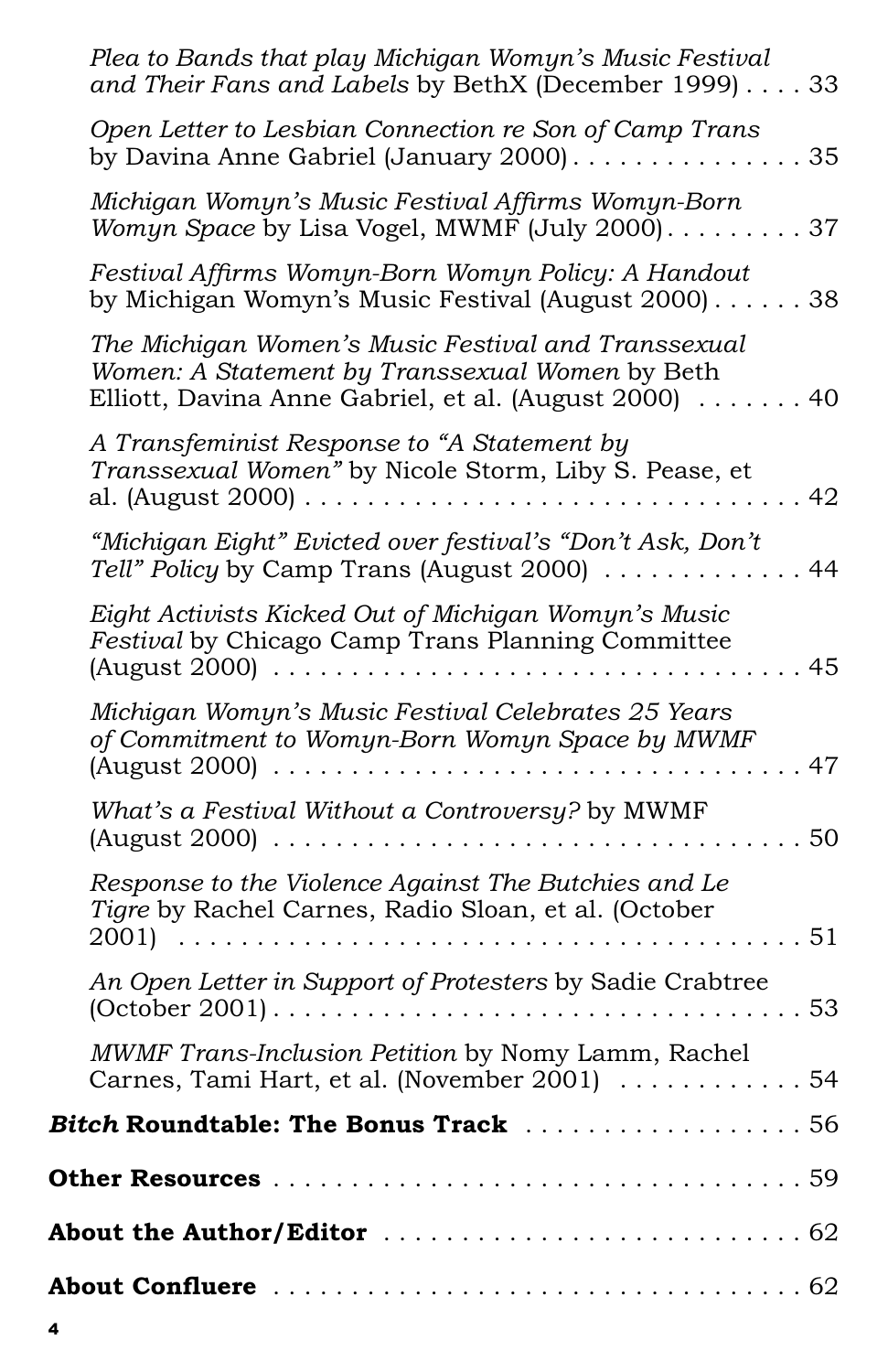# Basic Information

# **What is Michigan Womyn's Music Festival?**

Michigan Womyn's Music Festival's web site states: "Michigan is a festival that brings together the artistic, political and personal expression of womyn from every generation, from urban and rural communities, from different cultures, ethnicities, countries and beliefs." The weeklong festival takes place every summer on the 650 acres of private land in Hart, Michigan. Michigan Womyn's Music Festival is produced by We Want The Music Company (WWTMC), a for-profit corporation registered in Michigan.

# **What is the "trans" controversy about?**

Michigan Womyn's Music Festival holds the policy that only "womyn-born womyn" are allowed to enter the land, meaning that only those who have "lived their entire lives as females" can participate in the festival. To put it more blatantly, the policy is intended to exclude transsexual people, whether they are male-to-female transsexuals (trans women) or female-to-male transsexuals (trans men). Many in the trans communities as well as queer and women's communities feel that this policy is oppressive, although their proposed alternatives may vary.

Note that many transsexual women actually feel that they have always been women, albeit misidentification by others, and thus feel that the phrase "womyn-born womyn" should include them. For the sake of clarity, this handbook will use "womyn-born" only in quotation marks.

# **Are all trans people excluded from the festival?**

It depends on how you define "trans," but a simple answer is no. Some non-transsexual women, including butch women, bearded women, drag king performers, and others call themselves *transgender* because they do not fit into the society's definition of what a woman should look/act like. There are no rules excluding these people so long as they have lived their entire lives as women—in fact, some of the performers identify as "transgender" even as they uphold the policy that excludes transsexual people. It is only transsexual people —who have been raised as a member of one gender but live (or wish to live) as a member of another—that are excluded, because they are viewed as having lived as a male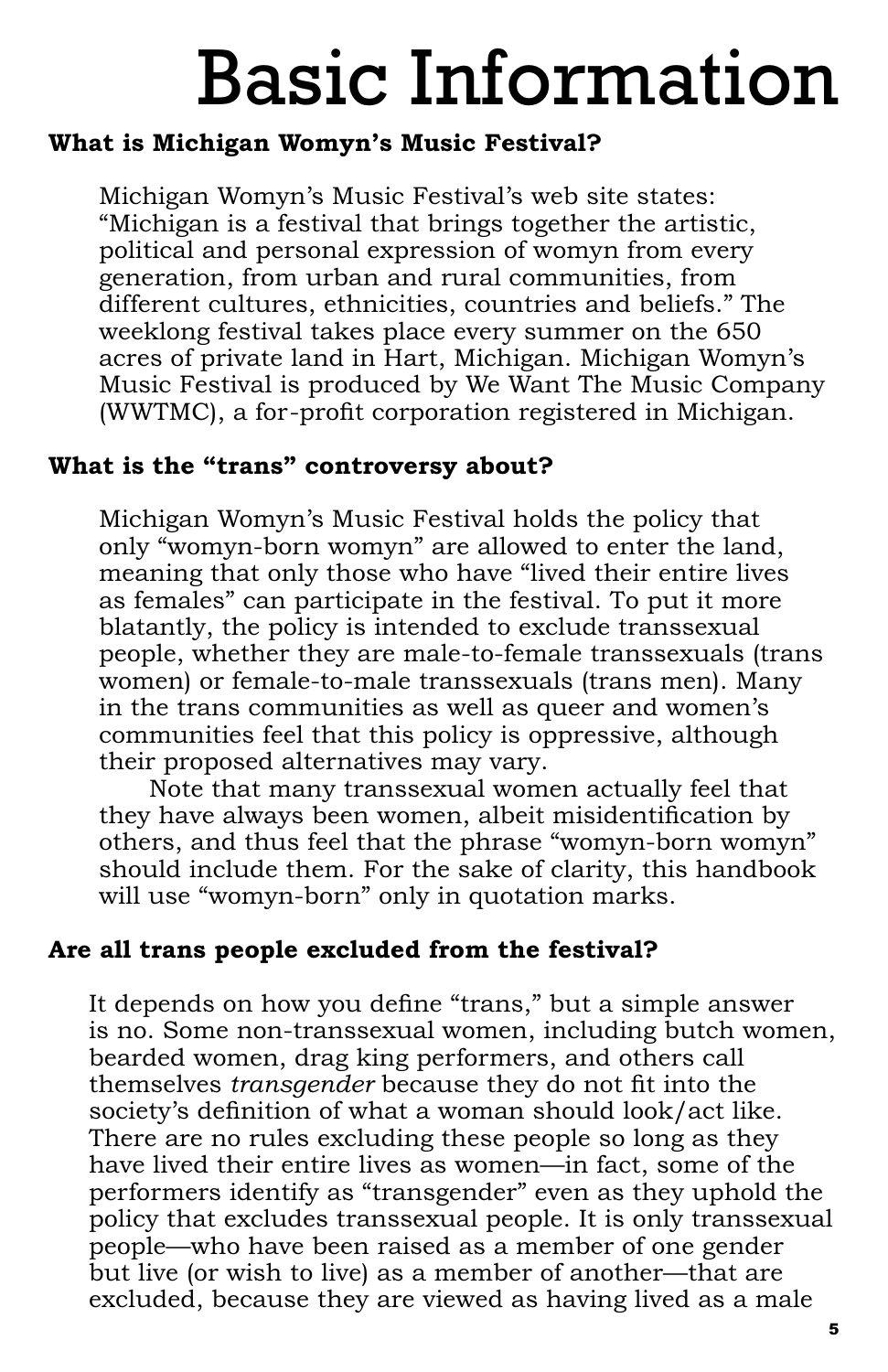(in the case of trans women) or living currently as a male (in the case of trans men).

On the other hand, an environment that excludes transsexual people is not safe for many "transgender" women, as their legitimacy as women are constantly challenged by those who suspect that they might be transsexual. Many women with ambiguous gender presentation report being harassed or theatened by other women while on the land.

Genderqueer people and others who identify as neither male or female are also excluded under this policy even if they were raised as girls. In 2000, several "trannie boys, boydykes, FTM's, Lesbian Avengers and young gender-variant women" who were not transsexual women—were evicted from the festival for their refusal to identify as "womyn-born womyn" either because they no longer identify as women, or in solidality with other trans people.

#### **How does Michigan Womyn's Music Festival enforce this policy?**

It doesn't and it can't. In fact, the festival instituted a policy of *not* questioning any individual's gender presentation in order to prevent harassment against transgender women who otherwise qualify as "womyn-born womyn." The festival's 2001 handout states: "We ask all Festival-goers and staff to honor our commitment that no womon's gender will be questioned on the land... Butch/gender-ambiguous womyn should be able to move about our community with confidence that their right to be here will not be questioned... We also have a commitment to run the Festival in a way that keeps faith with the womyn-born womyn policy, which may mean denying admission to individuals who self-declare as male-to-female transsexuals or female-to-male transsexuals now living as men (or asking them to leave if they enter)."

Some transsexual women including Davina Anne Gabriel, the editor of now-defunct newsletter, TransSisters, view this intentional absence of enforcement mechanism as a de facto acceptance of post-operative transsexual women. Others feel that this policy—which they compare to the "Don't Ask, Don't Tell" policy regarding gays and lesbians in the military—is not enough, and continue to attend Camp Trans to protest transsexual people's exclusion from Michigan Womyn's Music Festival.

#### **How did this controversy start?**

Nancy Burkholder wrote: "In 1991, a woman was expelled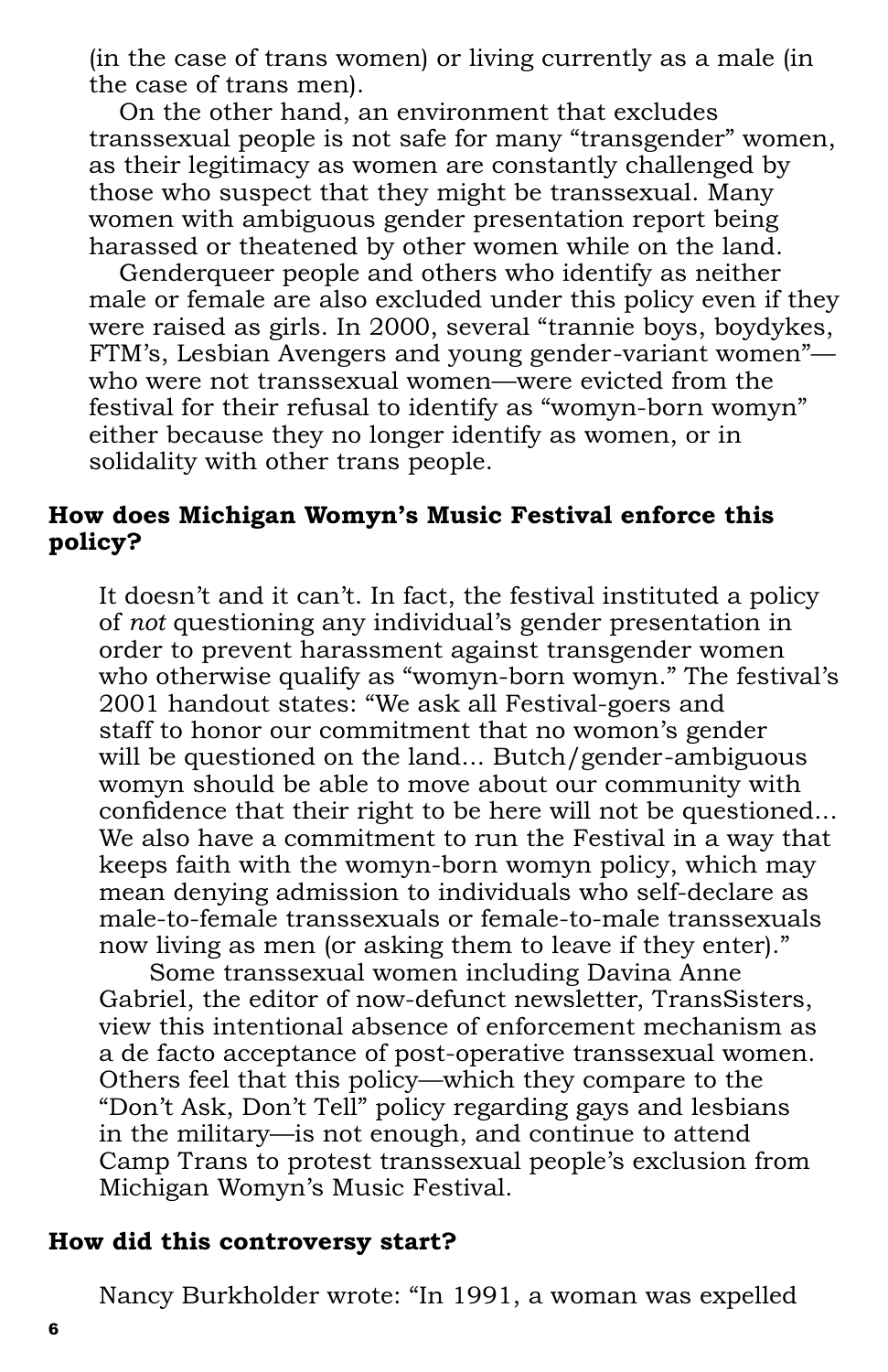from the Michigan Womyn's Music Festival on suspicion of being a transsexual. This incident brought to light an unpublished policy that MWMF was for non-transsexual women only... News of Nancy [Burkholder]'s expulsion and the [existence of] anti-transsexual policy shocked many festival goers... The 1992 MWMF brochure included a statement that "MWMF is a gathering of mothers and daughters for all womyn born womyn," meant to exclude transsexuals."

"At the 1992 festival, a small group of women (including at least one transsexual) set up a literature table to provide information about gender issues, posted "gender myths" in the portajanes, gave away buttons asking "Where's Nancy?" and raised questions, listened, and talked to women for hours. Four workshops were offered about transsexualism and about MWMF policy. Security women were questioned about whether they would expel a transsexual. A survey was conducted to find out what participants thought about including transsexuals. Nearly three-quarters of respondents thought transsexuals should be welcome. Survey results were sent to festival producers and a response requested, but none has been received."

# Camp Trans and Other Actions

#### When was the first organized protest at Michigan Womyn's **Music Festival?**

It was in 1992, a year after Nancy Burkholder was expelled from the festival. Burkholder wrote: "At the 1992 festival, a small group of women (including at least one transsexual) set up a literature table to provide information about gender issues, posted "gender myths" in the portajanes, gave away buttons asking "Where's Nancy?" and raised questions, listened, and talked to women for hours. Four workshops were offered about transsexualism and about MWMF policy. Security women were questioned about whether they would expel a transsexual." Boycott of the festival has been discussed early on, but activists decided "it would be far more effective to show up and make our voices heard."

In 1993, four transsexual women including Burkholder returned to the festival with non-transsexual allies to "conduct scheduled Festival workshops and outreach to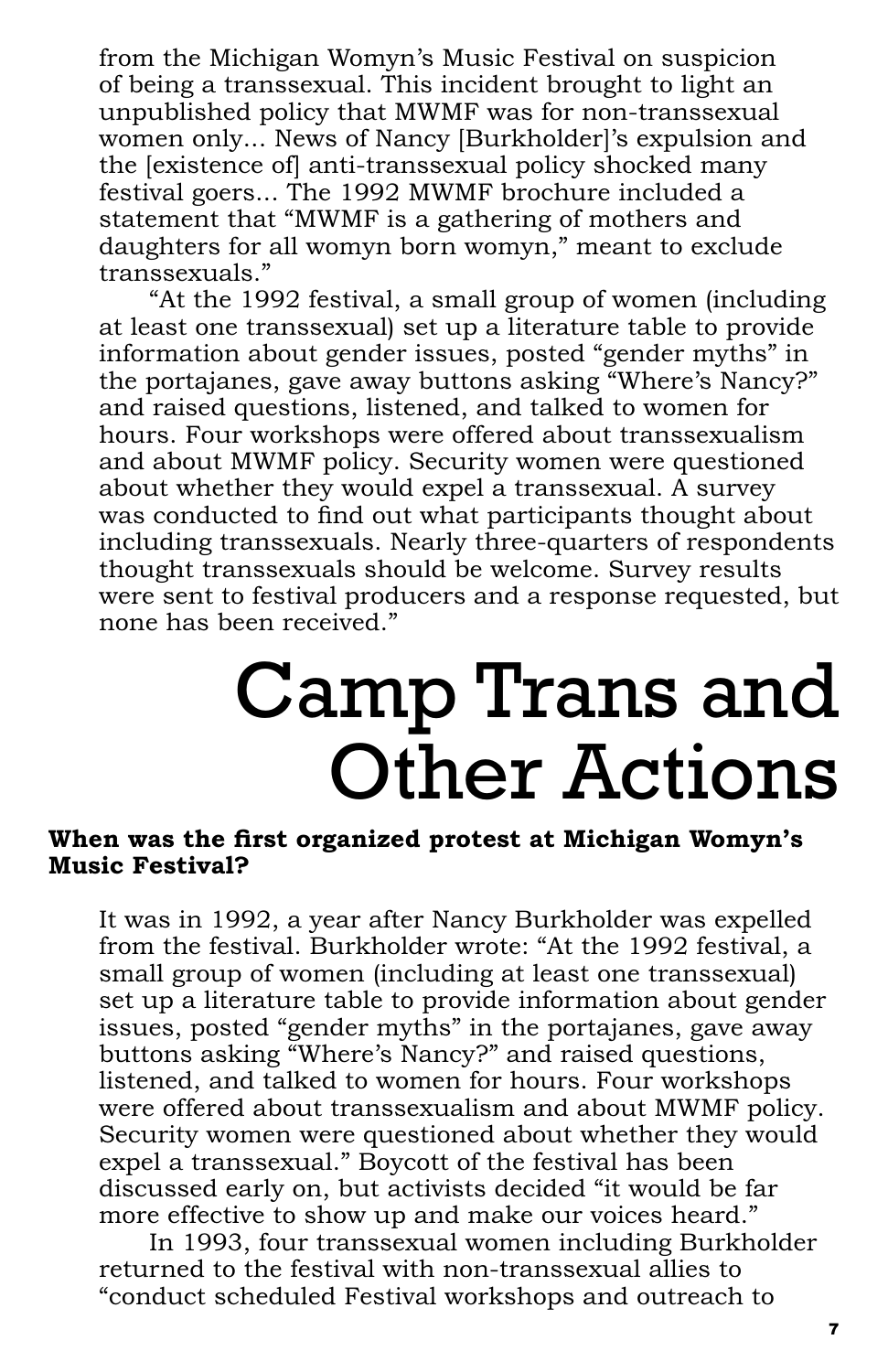other attendees," but were once again thrown out by the festival security. "Still determined to conduct their workshops, they camped across from the main gate in the woods of the National Park. Over 75 women attended the workshops and more than 200 women stopped by to offer their support. Camp Trans was born." (from the press release for a Camp Trans 1994 fundraiser)

#### **What exactly is Camp Trans?**

In 1994, transsexual activists and their allies officially held Camp Trans across the road from the entrance of Michigan Womyn's Music festival. Camp Trans 1994 and featured workshops and readings by Leslie Feinberg, Jamison Green, Minnie Bruce Pratt, and others. This was the last Camp Trans (except for a small three-person demonstration in 1995) before it was revived as "Son of Camp Trans" in 1999 by Transexual Menace and GenderPAC.

As Camp Trans attract younger and more queer- and genderqueer-identified people in addition to transsexuals, the character of Camp Trans itself has changed. A press release from GenderPAC states: "the stars of Camp Trans [1999] were the Chicago Lesbian Avengers who, in support of an inclusive MWMF went toe-to-toe with angry lesbianseparatists intent on harassing the trans-contingent out of the festival grounds. The Avengers provided moral and physical support of the activists, escorting them through the grounds and engaging in group shouting matches with indignant separatists."

Riki Anne Wilchins said: "The big change was that five years ago at the original Camp Trans, it was transexuals struggling with the Festival. But this year it was young, radical lesbians struggling with other lesbians. After one shouting match, I thanked one of them for her outspoken support, and she responded, 'I wasn't supporting you. If you're not welcome, I'm not safe here either. This is my issue, too.'" In other words, Camp Trans is no longer simply about including transsexual women; it is about resisting gender oppression within women's communities.

# **What is the goal of Camp Trans?**

The stated purpose of Camp Trans back in 1994 was to "to promote an understanding of gender from a variety of perspectives and to address issue of disenfranchisement in the women's and lesbian communities," but some transsexual activist involved in it report much narrower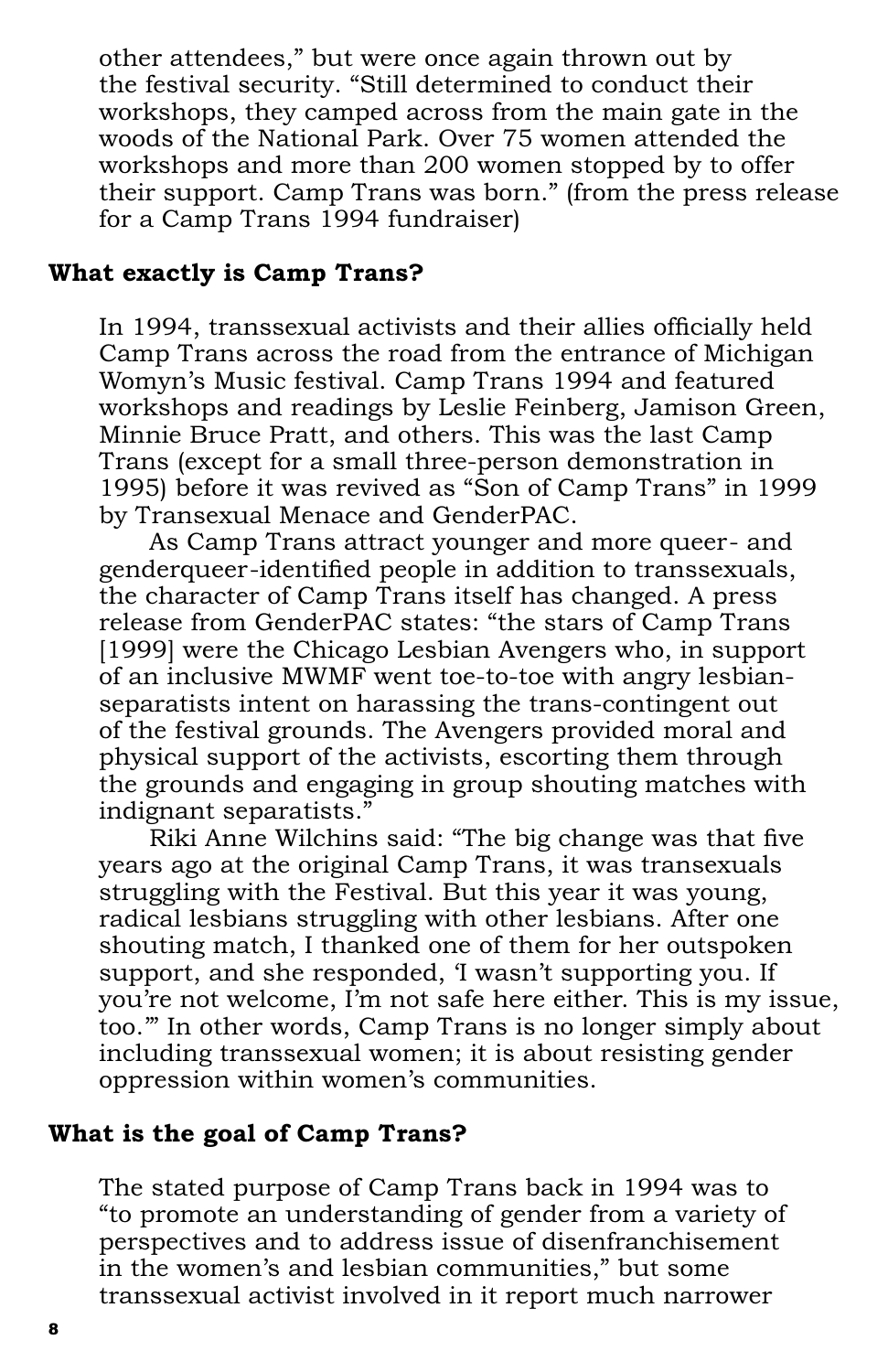scope, which is to have the festival to allow, if only in de facto, post-operative transsexual women to enter the land. Inevitably, this difference in priorities and strategies lead to a division within trans communities. Organizers of the 2002 Camp Trans state: "our mission is to educate the attendees of Michigan Womyn's Music Festival about the 'womyn-bornwomyn only' policy with the end goal of broadening that policy to include ALL self-identified womyn."

#### **What are those debates within trans communities about?**

Some openly criticize GenderPAC's confrontational tactics as well as its effort to advocate for pre- and non-operative transsexual women (and possibly other trans and genderqueer people) to enter the festival. Davina Anne Gabriel did when she wrote: "[The festival] has a perfectly legitimate reason for excluding preoperative MTF transsexuals... However, allowing postoperative transsexual women to attend would not result in such consequences. I hope that this will someday become its official policy. The actions of groups like 'Son of Camp Trans' only further impede this goal."

In the summer 2000, a group of known transsexual activists (Beth Elliott, Anne Lawrence, Gwendolyn Ann Smith, Jessica Xavier as well as Gabriel) released a statement condemning Wilchins as "anti-feminist and ultimately oppressive of women, both transsexual and nontranssexual" for advocating for the inclusion of pre- and nonoperative transsexual women, suggesting that only women without a penis (i.e. non-transsexual women and postoperative transsexual women) should enter, lest the safety of these women would be compromised. They were criticized by yet another group of trans activists and allies for their racism and classism. Read Emi Koyama's paper, *Whose Feminism is it Anyway?* available from Eminism.org for more information about this debate. [Full disclosure: Emi is the author and editor of this handbook]

# **What other form of activism has there been to change the policy at Michigan Womyn's Music Festival?**

In 1999, some trans activist began taking another strategy: contacting musicians who headline Michigan Womyn's Music Festival, asking them to take a stand against antitranssexual policy by either boycotting the festival or making public statements. Many musicians declined to publicly declare their positions, although some did respond. Most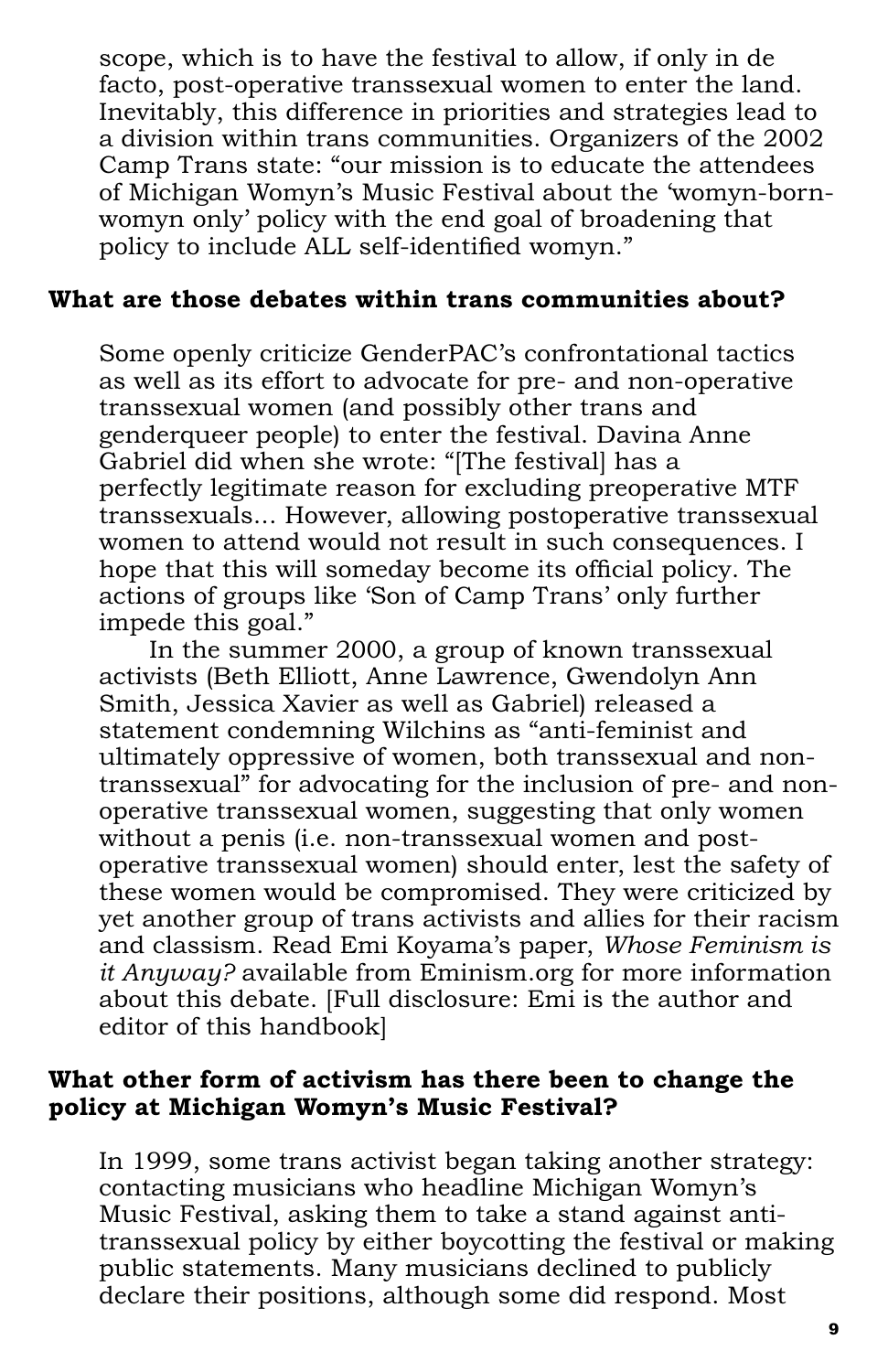notably, The Butchies and Mr. Lady Records and Video released a public statement in defense of the festival: "We strongly believe that transgendered/transsexual people are an important part of the queer community and that they face an enormous amount of opposition... Based on our discussions with Lisa Vogel, the main organizer, we know that the MWMF started as a separatist event for womyn born womyn and we personally still feel the continued need for that kind of space and event... We don't think that our support of the trans communities and womyn born womyn communities are in direct contradiction to each other."

Over the next couple of years, trans activists and allies across the U.S. have staged many actions at the shows of the Butchies and other musicians that support the antitranssexual policy of Michigan Womyn's Music Festival by distributing fliers that raise awareness of transphobia within queer and women's communities and confronting musicians who profit from supporting an anti-transsexual institution. All actions have been peaceful so far, except in one incident a trans activist was assaulted by a fan of a band being protested.

# Responses to Anti-Inclusion Arguments

**The policy is about embracing womyn-born-womyn, and not about excluding trans people.** 

When an action or a pattern of actions negatively impacts a particular community's rights disproportionately, it is considered discriminatory regardless of the intention. This is the exact same argument feminist legal experts have successfully used to confront "glass ceiling" and other subtle and often invisible barriers to women's empowerment in some landmark court cases. Because "womyn-born-womyn" policy has *"disparate effect"* (which is a legal term to describe this legal prescedence) that are harmful to transsexual and genderqueer people, it needs to be considered discriminatory regardless of the festival's intention.

# **Isn't the festival like a private party? If so, it should be left up to them to decide who to invite.**

First of all, it is not a private party. In addition to being a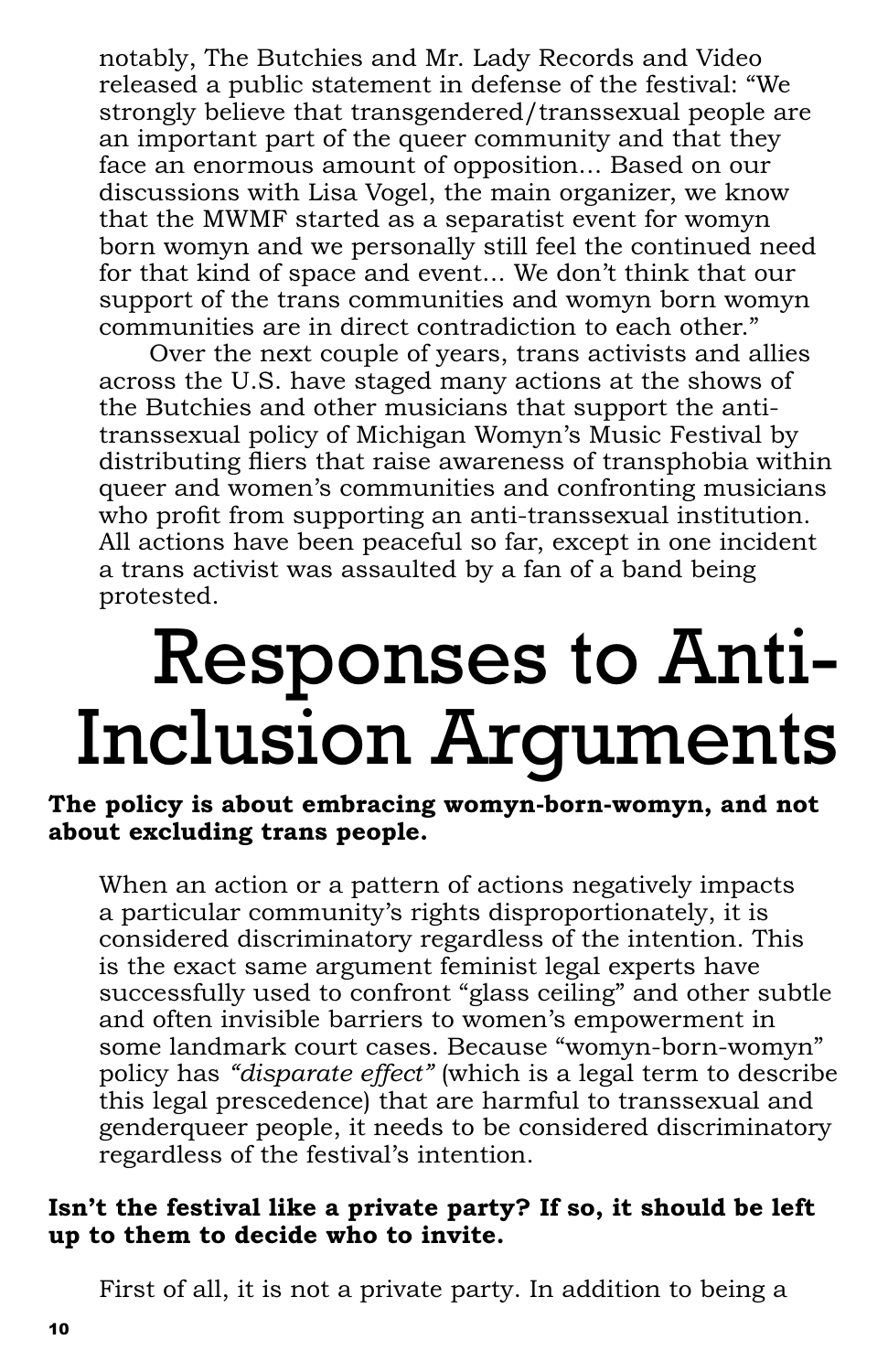product of a for-profit corporation (which I assume means that expenses are deducted from taxable income), the festival is a *"public accommodation."* The U.S. Equal Employment Opportunity Commission defines public accommodation as "a private entity that owns, operates, leases, or leases to, a place of public accommodation" which includes "a wide range of entities, such as restaurants, hotels, theaters, doctors' offices, pharmacies, retail stores, museums, libraries, parks, private schools, and day care centers." Only "private clubs and religious organizations" are exempted.

This is not to say that the discrimination against transsexual people is illegal. The federal Americans with Disabilities Act specifically excludes transsexuality (gender identity disorder) from coverage, thanks to the anti-choice, anti-gay Senator Jesse Helms; the State of Michigan has not adopted the non-discrimination law that protects trans people, although several Michigan cities including Ann Arbor have passed trans-inclusive civil rights ordinances.

Regardless, this debate is not about whether or not women's festivals have the legal right to discriminate against transsexual people; it is about whether or not it is right and feminist to do so. Any argument for or against trans inclusion at women's festivals should be based on our feminist principles rather than on some legal loophole created by Jesse Helms.

#### The policy simply says that the festival is for a specific kind **of women, rather than telling trans women that they aren't women.**

Taken from the "general information" part of the festival web site: "Michigan is a festival that brings together the artistic, political and personal expression of womyn from every generation, from urban and rural communities, from different cultures, ethnicities, countries and beliefs. That diversity is authentically expressed in every part of the Festival... It is a rare and precious space in time where we enjoy the dazzling celebration of everything female." If the festival insists that this "authentic" "diversity" of "everything female" does not include transsexual women, how is that different from telling transsexual women that they aren't women?

Besides, a women's festival's excluding a whole class of women simply because of their membership in that particular subgroup of women seems ridiculous. It makes much more sense if supporters of the "womyn-born-womyn" policy said, point-blank, that trans women aren't welcome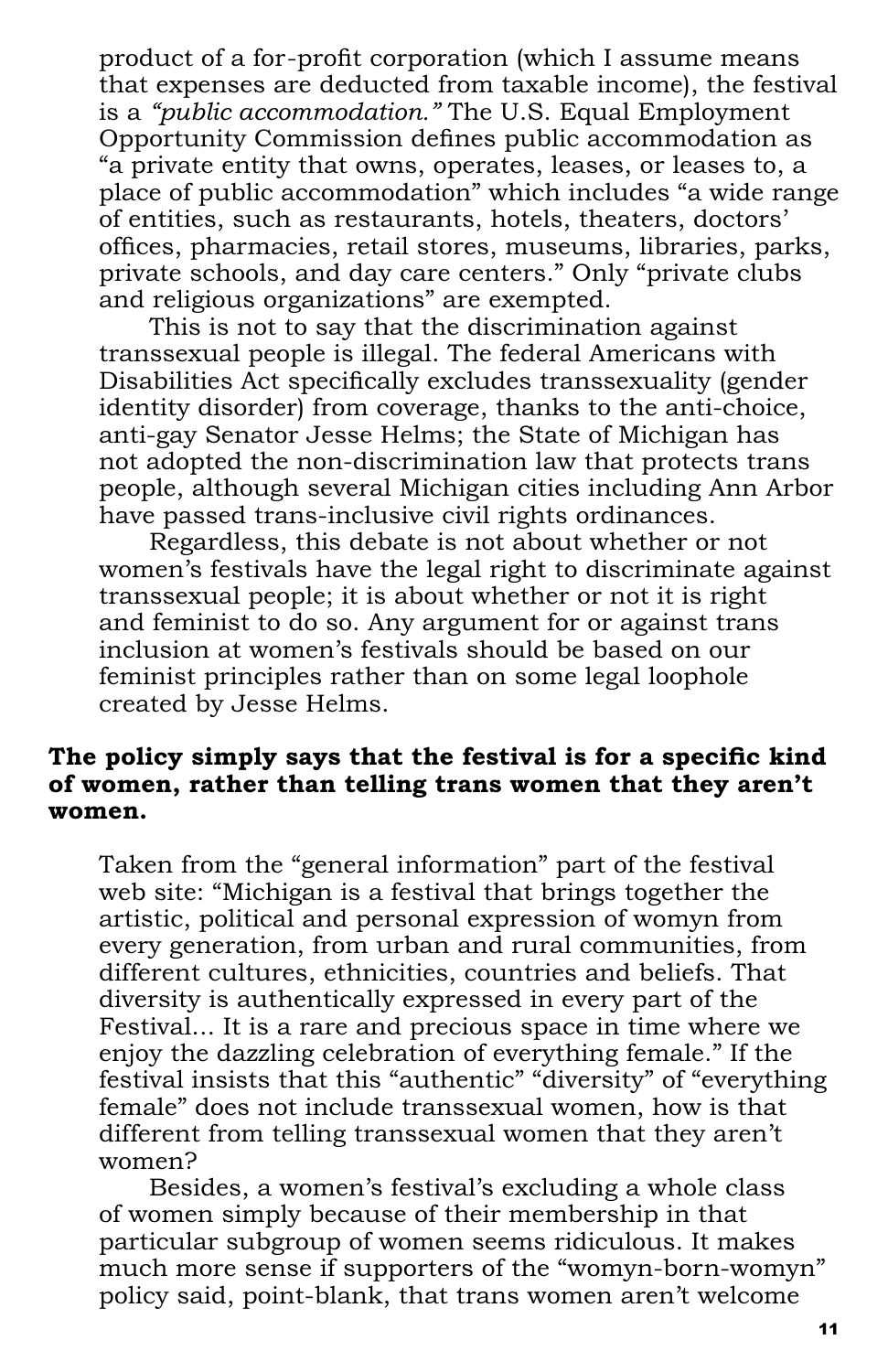because they are phony.

### **The festival about celebrating the shared experience of being raised as girls, which transsexual women do not have.**

The "general information" page above does not state anything about the "shared experience of being raised as girls." Besides, if the "diversity" of the festival participants "is authentically expressed in every part of the Festival" as the site claims, I would expect that women at the festival do not really share the same experience even if they were all raised as girls, because other factors, such as race, class, nationality, ability, etc. play a huge part in how one experiences girlhood. Being transsexual does affect how the child experiences her childhood as a girl (who was mistaken for a boy), but there is nothing to say that its impact is more profound than other factors that make one girl's experiences different from another's.

#### **Inclusion of someone who has lived part of their lives as men would threaten the safety of women's land.**

While men's violence against women are more prevalent in this sexist society, women are capable of abusing and violating other women also, as it was made evident by an increasing number of reports of woman-to-woman domestic violence and sexual assault in recent years. By equating the absence of men (and transsexual people) with safety and their presence with danger, we further trivialize and invisibilize the suffering of many women who are battered by their female partners, including women who were raped or battered while on the land. If we were to make the festival a safe space for all women, we need to stimulate more sophisticated dialogues about safety and accountability and to build structural remedies to prevent abuse, rather than relying on the myth of the safety of women.

#### **Women who are survivors of abuse would be traumatized or triggered if they see people or body parts that look like men's while being on the land.**

There are infinite number of ways that someone could be triggered, and therefore each survivor is responsible for determining for herself how to avoid or manage her triggers. When members of the dominant group believe that they have the right to get rid of the minority group solely because of their own fear, such as when white aircraft passangers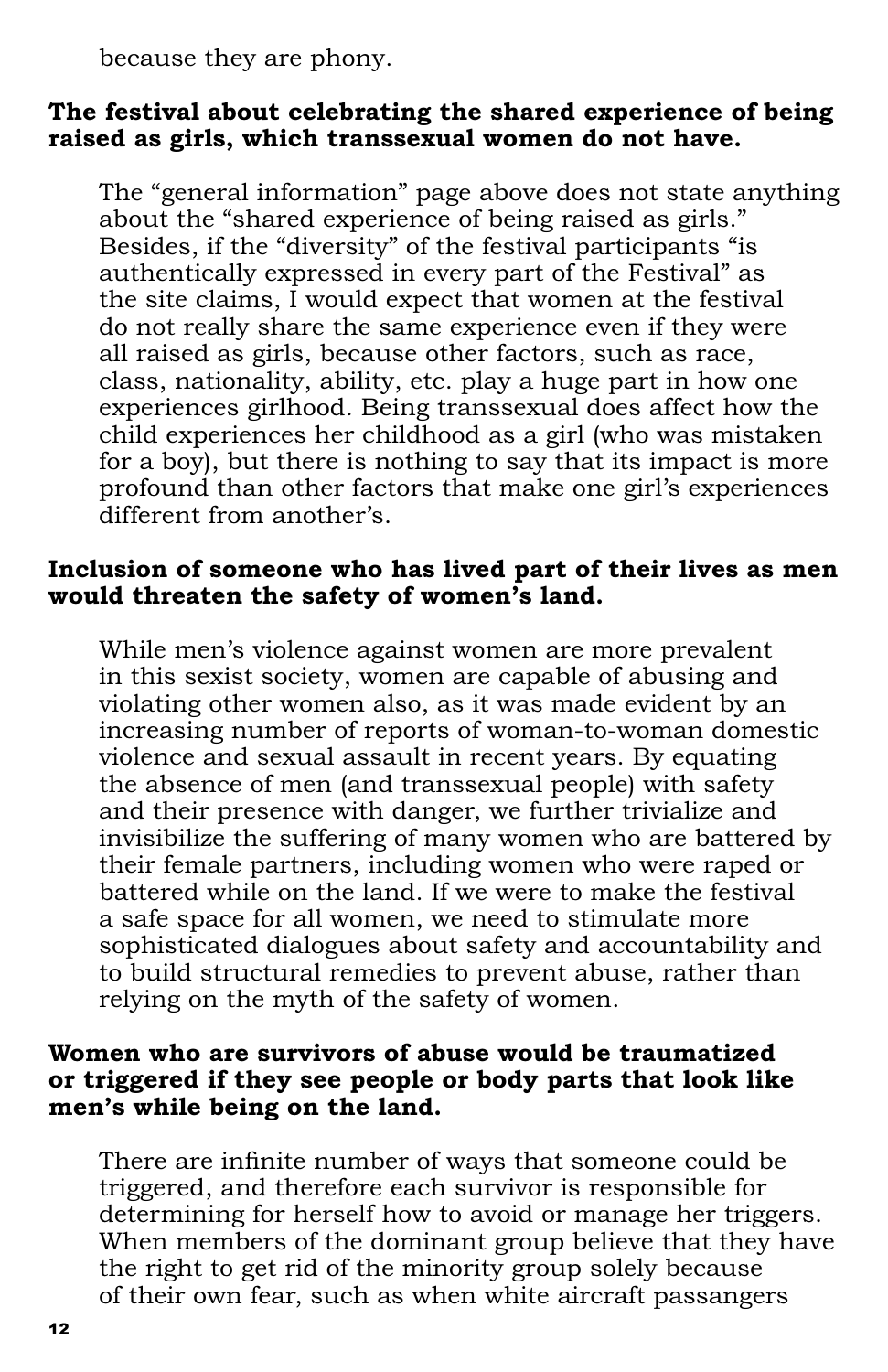request Middle-Eastern passangers to be removed from a flight because the presence of Middle-Eastern people make them feel uncomfortable or unsafe, it is called an undeserved sense of entitlement and it needs to be challenged. If the festival insists on removing certain group of women because of their genital structure or other physical characteristics reminiscent of male violence and domination, it must also tell white women to peel off their skin.

# **Aren't transsexual women (and men) already included as long as they do not publicly identify as transsexual?**

No. They are still not welcome, although the festival wisely chose not to interrogate anyone based on their appearances (lest they would end up harassing many butch-looking womyn-born-womyn). Festival owner Lisa Vogel said: "Here's what we say: What womyn-born womyn means to us is women who were born as women, who have lived their entire experience as women, and who identify as women" (*Bitch: Feminist Response to Pop Culture* Issue 17, Summer 2002).

#### **If transsexual women were to be included, how can you keep men from gaining entrance by pretending to be "pre-op" transsexual women?**

Theoretically, men can already enter the festival by pretending to be "womyn-born-womyn" because of the festival's policy of not interrogating anyone about their gender, just like some transsexual women and men enter the land the same way already. There will be no additional risks of invasion even if transsexual women were to be included.

# **Women don't have a real institutional power in this society. Why do trans activists only target a women's festival?**

It is not true that Michigan Womyn's Music Festival is the only issue or the most prioritized issue for transsexual activists. Where were you when we were at the city hall fighting for our right not to be fired simply for being trans? Where were you when we were lobbying to get the medical community to pay attention to our health concerns? Where were you when we were protesting the mall for arresting us for using the restroom like everybody else? Where were you when we gathered to mourn the loss of yet another transsexual victim of hate-motivated murder? And where we you for all those years that we were fighting against the repression of everything queer or gender-variant?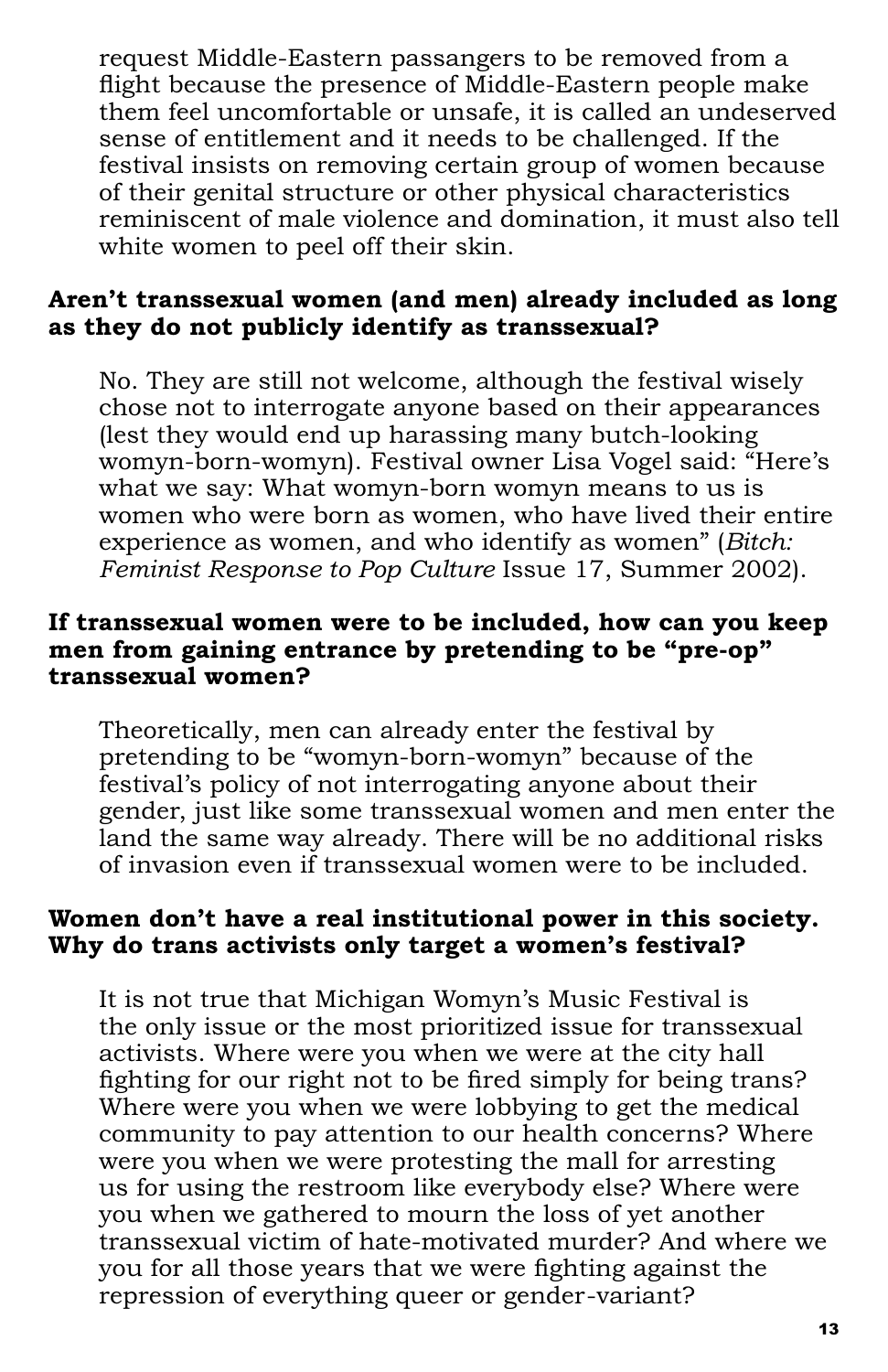Still, Michigan Womyn's Music Festival is important not just because of what it provides for one week of the year, but because it is a place where women gather from across the country (and beyond) who are active in their own communities. By affecting change at Michigan Womyn's Music Festival, transsexual activists and allies hope to impact many other women's organizations and services in these local communities.

# Who's Who? of the Michigan Debate

# **BITCH AND ANIMAL**

Feminist punk-folk duo responsible for "Pussy Manifesto," a call for "a spread-it-yourself revolution born inside the eggs of us all." Bitch and Animal play at the Michigan Womyn's Music Festival despite the fact that Animal identifies as transgender, as someone who falls somewhere between boy and girl. S/he said to a Toronto alternative weekly, "I just want [protesters] to look at who's playing there - it's not anti-trans!" Then he makes a curious analogy: "If the KKK... asked me to play their music festival, I'd play it in a second, just to have that opportunity to educate them. This is the same thing." Interesting.

#### **BARRETO-NETO, Tony**

Female-to-male trans activist who founded Transgender Officers Protect/Serve in 1995. Tony entered the Michigan Womyn's Music Festival in 1999 and took shower inside, inadvertently exposing his surgically transplanted forearm, which was made to appear like a penis. This is considered to be the orgin of the myth that "men walked around the festival exposing themselves" (which has no concrete eyewitness reports beside Tony's story itself). Some Camp Trans participants questioned his entering the festival since he is now a man, but he defended it because he has "paid the dues." He says: "I have gone to jail and paid with the same body I had surgery on and, by God, I have paid with my blood and my soul and with all too many friends who've been lost because womyn didn't have control over their bodies... I lived the fear and the tragedy and the pain, the ecstasy, the joy, and the beauty of it all and you can never take that away from me."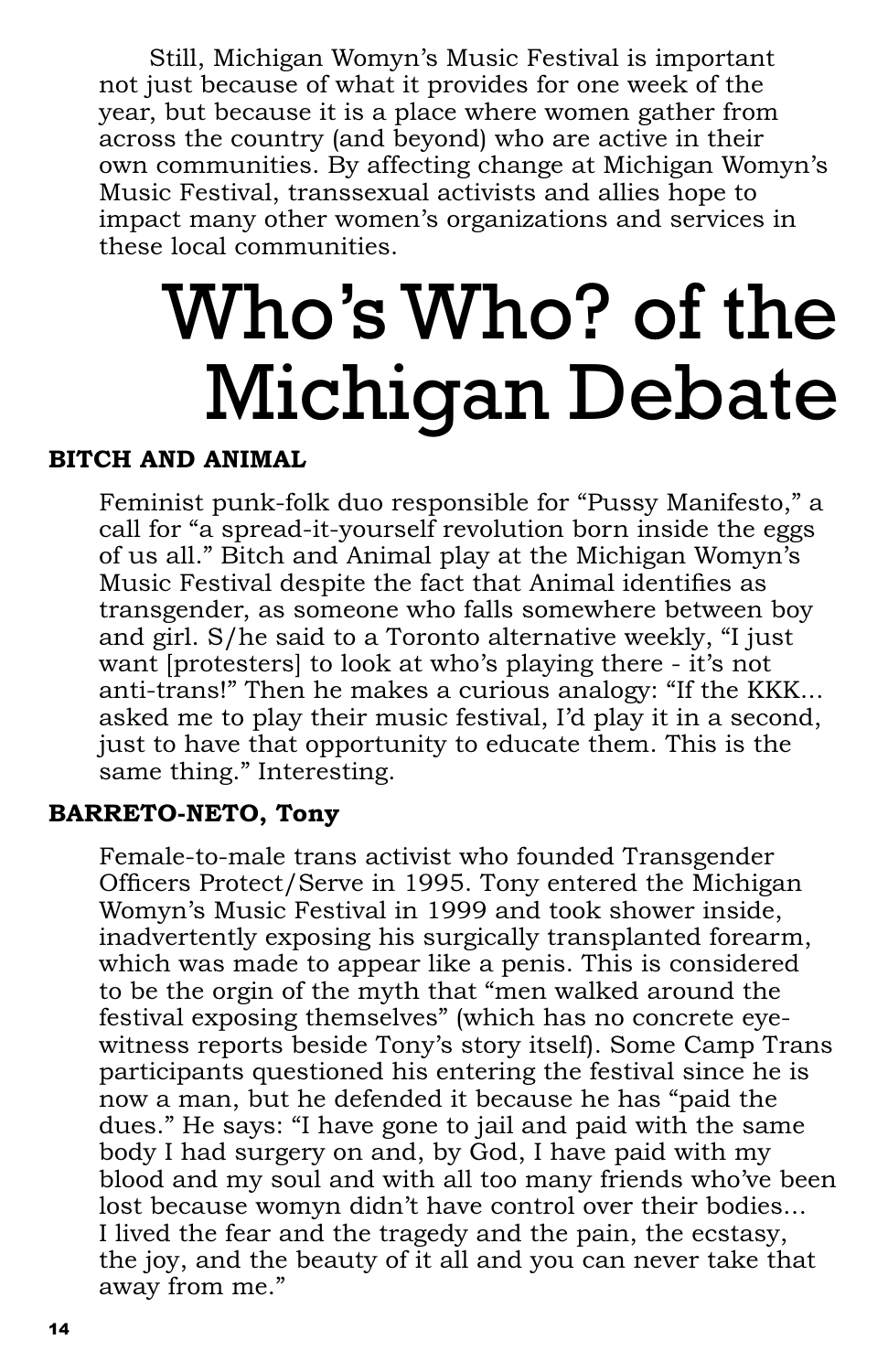# **BURKHOLDER, Nancy**

In 1991, Nancy Jean Burkholder was attending Michigan Womyn's Music Festival for the second year when she was asked by another attendee if she was a transsexual woman. She answered honestly "yes," which was reported to the festival security, leading up to her eviction from the festival ground. This incident drew attention to the festival's unwriten rule against transsexual women on the land, and became the rallying point for trans activists' protests against the "womyn-born womyn" policy.

# **CRABTREE, Sadie**

Editor of Strap-On.org, a "progressive, queer-centered, sexpositive, girl-friendly online community." Since its founding in November 2000, the site has become the place for trans activists and allies to strategize and discuss over how to organize around the Michigan Womyn's Music Festival. Sadie also wrote the petition in support of trans activists protesting Buchies shows when there was a backlash. In early 2002, hardware maker Snap-On Tools, Inc. threatened to sue Strap-On.org for infringement of its trademark and unfair competition, which is pretty silly.

# **DOBKIN, Alix**

Legendary lesbian folk singer whose 1973 album (with the late Kay Gardner), Lavender Jane Loves Women swept through the women's communities and marked the beginning of the women's music movement, from which Michigan Womyns Music Festival emerged. While her lesbian-feminist commentaries published in Windy City Times are often criticized for being transphobic (see Passover Revisited, for example), she stopped over at Camp Trans in 1994, issued a joint statement with Riki Wilchins, and has not since returned to the festival for reasons unknown to anyone but herself.

# **FLANAGAN, Beth (a.k.a. BethX)**

Trans activist who came up with the strategy of challenging "womyn-born womyn" policy by lobbying musicians and record companies to pressure the organizers of the music festival. If top-notch musicians stop supporting the policy and start refusing to play at the Michigan Womyn's Music Festival, the argument goes, the festival will be forced to change its policy to remain attractive to its fans. Several of the Michigan musicians have since canceled their performances or declared their opposition to the policy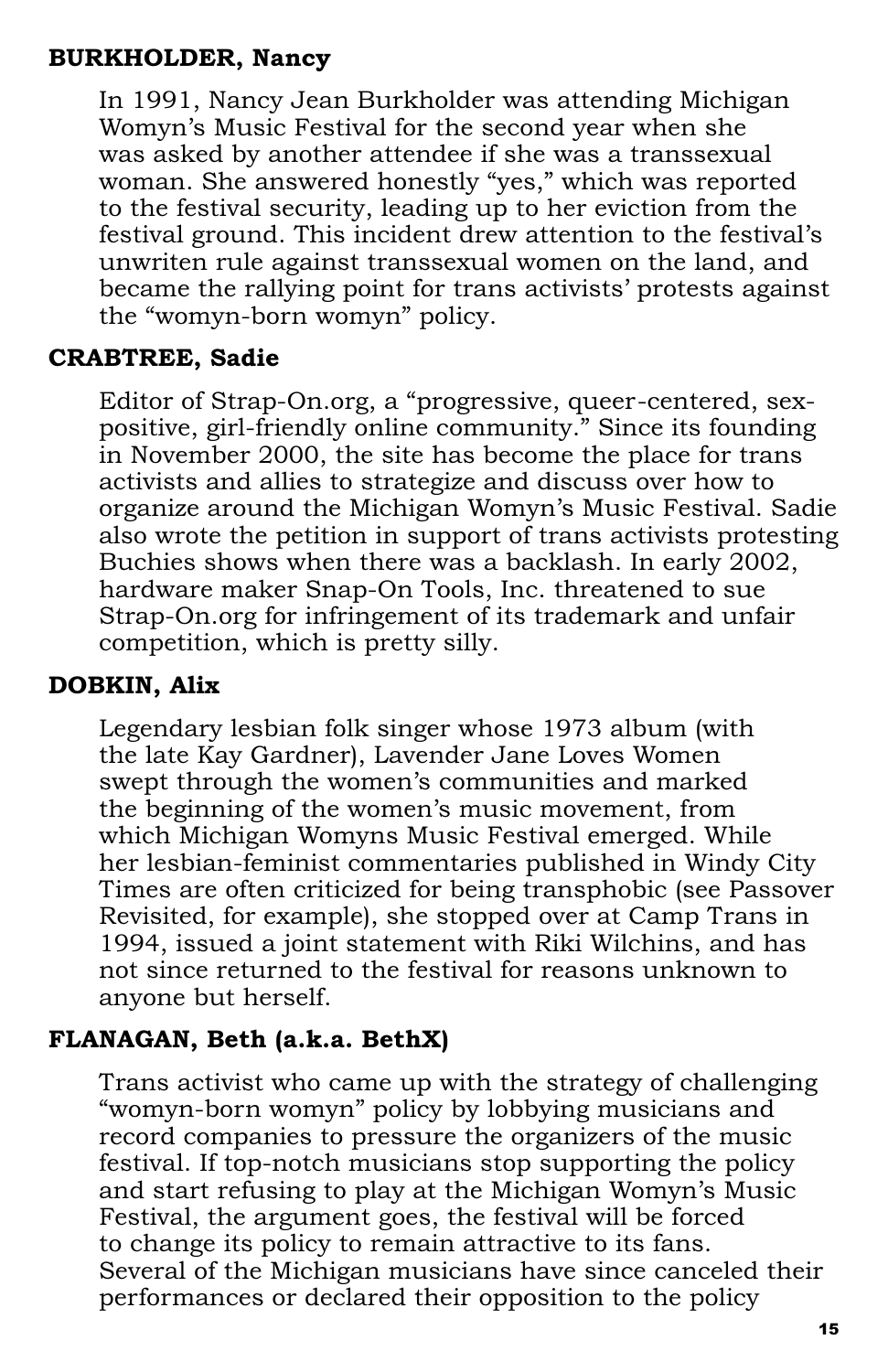during their shows, and some, like The Butchies, openly stated their support for the policy, while most avoid making any statements at all.

# **GABRIEL, Davina Anne**

Transsexual woman who had been the editor of now-defunct newsletter, TransSisters: The Journal of Transsexual Feminism. Gabriel participated in the protests against "womyn-born womyn" policy in the early 90s with the goal of persuading "the organizers to change the festival policy to allow postoperative - but not preoperative - male-to-female transsexuals to attend." Later she turned critical of Camp Trans when it began advocating for the rights of "preoperative" transsexual women to be allowed to participate in women's communities, calling it "misogynist." The 2000 statement she co-wrote urged both festival organizers and protesters to end the confrontation by treating "postoperative" transsexual women just like any other women while continuing to exclude "pre-operative" transsexual women. The statement was harshly criticized by another group of transfeminists.

# **LAMM, Nomy**

Self-described as "a badass fatass jew dyke amputee, performance artist, writer and activist." Nomy Lamm has been the staple of punk, feminist, genderfucking culture of Olympia, Washington since her undergraduate days at Evergreen State College. When the confrontation between trans community and feminist punk musicians intensified after a petition condemning trans activists for non-existent "violent protests" against other musicians was circulated, Nomy wrote an alternative "trans inclusion" petition, in an attempt to bring both sides together.

# **LESBIAN AVENGERS**

Group initially founded by Maxine Wolfe, Sarah Schulman and others involved in ACT-UP in New York City to promote dyke visibility and pride. Chapters were created across the nation, although they remain independent of each other. Chicago, Boston, Washington DC, Philadelphia, and several other chapters of Lesbian Avengers have openly criticized the Michigan Womyn's Music Festival for its transphobia, and participated in Camp Trans.

# **OLSON, Alix**

Hip, feminist spoken-word artist who has been touring nationally and internationally for the last several years. Alix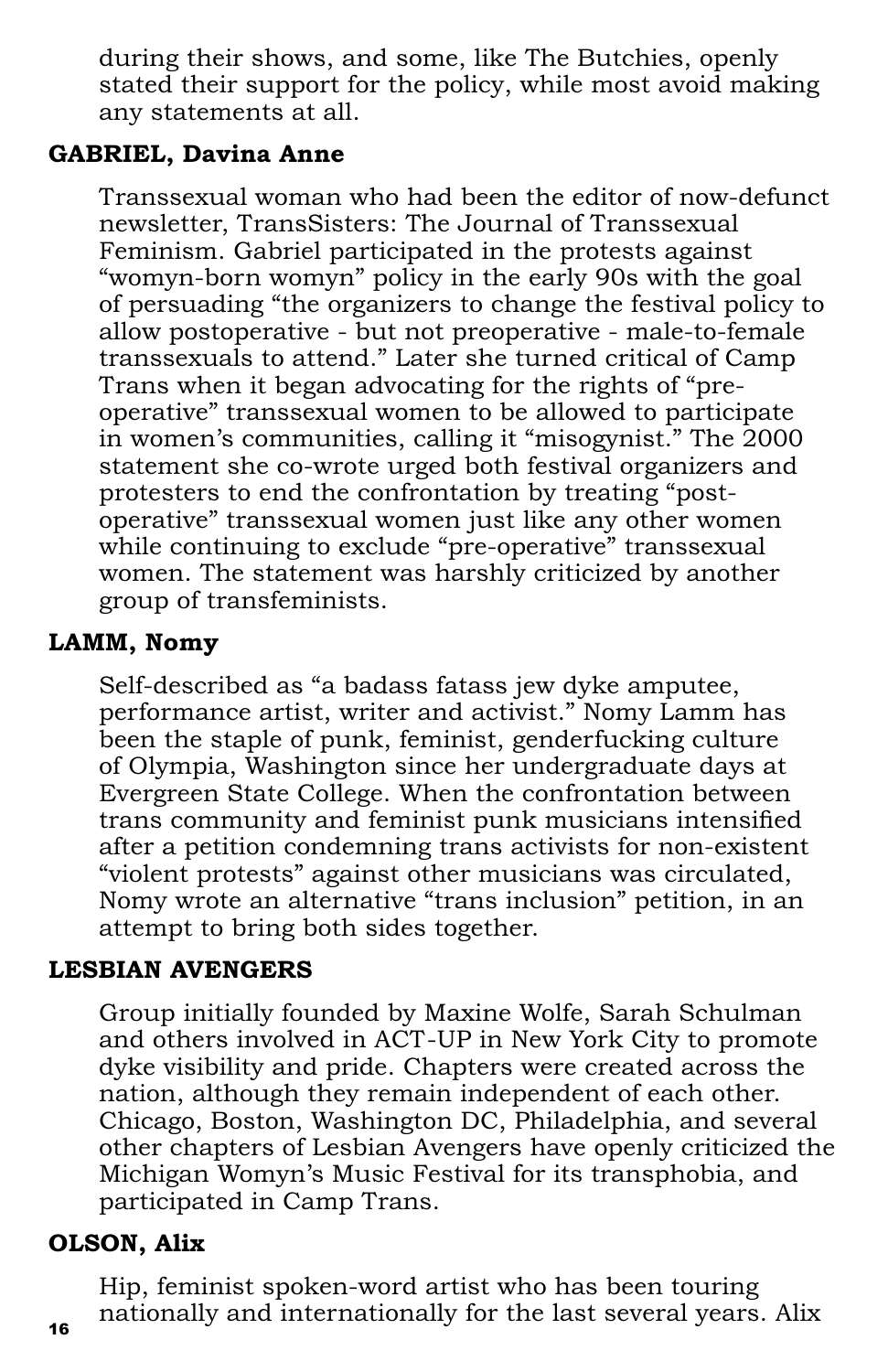has performed at both Michigan Womyns Music Festival and Camp Trans, although she has not made clear where she stands on the issue, possibly in fear that she would anger some of her fans regardless of what she would say. Apparently, she has been feeling "confused" and "conflicted" for several years straight. Her 2001 debut CD, "Built Like That," includes a poem that pays tribute to "transgender ancesstors," although it is not clear what she is willing to do to challenge transphobia.

### **VOGEL, Lisa**

The founder and producer of the Michigan Womyn's Music Festival and the owner of its production company, We Want The Music Company (WWTMC). Vogel was barely 19 year old and inexperienced at the time she started the fest, but managed to transform it into the most successful and 0largest women's festival in the nation with the help of co-producer Barbara "Boo" Price and others. She has always maintained that the festival is intended solely for "womynborn womyn," which means "women who were born as women, who have lived their entire experience as women, and who identify as women."

# **WILCHINS, Riki Ann**

Long-time "gender activist" who is the founding executive director of GenderPAC. Wilchins' group, Transexual Menace, took over the planning of Camp Trans in 1994, 1999, and 2000, during which her use of confrontational tactics and post-identity politics were criticized by both festival organizers and conservative transsexual activists like Davina Anne Gabriel. Even more transsexual activists felt betrayed when in 2000 GenderPAC shifted its focus from specifically transgender issues to general gender (inclusive of women's, queer, and intersex) issues.

# **WILSON, Kaia**

Co-owner with Tammy Rae Carland of Mr. Lady Records and Video and a member of the band The Butchies. A respected figure from the legendary dyke punk-rock band Team Dresch, Kaia's open support for the transphobic "womyn-born womyn" policy came as a shock to many. She has stated that, while she supports trans inclusion in queer movement/space, she does not think that women's movement/space need to include trans women, as if all trans people belong to the separate gender of "trans" - a direct negation of many transsexual people's identification.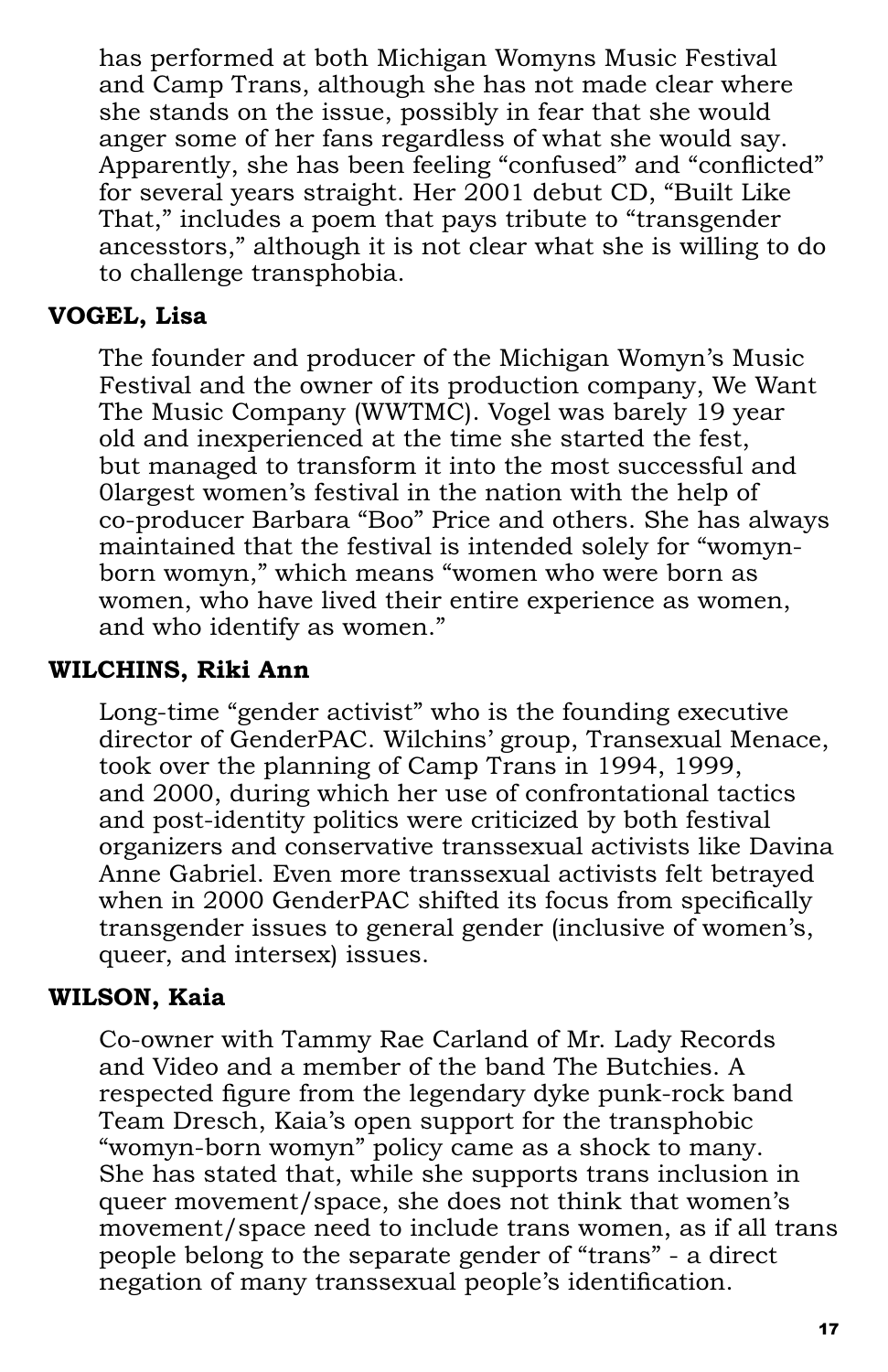# Historiography of the Michigan Debate

# *Results of 1992 Gender Survey at Michigan Womyn's Music Festival* **by Nancy Burkholder (April 1993)**

A total of 633 surveys were collected. There were about 7500 women at MWMF, so this represents a response rate of approximately 8.4%. The survey asked, "Do you think maleto-female transsexuals should be welcome at Michigan?" \*Yes\* responses to this question numbered 463 (73.1%) and \*no\* answers totaled 143 (22.6%). Twenty-seven surveys (4.3%) had indeterminate responses such as "I'm not sure" or did not answer this question. The margin of error is 3.8%. Given these results, the chance that the majority of 7500 MWMF participants believe transsexuals should not be admitted would be less than 1 in 100,000. This calculation assumes that our sample was randomly selected, which it certainly was not. However, even if half of the \*yes\* answers are attributed to the bias of the sample and eliminated from the calculation, there is still a better than 999 in 1000 chance that most Festigoers would welcome transsexuals.

Reasons given for including transsexuals were:

They are women (90) They identify as women (67) They have made a commitment to womanhood (38) They have been through enough (35) We should not oppress others (32) They have chosen to be women (26) We should be inclusive (30) We should not judge an individual's choice (20) They can benefit from the women's community (19) Internally they are women (17) They are oppressed as women (11) They are living as women (11) They share women's goals and perspectives (10) They are not threatening (10) We should encourage diversity (8) We cannot determine who is transsexual (8) Gender is in the mind (8) They have given up male privilege (7) They deserve our support (7) Their condition is not their fault (7)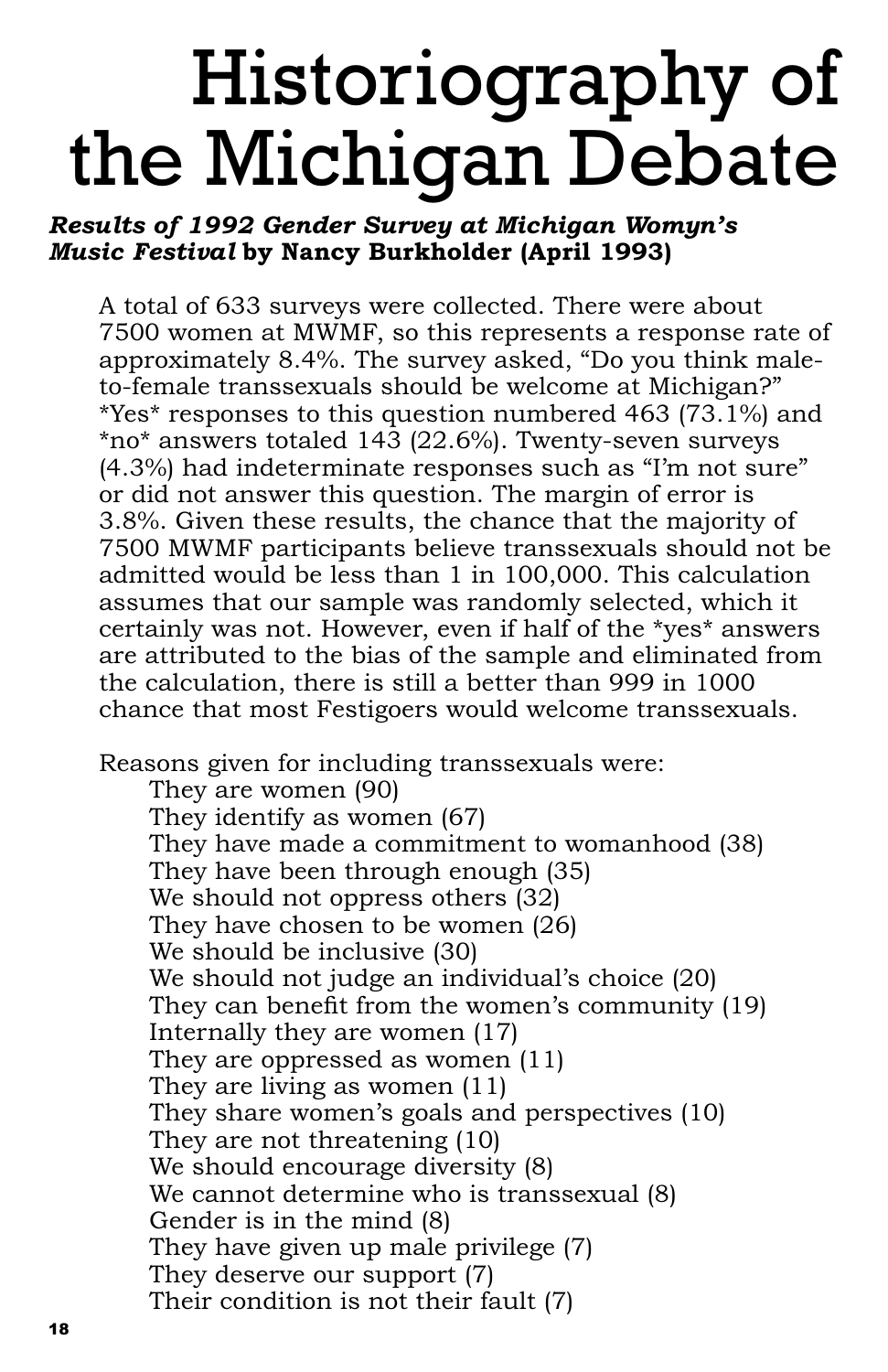We can learn from transsexuals (6) We have no definition of "woman" (5) Legally they are women (4) We should all unite (4) Their socialization is not so different from ours (3) They have been no problem in the past (3) It's behavior that's important (3)

The reasons Festigoers gave for wanting to exclude transsexuals (with numbers giving these responses) were:

They are not women (23) They are not women-born women (16) They make others uncomfortable (15) They have been socialized as males (12) They have had male privilege (10) They think like men (8) They have male energy (7) They have penises (6) They have different life experiences (6) They are biologically men (5) People shouldn't change their sex (5) They have not been girls in the patriarchy (4) They are oppressors (4) They behave like men (4) They have not been oppressed as women (4) They are too feminine (3)

In both the above lists, multiple responses were recorded when respondents gave more than one answer. Responses given by only one or two people were omitted. In answer to the question, "What is the best way to determine whether an individual is a male-to-female transsexual?" there was a considerable range of opinion:

Ask them (50) Trust them to be honest (39) Don't know (26) Announce the policy clearly (21) Check their genitals (18) There is no accurate way to tell (14) Driver's license or picture ID (9) There is no dignified way to tell (9) Self-identification should be sufficient (9) We shouldn't try (8) Surgery should be complete (5) By their behavior (4) Genetic testing (3) Birth certificate (3)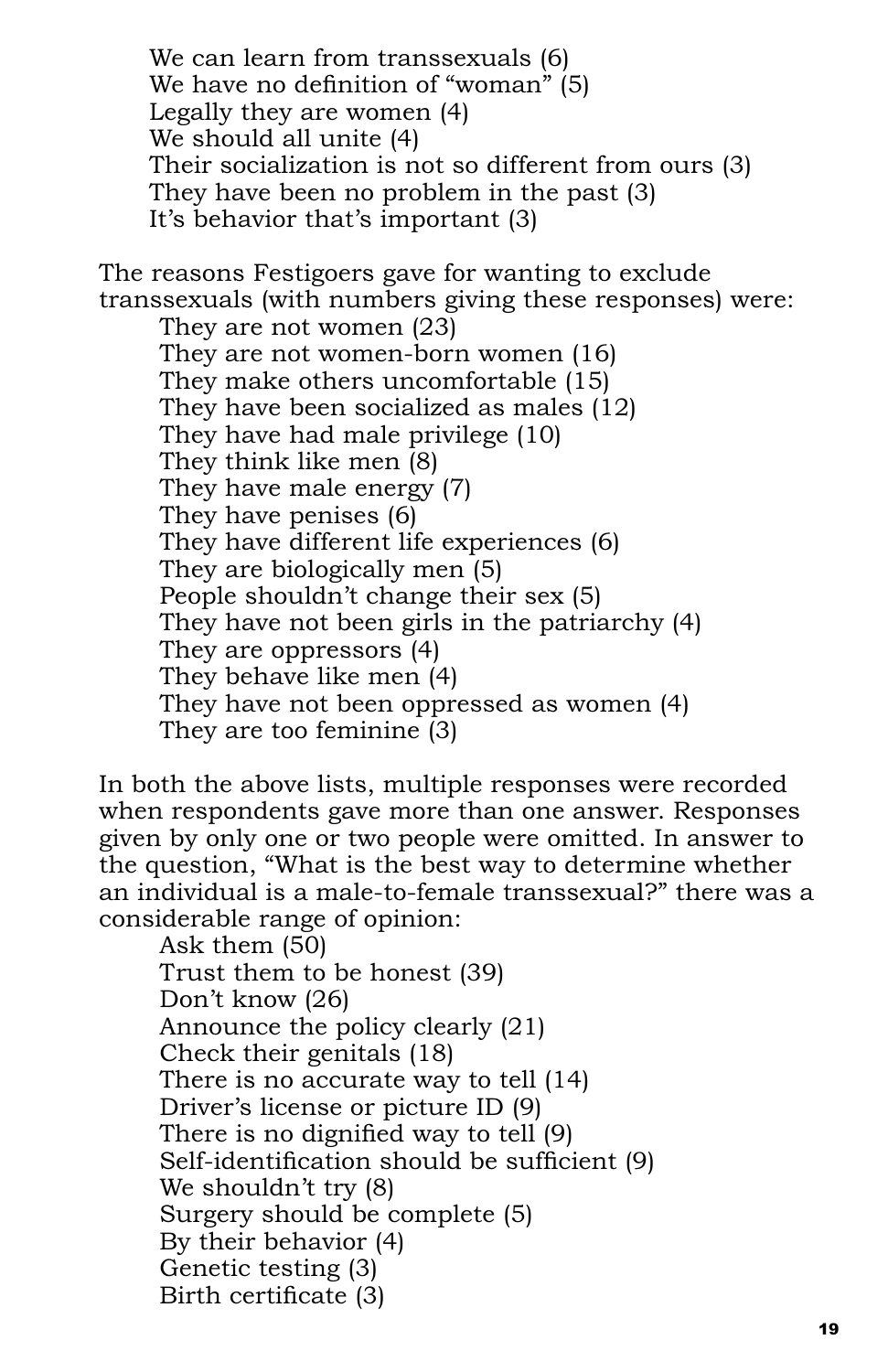Written exam or questionnaire (3) Medical certificate  $(3)$ 

In addition, two each were in favor of interviews, having a friend vouch for them, and intuition. One each endorsed a doctor's physical exam, a medical/psychiatric history, testosterone levels, and bone structure. Overall, the survey results indicate that there is a great deal of confusion and disagreement about the locus of gender, the relationship between gender and sex, the definition of woman (or womon), the meaning of woman-born woman, the nature of transsexualism, who MWMF should be for, how an antitranssexual policy should be enforced, and who is the victim and who the oppressor. The results strongly suggest that the majority of Festigoers would support a "no penis" policy that would allow postoperative male-to-female transsexuals; that they want the policy to be unambiguously stated and well publicized; and that they oppose invasive verification of sex.

Results of the questions that asked about \*female-tomale\* transsexuals have not been tabulated in detail, but 80% of respondents were against their inclusion.

#### *Festival Womyn Speak Out* **by Lisa Vogel & Barbara Prince, MWMF (November 1993)**

Some letters have been printed in the press in recent weeks regarding the womon-only policy at the Michigan Womyn's Music Festival as it relates to trannsexuals participating in the event. We would like to clarify our policy and explain the circumstances which brought it to light this last August.

In the simplest of terms, the Michigan Festival is and always has been an event for womyn, and this continues to be defined as womyn born womyn. We respect everyone's right to define themselves as they wish. It's unfortunate that our choice to offer the Michigan Festival as an event for womyn-born-womyn is being construed by some as a position on the merits of people making individual choices on how to live. We only mean to define who this event is for. We hold dearly our right to make this determination and in the same regard we believe that is the right of every other womyn's institution and community to define these issues depending on their own particular needs and concerns.

We regret that the circumstances at this year's festival may have been a result of a lack of current public information on this policy. We think it is understandable that our priority would not be centered around who our event is "not" for, and we have deliberately refrained from placing our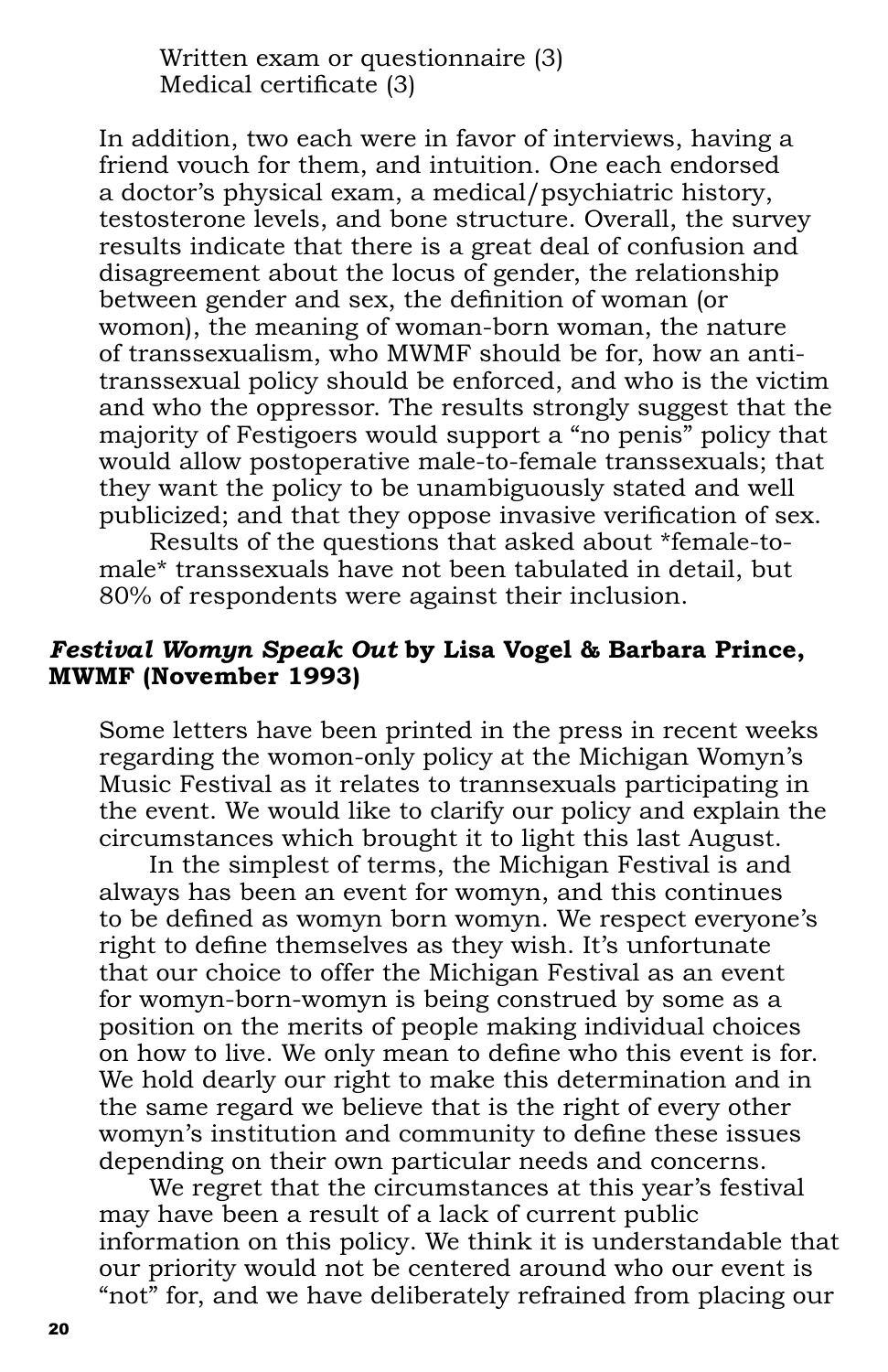focus in that direction, though we have always been definite about our policy when asked.

When is was clear this summer there was a known transsexual man attending the event, the festival security staff dealt with it as respectfully as possible. We provided local housing at our expense, offered return airport transportation, and refunded the festival ticket. Though the letter to the press represents Festival security coordinators have been represented in a derogatory manner, these womyn took much time and care to make sure this difficult situation was dealt with as considerately as possible.

It may be valuable to know that the Festival working community processed this issue in meetings after the event, and it is clear from those discussions that the group of womyn who come together to create this gathering supports this Festival policy. Though everyone was passionate about the issue and held caring feelings for all sides of the experience, it still was the overwhelming consensus that the intention of the Festival remain an event provided for womyn only.

In the bigger picture of "Michigan," we feel very good about this 16th Festival, and we are back to work making plans for the 1992 Festival. Our primary commitment is to keep our focus and energy on womyn and on presenting the best week of womyn's culture and community that we know how to create.

Lisa Vogel Barbara Price Producers, Michigan Womyn's Music Festival Walhalla, Mich.

#### *The Joint Statement* **by Alix Dobkin & Riki Ann Wilchins (July 1994)**

We, Alix and Riki, come from overlapping communities, difficult to define, especially among ourselves. We believe that Lesbians and transexuals understand that changing old assumptions and making new definitions is far from simple. We also know that it's easier to lash out at each other than to do the hard work of creating autonomous, satisfying lives and communities in which to make a place for ourselves. But we want to do it anyway.

By being ourselves and creating our own lives, Lesbians and transgendered peoples challenge a rigid, destructive and archaic gender system. By defying this system we learn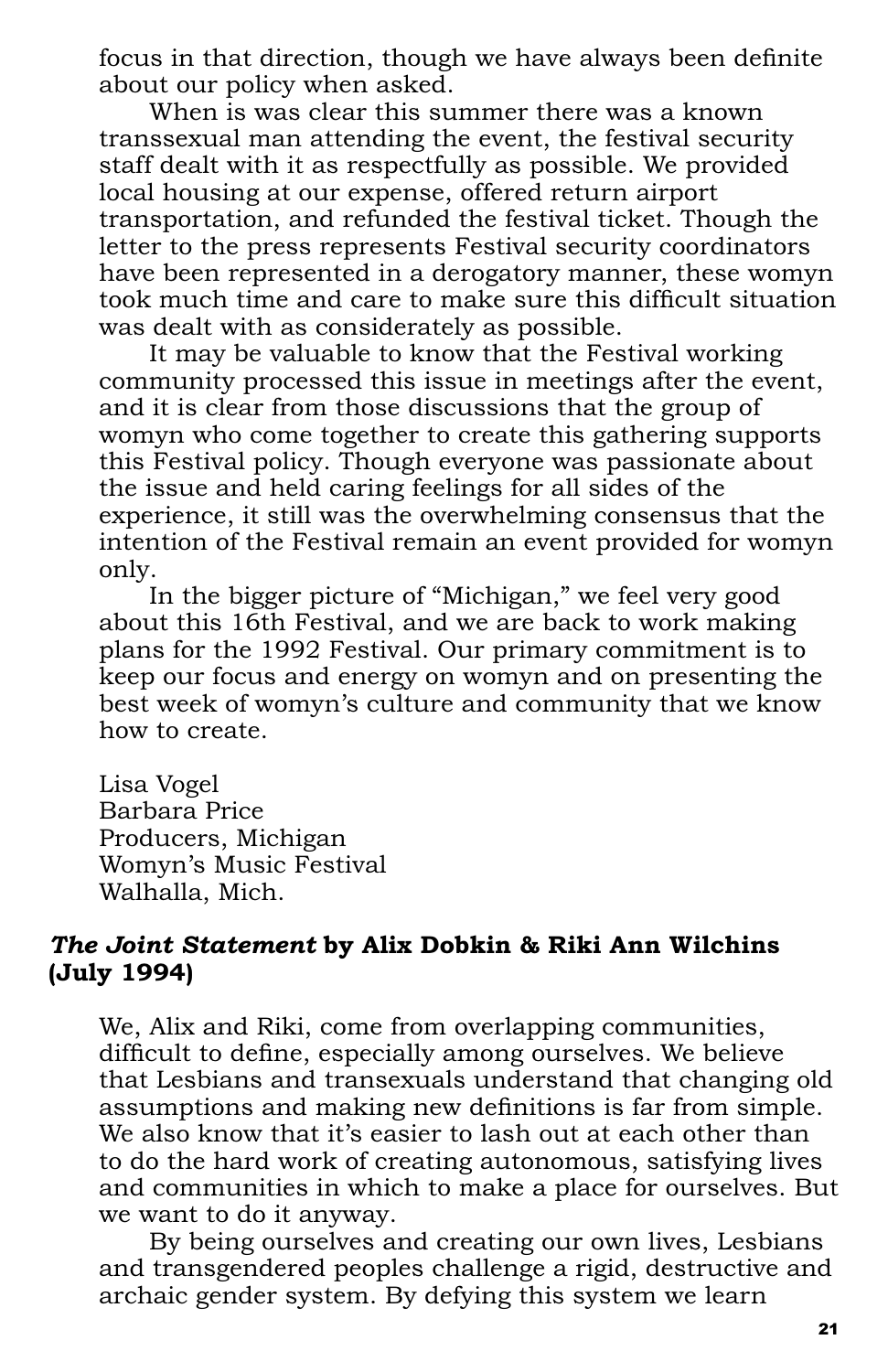to convert fear into anger which makes us dangerous not only to the system but also to ourselves when, instead of confronting powerful intstitutions of sexual control, we attack and try to control each other. This helps neither Riki nor Alix, who sometimes agree and sometimes disagree, but nevertheless recognize that we will each benefit by treating each other with respect and by cooperating to create mutually acceptable common ground.

To this end, we jointly affirm the importance of dialogue for all those who have an interst in the Women's Community: Lesbian, Separatist, feminist, transgender, S/M, transexual, bisexual and all others. Given our exceptional and outrageous diversity, it is paramount that all parties be encouraged to express their views within an atmosphere of mutual respect for divergent beliefs and concern for each others' well-being.

Alix Dobkin Lesbian entertainer, writer, and educator

Riki Anne Wilchins The Transexual Menace, The Committee to Free Nancy Now

# *Passover Revisited* **by Alix Dobkin (April 1998)**

Challenges to women-only space are as old as women-only space itself. We've seen its many forms and heard its many tongues. Some people still wonder, "What's the big deal about a man going to a women's concert?" or, "What difference could one man make?" "Men need to learn about feminism," they insist, and, "Boys are not 'men' and should be freely allowed into women's space." For over 20 years now, men have declared themselves "women," manipulated their bodies via experimental surgery, and then demanded the feminist seal of approval from survivors of girlhood.

Passover is about liberation. It's about not being slaves. Slavery requires uninterrupted access. The Jews in ancient Egypt tried everything they (and God) could think of to be free, but were finally forced into the desert to get away from the Egyptians. But where can women go to escape men?

Whereas: When women figured out their personal and global relationship to men and then conferred value upon their own lives, it was called "feminism"

Whereas: When women focused their heart's desire upon women, it was called "Lesbianism"

Whereas: When Lesbians became political, and when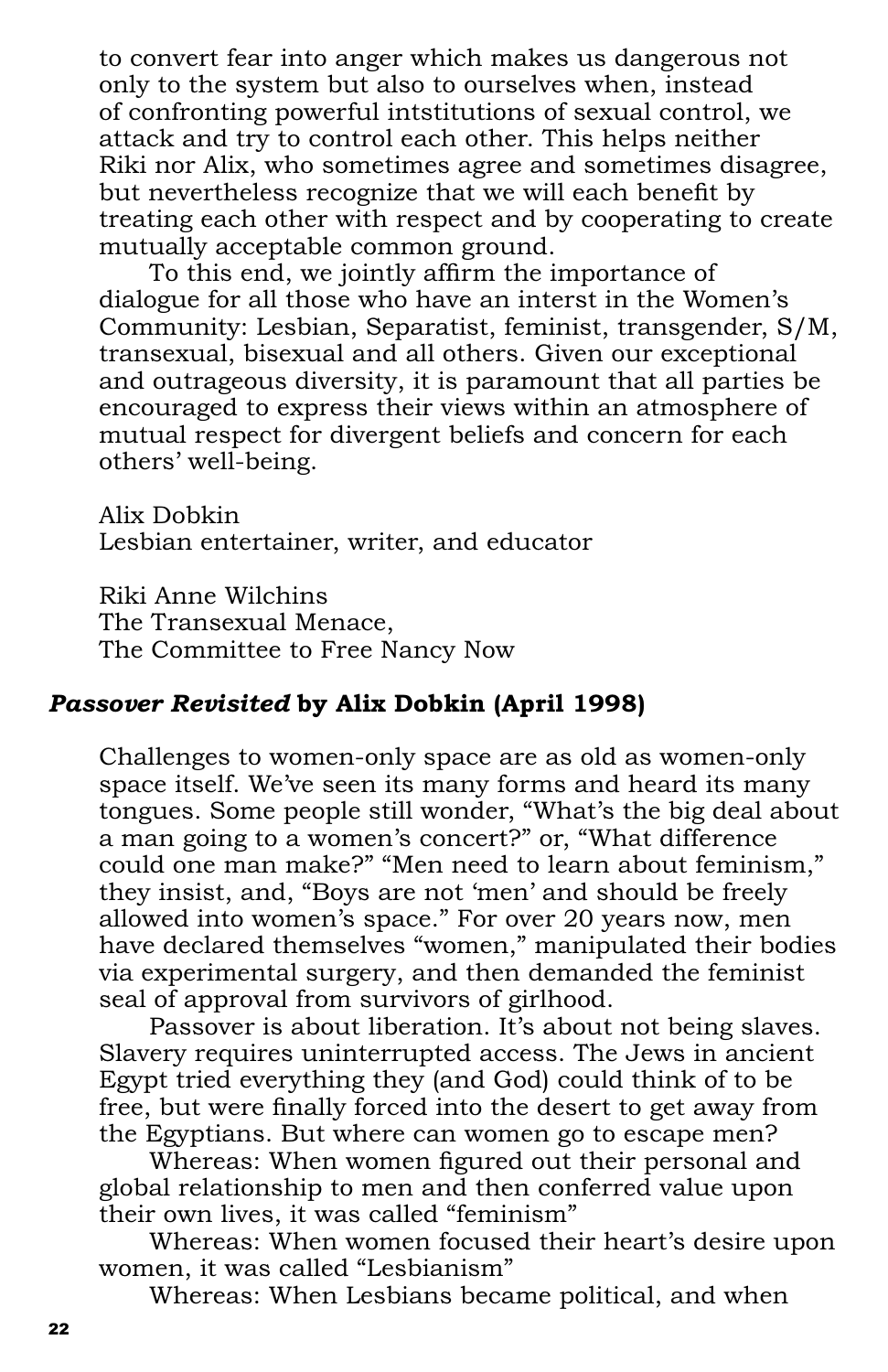feminists became personal, it was called "Lesbian-feminism" and came immediately under siege

THEREFORE BE IT RESOLVED THAT: Lesbianfeminism, like freedom, must be constantly re-invoked, restored, and defended!

If you think about it, patriarchs do not enjoy rebellion any more than Pharaoh did, and men will act exactly the way he acted. That is, they will do every possible thing to perpetuate their rule. Pharaoh dispatched recognizable armies to pursue the Jews who found refuge beyond Egypt's reach. But man's shadow extends everywhere, and we must abide always in the land of our master. A world in which even recognizing, let alone naming, his forces becomes half the battle, made particularly difficult by sisters and brothers mobilized and outfitted to fetch us back.

Memories of a millenium reeking with the most brutally effective penalties devised by man fester deep within women's bones to infect the very molecules of women's being. Logical and compelling as our analysis of patriarchy is, not one of us truly escapes.

Nor do we escape those centuries of training to nurture and put others before ourselves. Three decades of Lesbianfeminism cannot hope to dismantle the terrible, unrelenting lessons daily reinforced and re- programmed. No wonder then, that few will go the theoretical distance, let alone follow through with perilous ethical choices. Especially when seduced by attractively less rigorous, more comfortable alternatives.

Those sly old fellas who wrote the book on punishment, intimidation and bribery did not log eons of dominion for nothing. The second wave of Lesbian-feminists momentarily took them by surprise by appropriating the age-old battering rams to use as props. Fresh scare tactics were essential to turn a generation of "Lesbians" and "Dykes" against each other, so the philosophical reference point, "Separatist", was at once targeted as the replacement of choice and issued to their special forces. So effective was it, that to this day, otherwise disobedient Lesbians fall all over each other distancing themselves from that paralyzing label. "Bra burning" and "Man-hating" were likewise invoked to terrorize would-be renegades (although the term "woman-hating" is rarely applied, even to known misogynists).

When that failed to wipe us out, they tried "racist," and when Separatists of color protested being made invisible, not to mention the racist assumption that only white women were able to live independent of men, our accusers reverted to "divisive" and "exclusionary." The very same Rich-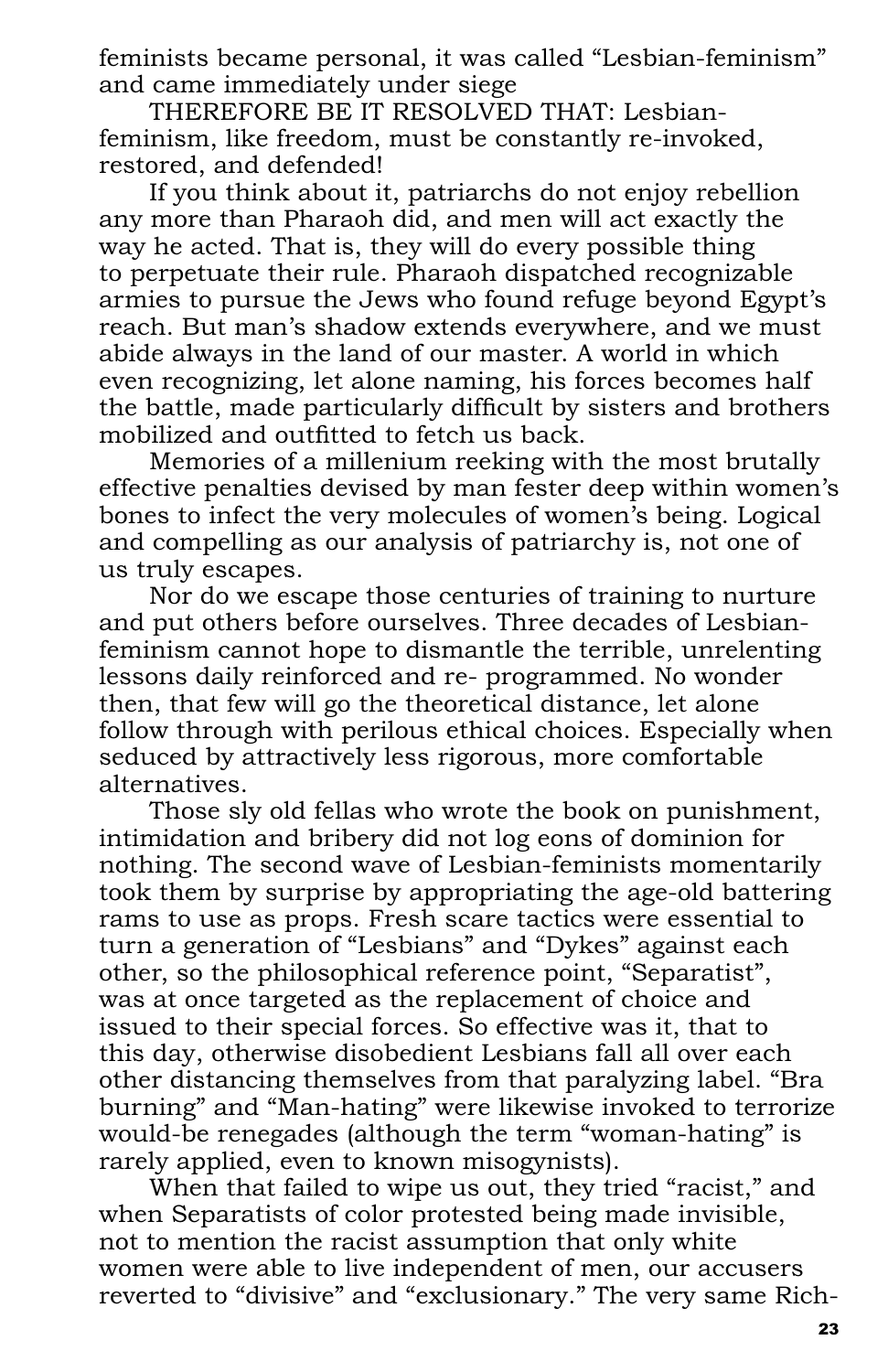White- Men- Who- Rule- The- World- Inc. know that subtle distortions designed to tickle our best instincts and trigger our sense of justice might inspire well-meaning folks to do their nasty job for them. It's the way skewed jargon like "equality" has been used by racists to destroy affirmative action in California's higher education.

Remember when "politically correct" started appearing in progressive vocabularies? I do. And when "Gender Studies" started replacing "Womens Studies," "reverse" was fixed onto "sexism," and useful concepts like "diversity" and "inclusion" mutated before our eyes into weapons to sabotage women's autonomy and set us up, within our own ranks, for the kill.

As we remember the ancient history of Jews escaping from Egypt, we should also remember the recent history of "women-only" space. and during the Passover season, while visions of liberation dance in our heads, while Jews and Lesbian Separatists alike enjoy our hard-won riches and congratulate ourselves for withstanding these ageless assaults, it behooves us to remember that the old lessons still resonate, and that exclusive women's territory is still radical as hell.

### *Open Letter to the Organizers of the Michigan Womyn's Music Festival* **by Lesbian Avengers of Washington, D.C. (July 1998)**

Dear Sisters,

The Washington, DC Lesbian Avengers want to thank you for the tremendous impact you have had on our community. The Michigan Womyn's Music Festival has been an annual source of pride, sisterhood, self- discovery, music, gossip, sexual energy and fierce networking. Without it we might never have heard some of the musicians who have given us the strength to go on in the fight against oppression or sung us the clues about how our sexuality worked. Your efforts have touched the lives of many womyn in our community who have never had the opportunity to go to the festival by raising the visibility of new bands, by giving our sisters a space to meet and gain energy from each other and by spreading zines, cool jewelry and movement issues all over the country as womyn return to their homes.

We write not just to thank you for your work of the the past and present but also to urge you on to the work of the future. As a group and as individuals we feel that your "womyn-born-womyn only" policy is unnecessary, arbitrary and harmful to our community. The Lesbian Avengers here in DC have benefited from the inclusion of transgendered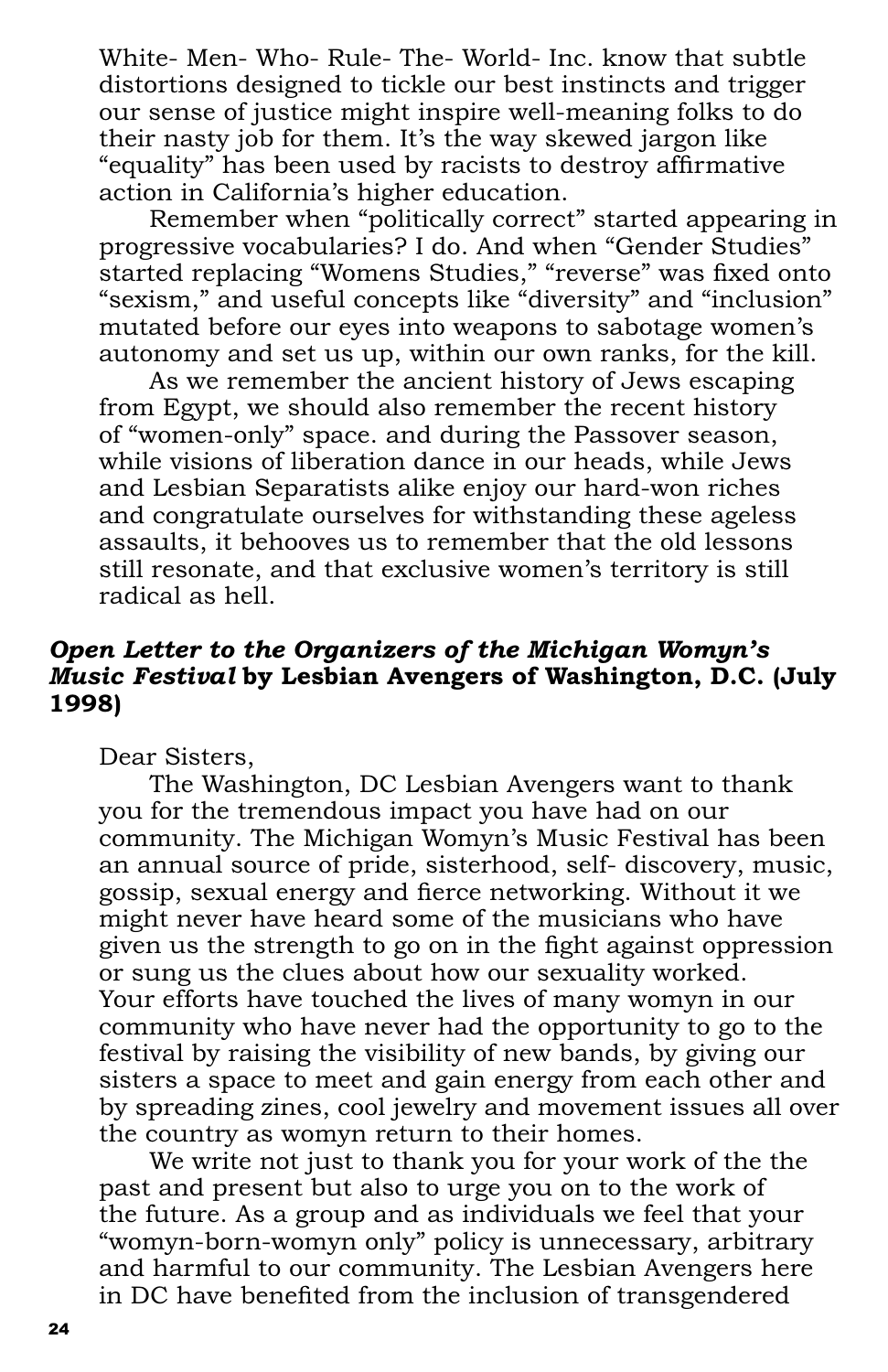peoples in more ways than we can count. Our mission statement is clearly trans-inclusive and welcoming. Trans members and allies have brought vibrant energy to our marches, actions and meetings. They have broadened the discussion and opened minds to the fluidity of gender. Together we hope for and work towards a community free of gender oppression, whether aimed at lesbians, butch dykes, transsexuals, the ambiguously gendered, the inter sexed or those who want the freedom to explore their own choices and possibilities.

Until the Michigan Womyn's Music Festival brings about a public change in its transphobic policy, we will not be visiting the Land. This is not a call for a boycott, but a plea to our community to refuse entrance to no womyn- identified person. Our vision is of inclusion, of freedom of choice, of personal strength and public joy in the diversity of our community. Please let us all enjoy the music together.

#### *The Statement* **by The Butchies & Mr. Lady Records and Video (November 1998)**

Dear folks on the Chainsaw Message Board,

Firstly, This is not a press release, simply a public statement. All other comments being debated on this board were personal emails used for public debate; a practice we deplore and will never tolerate or willingly participate in. Kaia wants to say she cannot respond to everyone's individual emails to her, please let the following Butchies / Mr. Lady statement speak for her.

We, Kaia, Alison, Melissa and Tammy Rae, want to say that we support and advocate for the rights of transgendered/transexual people, and the need for trans inclusion and representation in the queer rights movement and communities. We also understand that the issues facing transgendered and transsexual folks often differ widely from that of lesbians, gay men and bisexual people; this difference needs to be honored, supported and celebrated. This is, obviously, a really complicated and important issue that needs to be discussed and urgently addressed. We strongly believe that transgendered/transsexual people are an important part of the queer community and that they face an enormous amount of opposition. We would never want to hurt anyone and if we have for that we apologize.

The history of the Michigan Womyn's Music Festival is, like the feminist and queer political histories, a complex one. There have been many mistakes as well as extremely important steps. Based on our discussions with Lisa Vogel,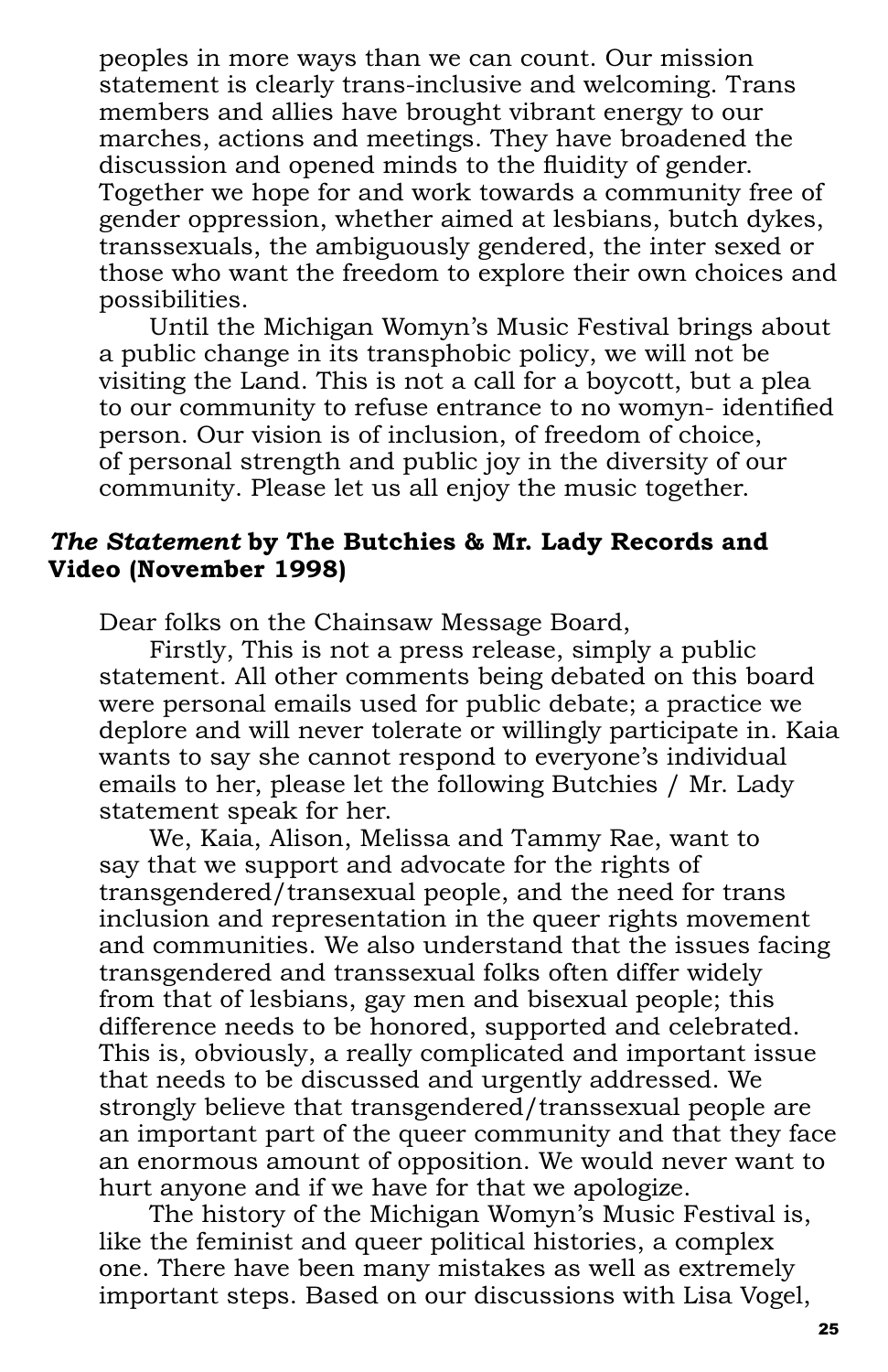the main organizer, we know that the MWMF started as a separatist event for womyn born womyn and we personally still feel the continued need for that kind of space and event. There are no gender checks at the festival and there are a huge contingent of people who organize, staff, perform and attend the festival who identify as transgendered. If you have questions and/or disagreements with the festival's policy we have been told that the staff is available to address these concerns.

Though we do not necessarily agree with or defend the actions of all individuals involved in organizing and securing the festival—we do believe in and support the 24 years of hard work and commitment to growth that the festival has represented to us. Simultaneously, we believe in, support and will work to bring about spaces and events for both coalition building and separatism within transgendered, transsexual, queer, lesbian, gay male, bisexual and womyn communities. We don't think that our support of the trans communities and womyn born womyn communities are in direct contradiction to each other; our support of one does not diminish the support of the other they are both equal in our hearts. We are not each others enemy but rather intricate components of a large powerful and beautiful mass of queers who must resist participating in cannibalizing one another.

We hope that this clarifies our position, we offer it with respect and hope it is received with the same. We are going into the studio for the next 3 weeks and therefore won?t be able to participate in the format of this discussion cuz we won?t be around a computer or at home during this time.

Sincerely and much love,

The Butchies and Mr. Lady

#### *Transexual Menace Calls for Protest* **by Clare Howell, GenderPAC (June 1999)**

The street action group Transexual Menace announced today that "Camp Trans," the educational event across the road from the Michigan Womyn's Music Festival (MWMF), will be held Thursday, 12 Aug 99, through Sunday, 15 Aug 99, to contest the festival's "womyn-born-womyn" only policy. The policy has been used to exclude trans-identified women or evict those discovered on Festival grounds.

The original Camp Trans was held in August 1994, two years after attendee Nancy Jean Burkholder was forcibly expelled from the event by Festival Security for being transgendered. Festival owners then retroactively announced the "womyn-born-womyn only" policy, effectively barring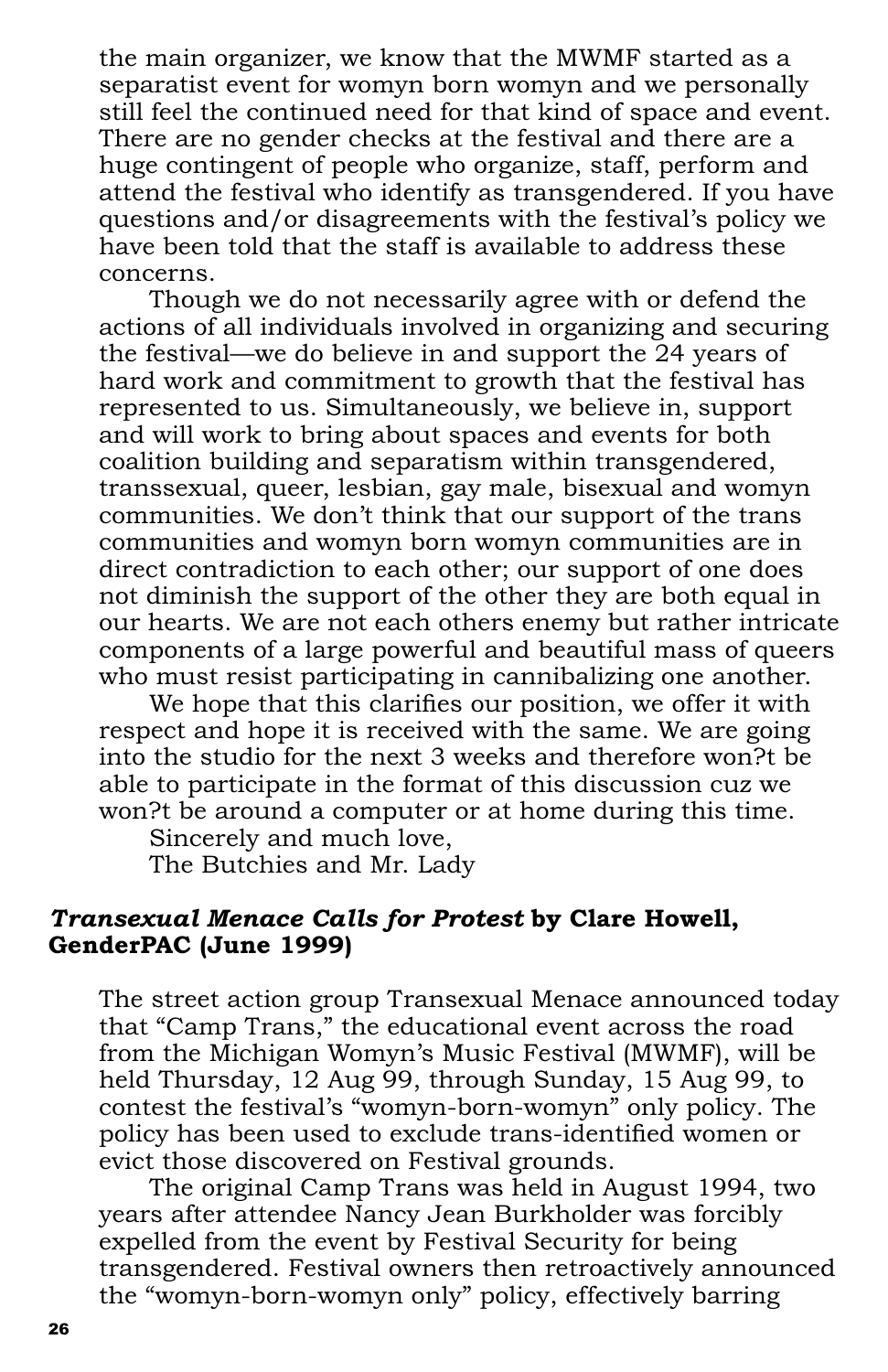trans-identified women from attending.

Two years later, 30 activists gathered to hold the first Camp Trans across the road from the Festival's main gate and conducted 3 days of workshops. Hundreds of festival attendees came out to attend.

As the country's largest and 2nd oldest, the Festival continues to act as a model for women's music festivals across the country who evict or deny entrance to scores of trans- identified women each summer. Like MWMF, such events quietly enforce their policies with as little publicity as possible. Their policies are not displayed on web-sites or literature, effectively keeping transgender women out while keeping attendees unaware.

Said Riki Anne Wilchins, one of the Camp Trans '99 organizers, "Our purpose is to focus pubic attention on the fact that these exclusionary policies are still very much in effect."

S/he continued, "Five years have passed, and while the whole queer movement has embraced inclusiveness and diversity, MWMF still wants to act as the Gender Police, judging who is 'woman enough' and who is not. This is a policy that cries out to be challenged."

Planners of "Son of Camp Trans" are asking supporters to join them peacefully and camp across the road from the Festival gates Thursday evening, August 12th. They plan to quietly march to the Festival Friday morning, declare themselves transgendered, and ask to be admitted.

Continued Wilchins, "We're calling on everyone -- Menace members, Lesbian Avengers, Riot Grrrls, stone butches, diesel dykes, high femmes, intersexuals, transfags and faggot-identified dykes, FTMs, genderbenders, genderblenders, transwomen, leatherdykes and dyke daddies, passing women, drag kings, and gendertrash of all descriptions. Being gender-different is not just a 'trans right,' it's a woman's right too.

"When the owners know that gender-difference is no longer about 'them' but about 'us, when they know there is solidarity, then this policy will fall. Discrimination against any woman must always be contested."

# *No Penis on the Land: Michigan Womyn's Music Festival Expands Policy* **by Clare Howell, GenderPAC (August 1999)**

In four days of intense confrontation, dialog, and negotiation, a dozen gender activists from Transexual Menace, the Lesbian Avengers, and Transgender Officers Protect & Serve (TOPS) last weekend successfully challenged the Michigan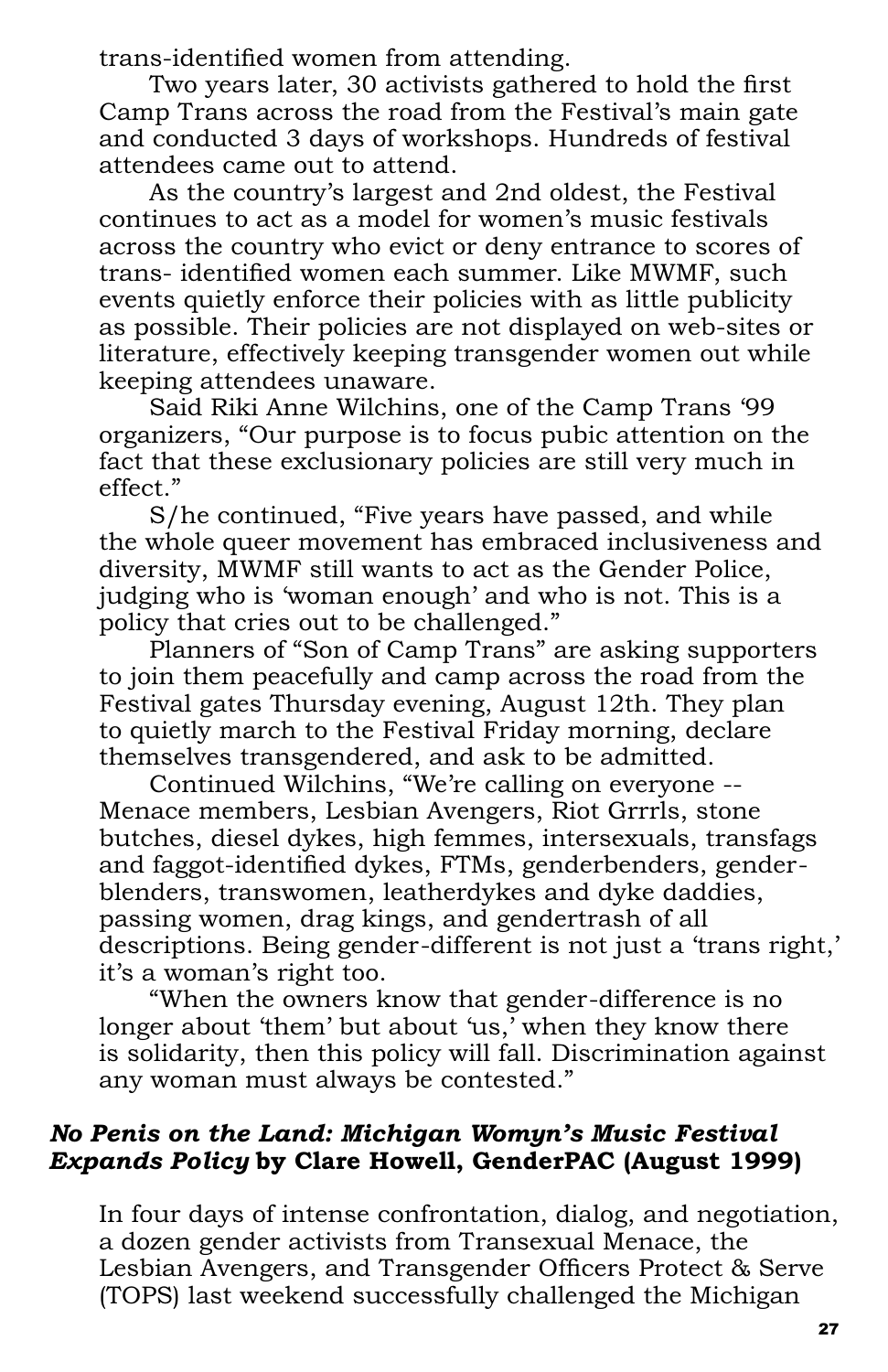Womyn's Music Festival's (MWMF) exclusionary entrance policy of 'womyn-born-womyn-only.' MWMF, the nation's largest festival of its kind and the second oldest, adopted the policy in 1991 to exclude transexual women. It was first used to eject Nancy Jean Burkholder eight years ago. The first Camp Trans was held in 1994 as an educational event across the road from the festival's main entrance to protest the policy. Thirty activists staged two dozen workshops for festival-goers, hundreds of whom came out to hear speakers including Leslie Feinberg, Jamison Green, and Minnie Bruce Pratt.

At this years event, 4 openly trans-identified activists approached the main gate  $\overline{F}$ riday morning, identified themselves, and asked to enter. All were sold tickets, and 3 MTFs and one FTM entered the festival. Faced with pre- operative transexuals and at least one post- op FTM, festival coordinators enhanced their vague "womyn-bornwomyn only" policy to include "no penises on the land," and the FTM and MTF voluntarily left. To the festival's credit, owner Lisa Vogel put out a statement saying that there would be no "panty checks" to enforce the policy, and encouraged attendees not to question any women's right to be there.

But the stars of Camp Trans this year were the Chicago Lesbian Avengers who, in support of an inclusive MWMF went toe-to-toe with angry lesbian-separatists intent on harassing the trans-contingent out of the festival grounds. The Avengers provided moral and physical support of the activists, escorting them through the grounds and engaging in group shouting matches with indignant separatists. Said Camp Trans organizer and attendee Riki Wilchins, "The big change was that five years ago at the original Camp Trans, it was transexuals struggling with the Festival. But this year it was young, radical lesbians struggling with other lesbians. After one shouting match, I thanked one of them for her outspoken support, and she responded, 'I wasn't supporting you. If you're not welcome, I'm not safe here either. This is my issue, too.'" Her sentiment was echoed by a growing chorus of women who took up the cause as their own.

There were no fewer than four different interactions. The first, an intense, spontaneous 3-hour confrontation in the packed food service area Friday at supper-time began with the Avengers surrounded by angry separatists and ended well after dark. This was followed by a meeting of festival staff and gender activists at Camp Trans Saturday morning, an impromptu workshop Saturday noon, scheduled on-thefly, which drew over  $200$  women, and finally a workshop held in Camp Trans by the popular young lesbian punk-rock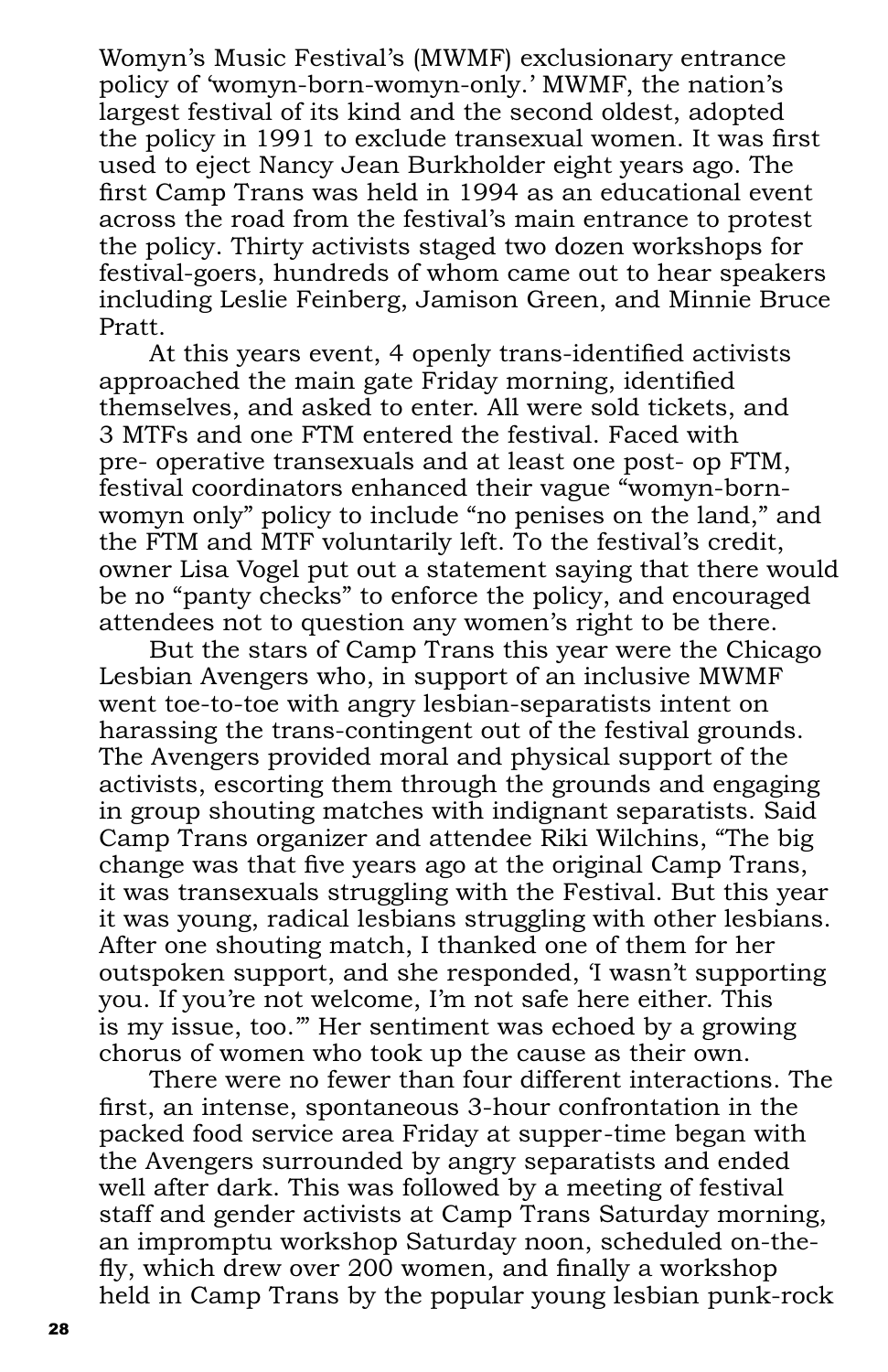group Tribe-8, whose members are renowned for cutting up dildos and openly identifying as gender-queer during their stage act.

In a broad show of support, over four dozen festival attendees donned black Transexual Menace tee-shirts, wearing them all over the festival. Many were verbally harassed by separatists who assumed they were transexuals. On the last day, three young festival employees were fired by management for wearing their Menace Ts while on duty at the main gate.

#### *Festival Reaffi rms Commitment to Womyn-Born Space* **by Lisa Vogel, MWMF (August 1999)**

The 24th annual Michigan Womyn's Music Festival, held August 10 15th, brought more than 5,000 womyn and children together for an inspiring, rejuvenating week of performances, workshops, and community. This year's Festival was also the site of an action organized by the group Transsexual Menace.

When WWTMC, the organizers of the Festival, learned that Transsexual Menace planned to hold a "Son of Camp Trans" event across the road from the Festival grounds, producer Lisa Vogel issued the following statement:

"We do not and will not question any individual's gender. The Festival is an event organized by, for and about womyn. Our intention is for the Festival to be for womyn-born womyn, meaning people who were born and have lived their entire life experience as female. We ask that the transsexual community support and respect the intention of our event."

On Friday, August 13th, six individuals and a group of supporters from "Son of Camp Trans" approached the Box Office and requested tickets to enter the Festival. They proceeded with the full knowledge of the intent of the Festival to be a womon born womon space. In keeping with Festival values that no woman's gender ever be questioned on the Land, the Box Office workers did not question anyone's gender, and sold tickets to the six individuals when requested. Those individuals then entered the Festival.

"As commonality organizers, we operate from a position of trust, expecting that people will try to do the right thing, rather than policing people to catch them doing the wrong thing," says Vogel. "We do not and will not question any individual's gender. We hoped that the Transsexual Menace organizers would honor that trust and respect the intention of this event."

The Son of Camp Trans activists proceeded from the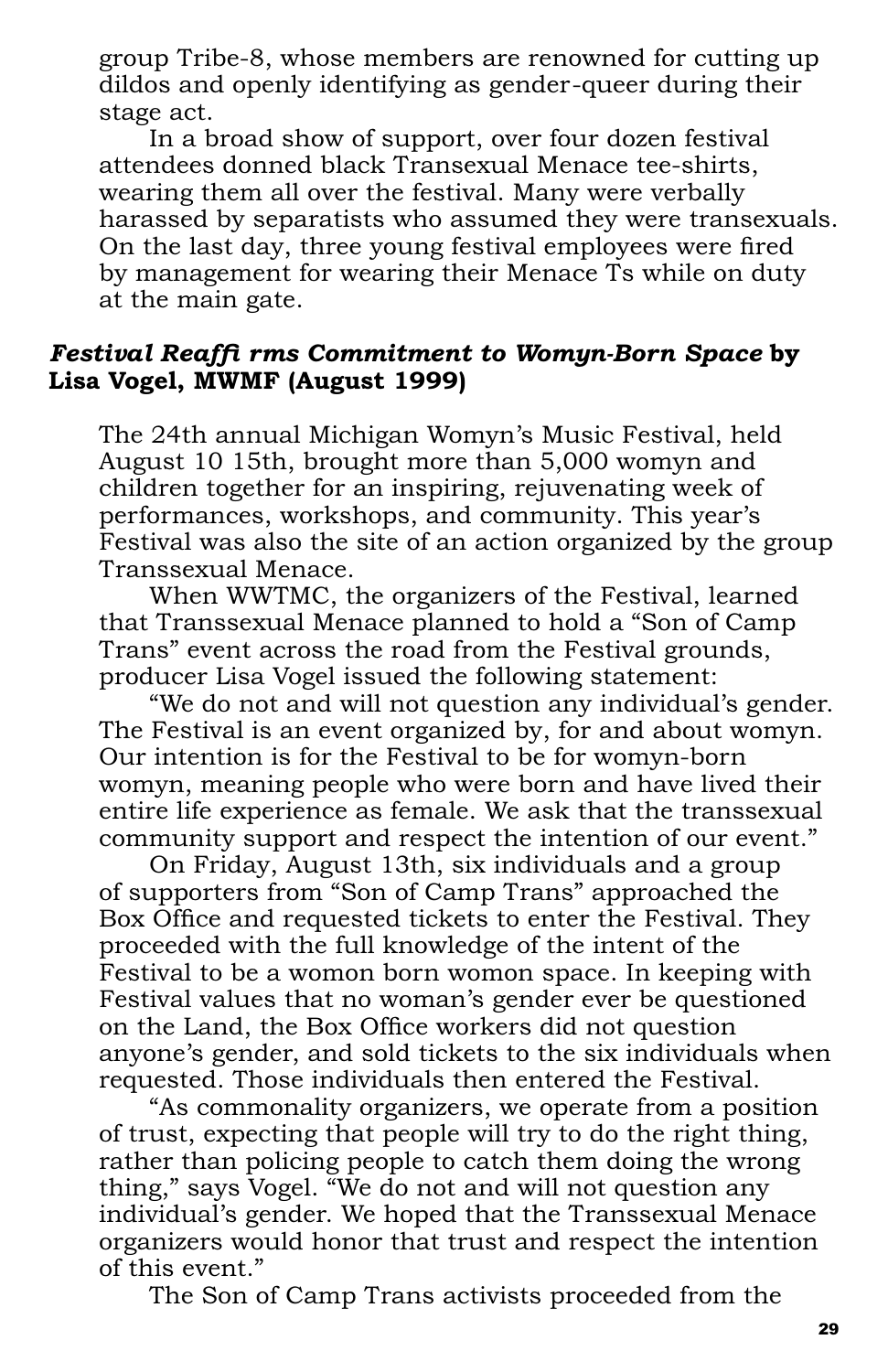Front Gate Box Office to the outdoor, communal showers in the RV camping area. They took off their clothes and it was apparent to the womyn in and near the showersthat two of the Son of Camp Trans activists were anatomically male. The word began to spread that there were men on the land who had shown their penises in the showers. A member of the Son of Camp Trans group stopped by the teenage girls' discussion group at the Community Center and engaged in explicit discussion about the clinical aspect of sex change operations. The group later began selling Transsexual Menace t-shirts outside the Main Kitchen area, attracting attention and complaints (sales of products and services outside of the Crafts Bazaar is not permitted out of respect to the crafts-womyn who go through a selection process).

As the Son of Camp Trans activists made their way through the site, increasing numbers of Festival participants became aware of and expressed concerned about their actions. Festival organizers focused on rumor control and safety of everyone involved. The Community Center, Oasis peer counseling area, Staff Services and Security/ Communications crews all worked hard to ensure the flow of accurate information and provide constructive opportunities for the expression of the full range of thoughts and feelings generated by these events.

A number of spontaneous gatherings developed where participants discussed and debated the presence of the Son of Camp Trans activists and their actions. Volunteer facilitators helped to structure discussions so that various viewpoints, including those of the Son of Camp Trans, could be heard. The Son of Camp Trans activists scheduled a workshop session for Saturday at noon in the workshop area, and various Festival participants announced their intention to hold community meetings at different locations on Saturday.

In response to confusion and concerns among Festival participants, organizers distributed 2,000 copies of the following statement on Friday evening, August 13:

Festival Update on "Son of Camp Trans"

There has been an event called "Son of Camp Trans" organized across the gate from the Land to protest the Festival as an event organized by, for and about womyn born womyn only.

The Festival is womyn's space, something that is rare and precious to most of us. We also define that further as womon born womon space, meaning a place for people who were born and have lived their entire life experience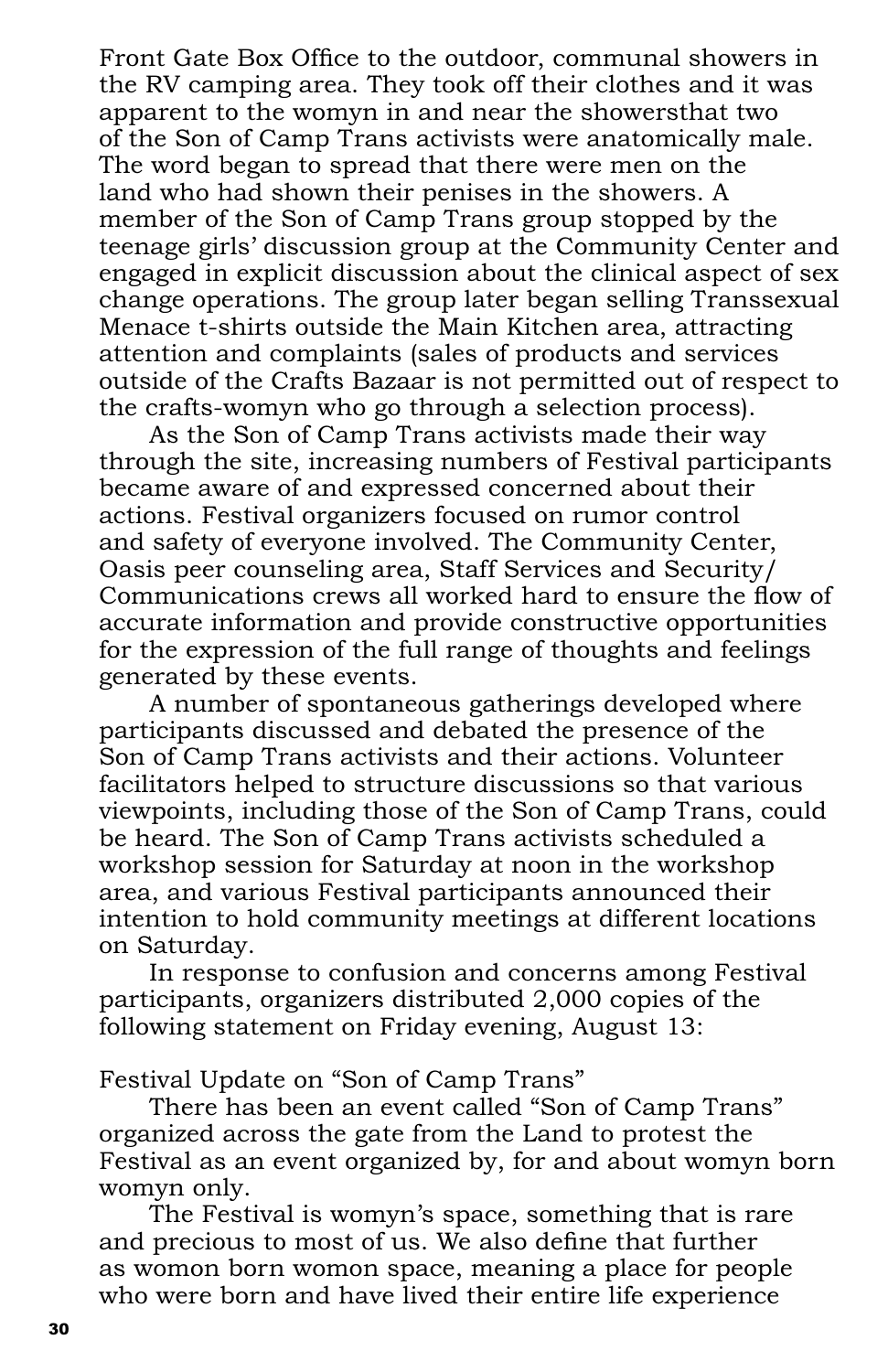as female. This is our public statement to the Camp Trans Organizers, and we asked that they, and other members of the Transsexual community, respect those wishes.

We are aware that some individuals associated with Camp Trans have not respected the Land as womyn's space. We know that many of you are angry about this, and have questions about whether this is a change of festival policy. There is no change in Festival policy, politics or intention regarding womyn's space. We too are angry that this has been disrespected, and we are dealing with it now the best we can. We want you to know that we always have been and always will be committed to the Festival as womyn's space.

We want to caution all of us on two things. First, the Festival does not and will not question any individual's gender. This is basic to the environment of trust and freedom that the fabric of the Festival depends upon. Many of us move about a world that questions our femaleness every day. This is not an experience that we want any single womon to have on this Land. Please do not perpetuate this by approaching any womon to question her gender.

Secondly, there are over 5000 womyn here. Let's not allow a few individuals to define and absorb all of the incredible womon energy of our event. This is an event about womyn, not about people who do not respect womyn's space. Let's continue to build the powerful community we create year after year. This is why we are here.

On Saturday morning, several Festival staff members met with Transsexual Menace organizers at Son of Camp Trans. Festival organizers reiterated the intention of the Festival as a womyn-born womyn space, and again asked Son of Camp Trans participants to respect the Festival community's intentions, and the two anatomically male individuals agreed not to reenter the Festival grounds. Transsexual Menace and Son of Camp Trans organizer Riki Anne Wilchins declined to respect those wishes and entered the Festival, participating in discussions and the workshop, and attending performances.

In response to the presence of men on the land, several Festival participants chose to leave the Festival earlier than planned. Others expressed appreciation dismay that Festival organizers had not done more to prevent men from entering the Festival. Others voiced support for changing the womynborn womyn intention. Many expressed appreciation for the statement issued by organizers and the way the events had been handled.

"This was a challenging experience for many of us," says Vogel. "For the last 24 years, the Festival has been like a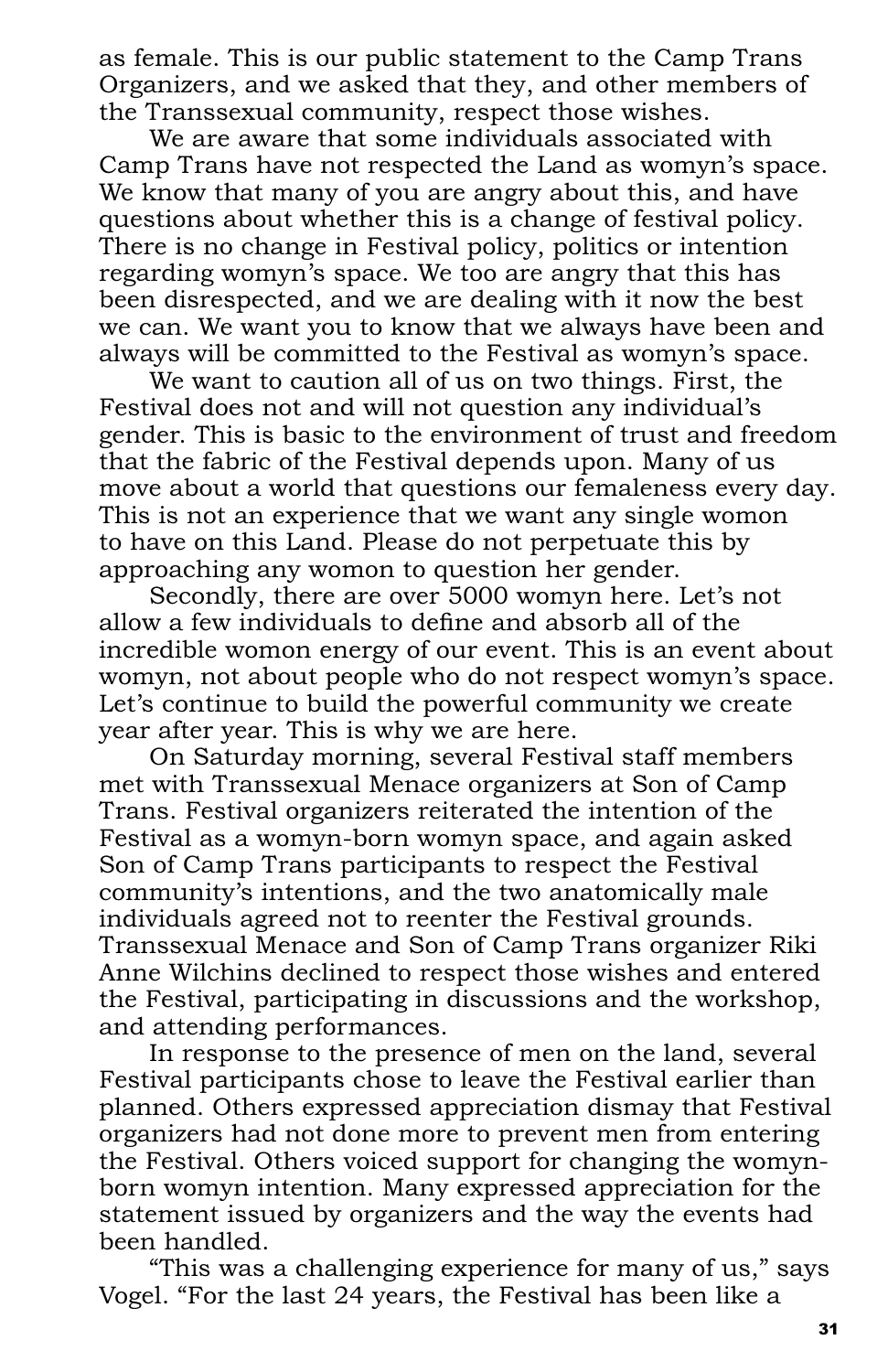petri dish, a laboratory of ideas and expression that have influenced and been influenced by the many communities and cultures that flow into and out of the Festival.

"We recognize that the Festival and Son of Camp Trans symbolize and express divergent views on the larger gender discussion that is going on in lesbian and gay communities. We support this larger discussion and value and respect the transsexual community as integral members of the broader queer community. We ask that they in turn respect womon born womon space.

"We believe that individuals and organizations who are committed to disrupting or destroying womyn-born-womyn space are acting with ignorance and complete disregard for the legacy of misogyny and sexism that still pervades our daily lives. Just as many Womyn of Color express the need for 'room to breathe' they gain in Womyn-of-Color space away from the racism that inevitably appears in interactions with a white majority, womyn born womyn still need and value that same 'room to breathe.'

"We are saddened and angered that political energy is being directed at tearing down womyn's space, instead of at the external institutions that still concentrate power and control in patriarchal hands. We believe that the Transsexual Menace's political action at the Festival was meant to disrupt and undermine the very fabric of the Michigan community, and the womyn of Michigan are understandably upset at the level of disrespect expressed through the action.

"We remain united in our commitment to the Michigan Womyn's Music Festival as womyn's space. This is basic to the power and philosophy of what brings womyn from around the world back to Michigan every August. This is the experience we are committed to celebrating at next year's 25th Michigan Womyn's Music Festival."

#### *Lesbian Resource Center opposes Michigan Womyn's Music Festival exclusion of Transsexual women* **by Seattle Gay News (September 1999)**

In August, the Lesbian Resource Center received a letter from the Michigan Womyn's Music Festival (MWMF) explaining that their "intention is for the Festival to be for womyn-born womyn, meaning people who were born and have lived their entire life as female." While stating that they would not question any individual's gender, MWMF asked that the Transsexual community, including those at Camp Trans who oppose this exclusion, "support and respect the intention of our event."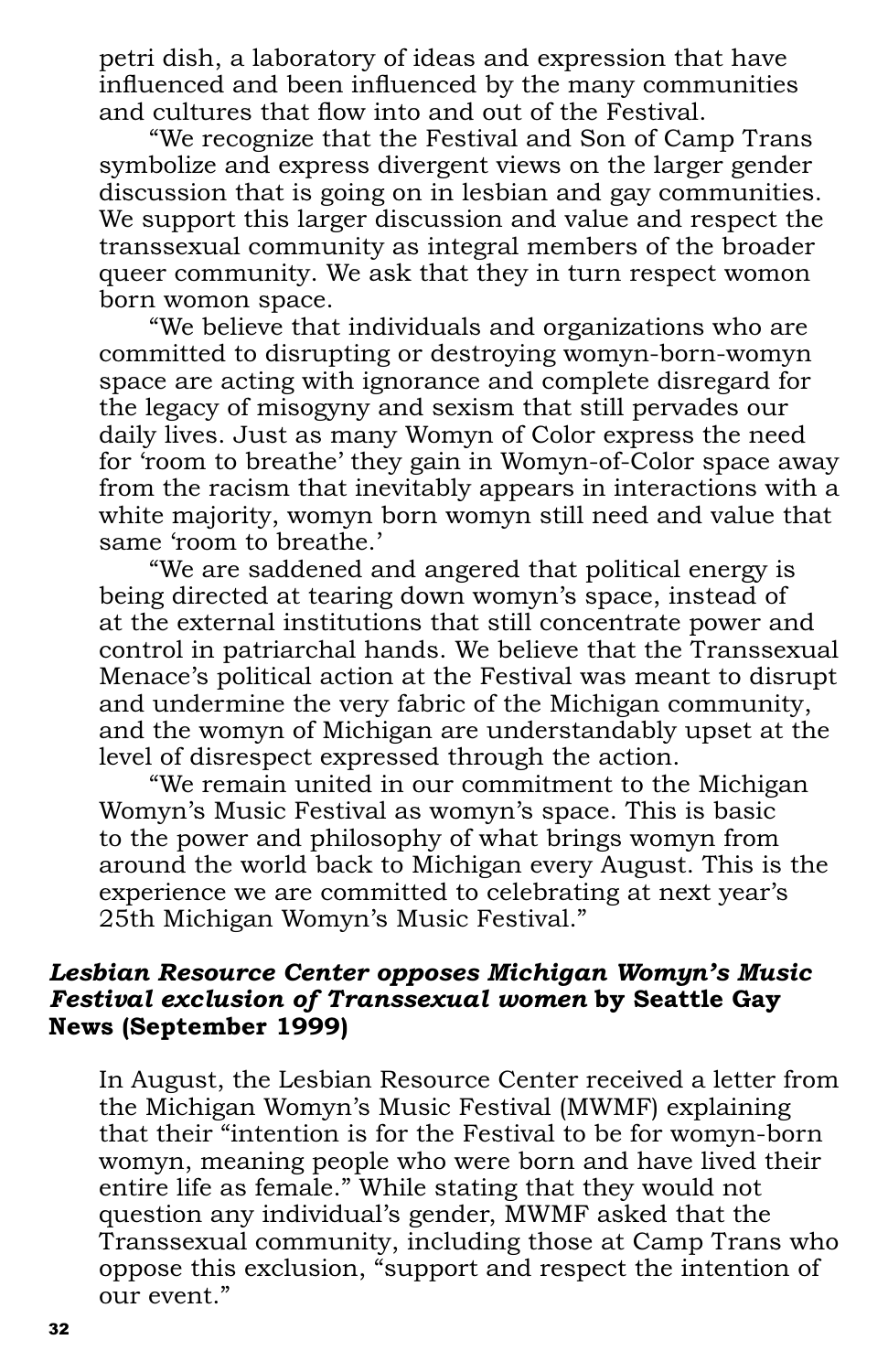The board of directors of the Lesbian Resource Center voted at its August board meeting to stand in solidarity with Transgender and Transsexual women and their allies who insist that it is time for MWMF to discard this exclusionary, painful policy. We agree with Riki Anne Wilchins' 1999 Pride statement that, "the identities and politics we create to represent and ultimately contain us are more simple than we are. Because the truth is, most of us do not make our lives along the straightways and thoroughfares of identity. We build our homes at the intersections, where many kinds of oppression meet and intersect and overlap."

The mission of the LRC is to "advance the status of Lesbians by combatting all forms of oppression and by promoting empowerment, visibility and social change." Exclusion of Transgender and Transsexual women oppresses all women, and tears the fabric of community we struggle to build and live within.

The LRC joins Wilchins in asking the MWMF and all women "Will you let your heart gro smaller so it holds only your own hurts and problems, or will you let it grow larger, so it holds those of the people around you and those standing beside you?"

#### *Plea to Bands that play Michigan Womyn's Music Festival, Their Fans and Labels* **by BethX (December 1999)**

I'm sure most of you have heard about the recent situation regarding the Michigan Women's Music Festival.

This message has a few purposes, the first of which is a general plea to the people who attend, the bands that attend and the labels that support these bands.

The second is a more direct plea towards Mr. Lady Records, the Butchies and their fans.

As you know, the Michigan Women's Music Festival has a policy of denying the entrance of anyone who is not a woman-born-woman. This definition excludes transgendered people. This policy is transphobia in its most insidious forms. It divides the women's community into "real women" and "kinda-women" and wastes valuable resources that could be used fighting for things that benefit all women.

It needs to end and it needs to end now.

In previous years, many different forms of protest have been tried, from Camp Trans (www.camptrans.com), to the Lesbian Avengers "Protest-in-a-Box" to attempting to enter the festival-only to be removed-to talking with the organizers.

The problem with all of these tactics is that they relied on the goodwill of the organizers to change the policy. We've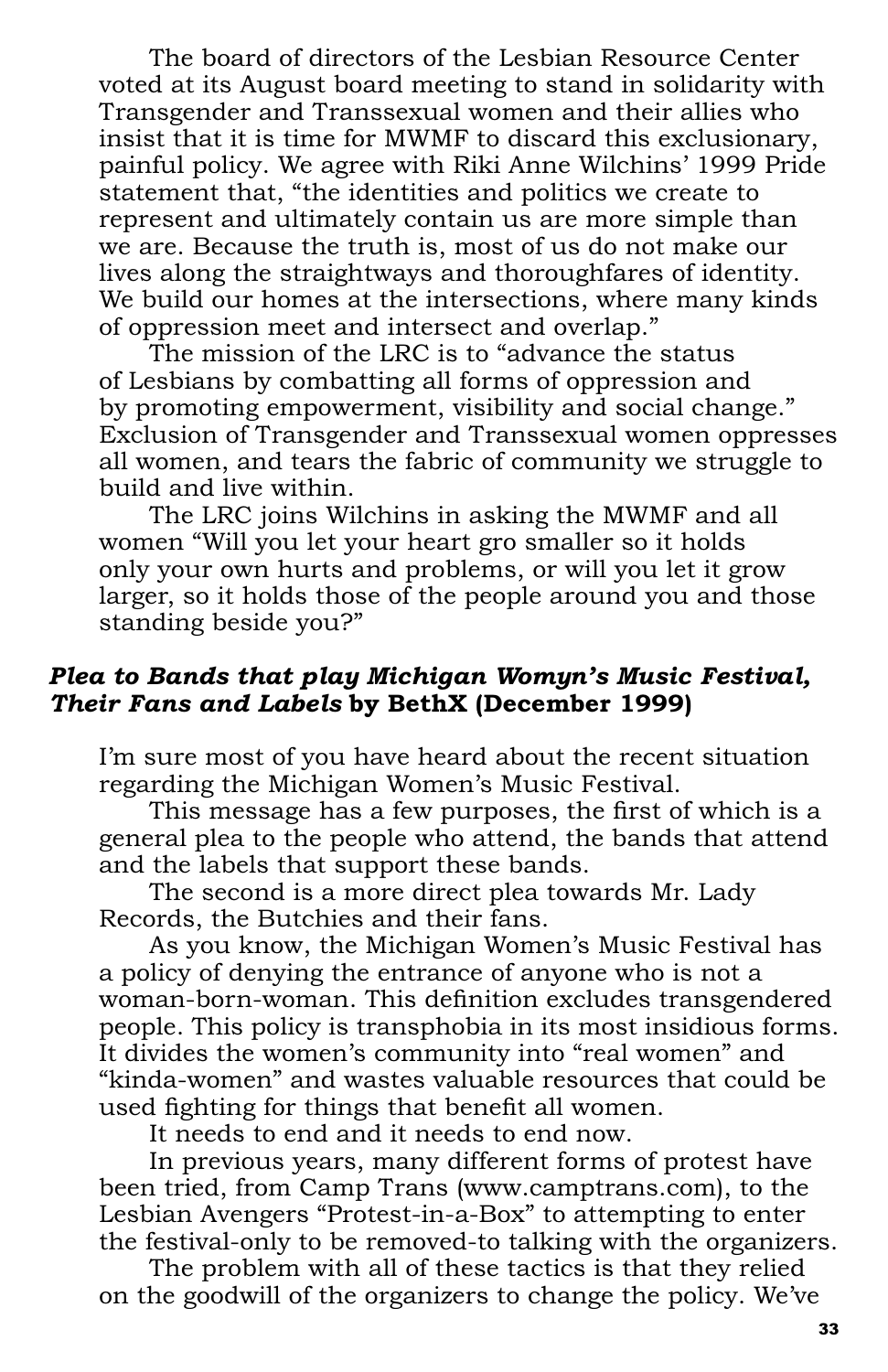been relying for their goodwill for what is now Michigan's 25th year.

This year, I propose we no longer rely on their goodwill but rely on their need for the one thing that keeps MWMF going, our financial support.

What you can do as an Individual: I am asking all people who would normally attend or attempt to attend to do a few things this year.

- Send a tally of how much you would normally spend (including entrance fees and granola lesbian pottery that you would buy from vendors) to WWTMC Box 22 Walhalla, MI 49458 with a note stating this is how much you would have spent if you went, but until the policy is rescinded, you have no intention on setting foot on the land.

- Do not attend and let MWMF know why you plan on not attending. If you want to make the trip out there, plan on going to Camp Trans. Email riki@camptrans.com to let her know you plan on attending.

- Boycott all bands that play this year. A person's actions speak a hundred times louder than words. By playing the festival, bands lend support to the policy. If you wouldn't spend money on homophobia or sexism, please do not spend it on transphobia.

What you can do as a Band:

I'm asking all bands who intend to play this year to immediately call up the organizers and tell them that as long as the policy is in effect, you will not play.

It's really a simple statement that you will stand in solidarity with your sisters and will not support transphobia in any form. I know attempts to change it from the inside have been tried, but it is fairly obvious that they have not worked and that the organizers of MWMF will not change things without a reason to do so. Removing yourself from the performers list will give people a reason not to go and the organizers a reason to change the policy.

Basically, if you wouldn't play a place with a "No Lesbians Allowed" policy, please, take a stand with us and do not play a place that has an "Only Certain Types of Women Allowed" policy.

What you can do as a Label:

It's simple. Do not sign bands that play this year. You wouldn't sign a band that supports all the other \*isms and \*phobias, don't sign bands that through their actions support transphobia.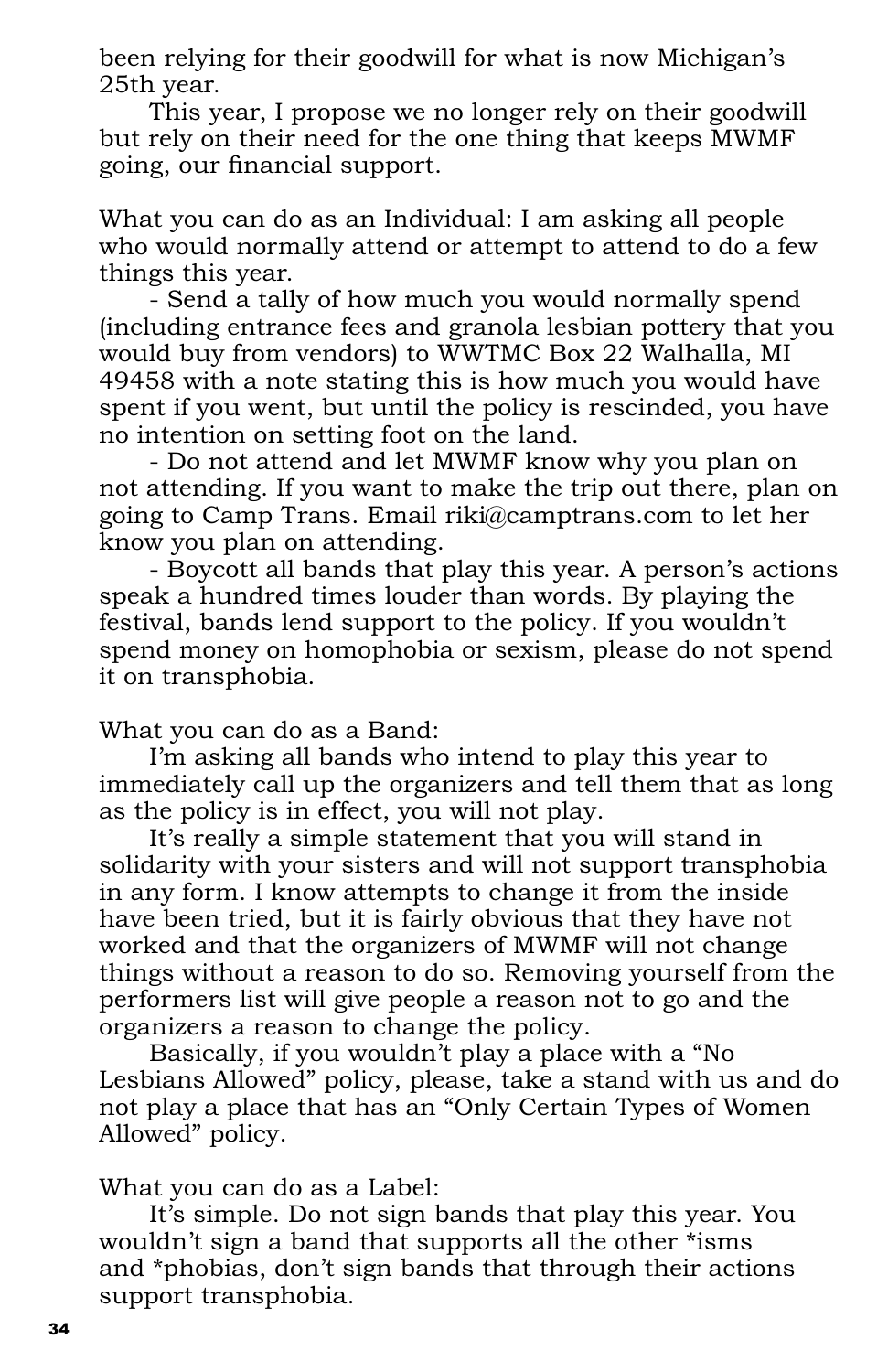These are all relatively simple statements to make in support of making this policy end. They take little effort and send a message to the organizers of Michigan that transphobia will no longer be tolerated.

Now, on a side note, I am making a plea to the fans of the Butchies and Mr. Lady Records. The boycott instituted over the summer because of statements made by Mr. Lady Records is tearing apart our community. It is hurting bands on the label, and is taking up valuable resources.

I am asking Butchies fans and fans of other bands on Mr. Lady to email them at mrlady@mindspring.com and request that they enter a dialog with the organizers of the boycott, using a 3rd party moderator if needed. In a showing of good faith, we will immediately cease the boycott when dialog begins.

This is a chance to mend fences. I hope that they will take this opportunity to do so.

#### *Open Letter to Lesbian Connection re Son of Camp Trans* **by Davina Anne Gabriel (January 2000)**

This is in response to the renewed controversy regarding transsexual attendance at the Michigan Womyn's Music Festival sparked by the aptly named group "Son of Camp Trans." This controversy was initially created by the expulsion of Nancy Burkholder from the festival in 1991.

I helped to organize and participated in a series of actions protesting the festival's "womyn-born-womyn" only policy in the four years (1992-1995) following Nancy's expulsion, and was the only transsexual woman to both organize and participate in all four actions. I was also the founder, editor and publisher of TransSisters: the Journal of Transsexual Feminism.

Our stated intent from the very beginning was to persuade the organizers to change the festival policy to allow postoperative -- but not preoperative -- male-to-female transsexuals to attend. The reason that we advocated only postoperative admission was that we believed that the vast majority of the women who attend the festival would support the inclusion of postop, but not preop, MTF transsexuals, and we intended to respect the wishes of the women there. This belief was subsequently confirmed by a survey we conducted in 1992, and by numerous discussions held at workshops conducted at the festival.

The primary reason that these actions were discontinued after 1995 was the concerted effort by Riki Anne Wilchins to both put herself in charge of them and to force us to also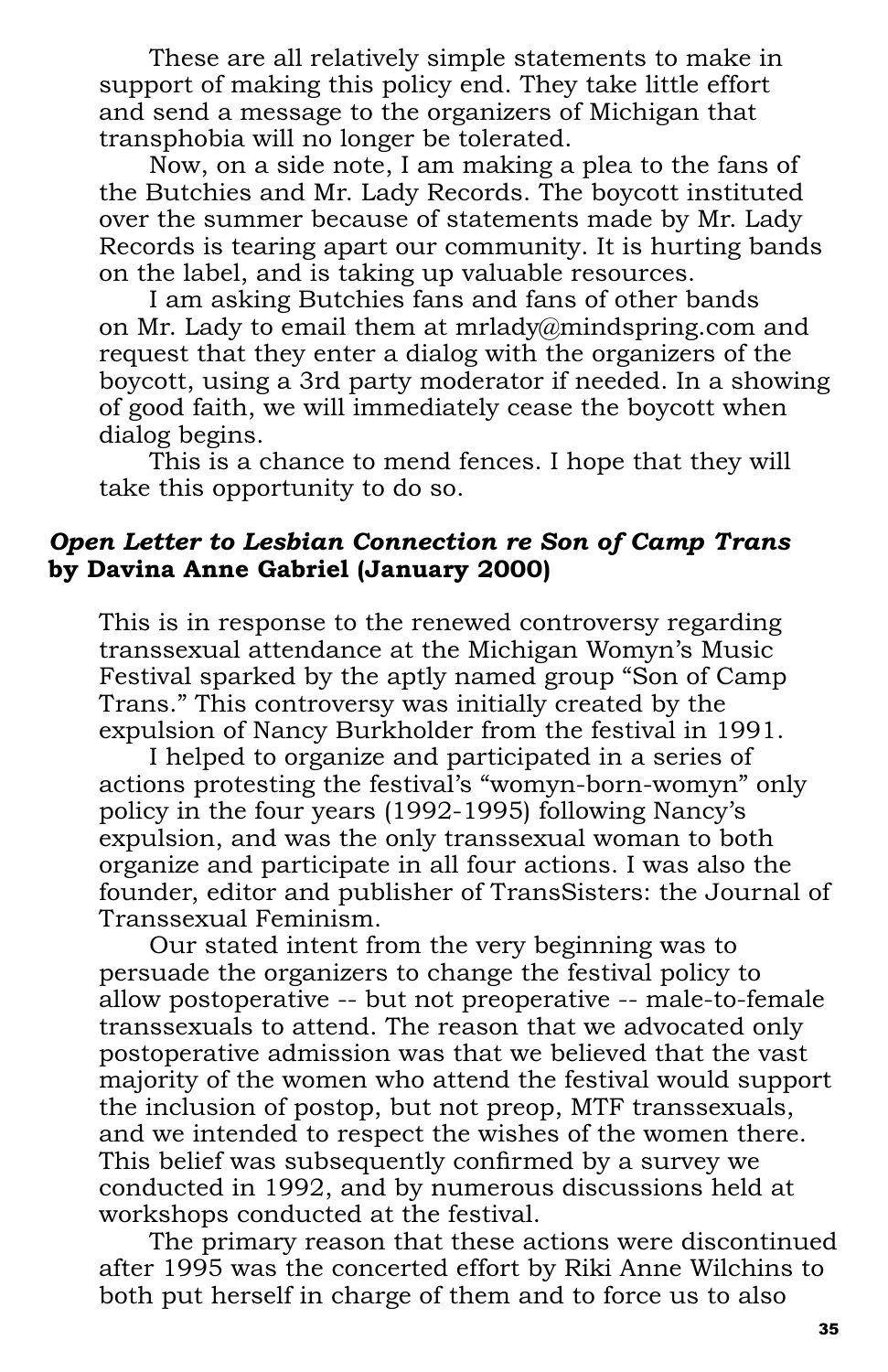advocate for the admission of preoperative MTF transsexuals. Soon after the 1995 action, I dropped out of all involement in the "transgender movement" in disgust because I saw that it was increasingly moving in a very hostile and beligerent direction of advocating that women who don't want to have to see a penis at a women's festival should just get over it. Also, I felt that the festival had moved to a de facto policy of allowing postop transsexual women to attend; and while I would have preferred that this be the festival's ex officio policy, I was willing to settle for a de facto policy if that was the price of keeping persons with penises out of the festival and keeping people like Riki from exploiting our actions.

I was deeply saddened and disturbed, but not surprised, to learn that Riki had finally achieved her phallocentric objective of putting penises in women's faces that she has long been advocating and working toward. I regard this as confirmation that I was correct in my assessment of the "transgender movement" when I dropped out of it, as well as of my claim that Riki is deeply misogynistic -- a claim which has been highly disputed within the "transgender movement." Riki's actions remove all doubt of the veracity of my assertion.

I was at least somewhat gratified to learn that the preoperative individuals whom Riki persuaded to expose themselves at the festival were eventually persuaded to not re-enter the festival after meeting with Lisa Vogel; and I hope that they have also come to realize just how much they were exploited by Riki in order to further her own insatiable ego trip.

Several letters have characteized not allowing anyone who identifies as a woman to attend the festival as "transphobia.," which it most surely is not. I can say that it is not with such assurance because I happen to be the person who initially coined the term "transphobia" back in 1989, and I challenge anyone to find a prior useage of this term. When I coined this term I certainly did not intend it to refer to the desire to not have to see a penis at a women's festival.

Other women have claimed that the process of gender deconstruction inevitably leads to a position of having to allow anyone who identifies as a woman to attend the festival. This is also not true. One woman made the assertion in the previous issue that "Gender deconstruction means precisely that people are to be responsible for claiming thier own gender identity, and are not to rely on others to define it for them." This statement is nothing but self-serving balderdash. The objective of any kind of deconstructionism is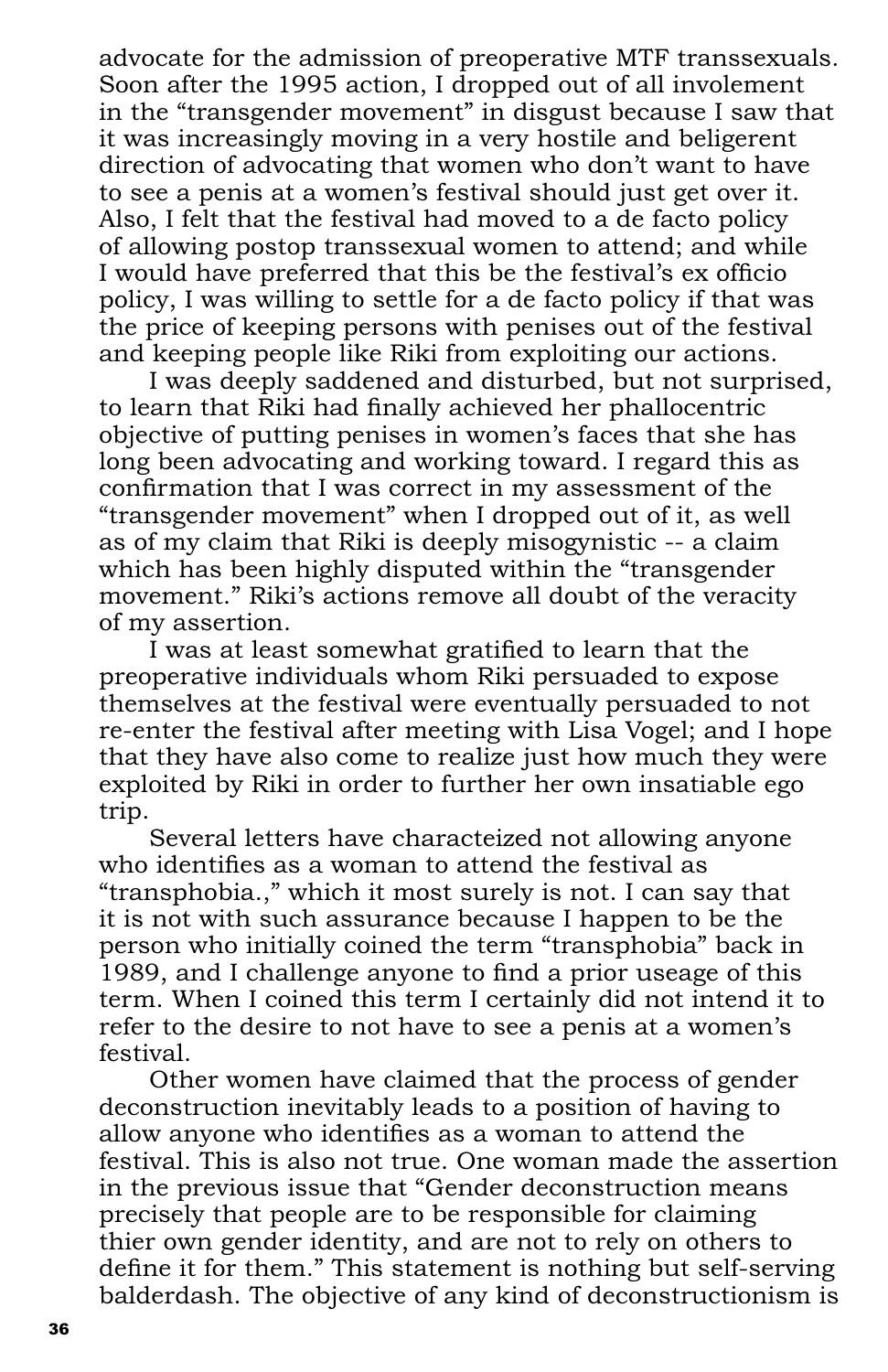to distinguish between what is socially constructed and what is not; it is not to arrive at whatever preconceived conclusion that one wishes to arrive at.

I was also quite disappointed to learn of the support provided to "Son of Camp Trans" by the Lesbian Avengers; and have come to realize that they are simply another organization that is more concerned about playing that tired old discredited "more-radical-than-thou" game than they are with the legitimate concerns of women at MWMF.

MWMF has a perfectly legitimate reason for excluding preoperative MTF transsexuals; that is, that allowing them in would also open the door to drag queens and anyone else who just wanted to enter. However, allowing postoperative transsexual women to attend would not result in such consequences. I hope that this will someday become its official policy. The actions of groups like "Son of Camp Trans" only further impede this goal.

#### *Michigan Womyn's Music Festival Affi rms Womyn-Born Womyn Space* **by Lisa Vogel, MWMF (July 2000)**

The Michigan Womyn's Music Festival is the largest and longest running womyn's Festival in the United States. This week-long camping event in Northern Michigan celebrates womyn's culture, community and ingenuity. With over 6,000 womyn attending annually from every U.S. state, Canadian province and over 30 other countries, the Festival acts as a petri-dish in which the popular discussions of the lesbian community are incubated. For 25 years Michigan has been in large part defined by the politics that are woven into the infrastructure of this city of womyn in the woods. The hallmark of Michigan has always been its creation of separate, self-defined and deeply honored womyn's space.

From its earliest days, the Festival was described as "A Gathering of Mothers and Daughters for Womyn-Born Womyn" (1978 promotional flier). Now in its 25th year, the Festival continues to claim the right and the responsibility to state clearly that the Michigan Festival is intended for womyn-born womyn. This is defined as individuals who were born as womyn, and have lived their entire life experience as womyn, and currently identify as womyn.

The Festival has always been home to many womyn who would be considered gender outlaws, either because of their sexual orientation (lesbian, bisexual, polyamorous, etc.) or their gender presentation (butch, bearded, androgynous, femme - and every combination or permutation in between). The essence of the Festival is that it is one week a year that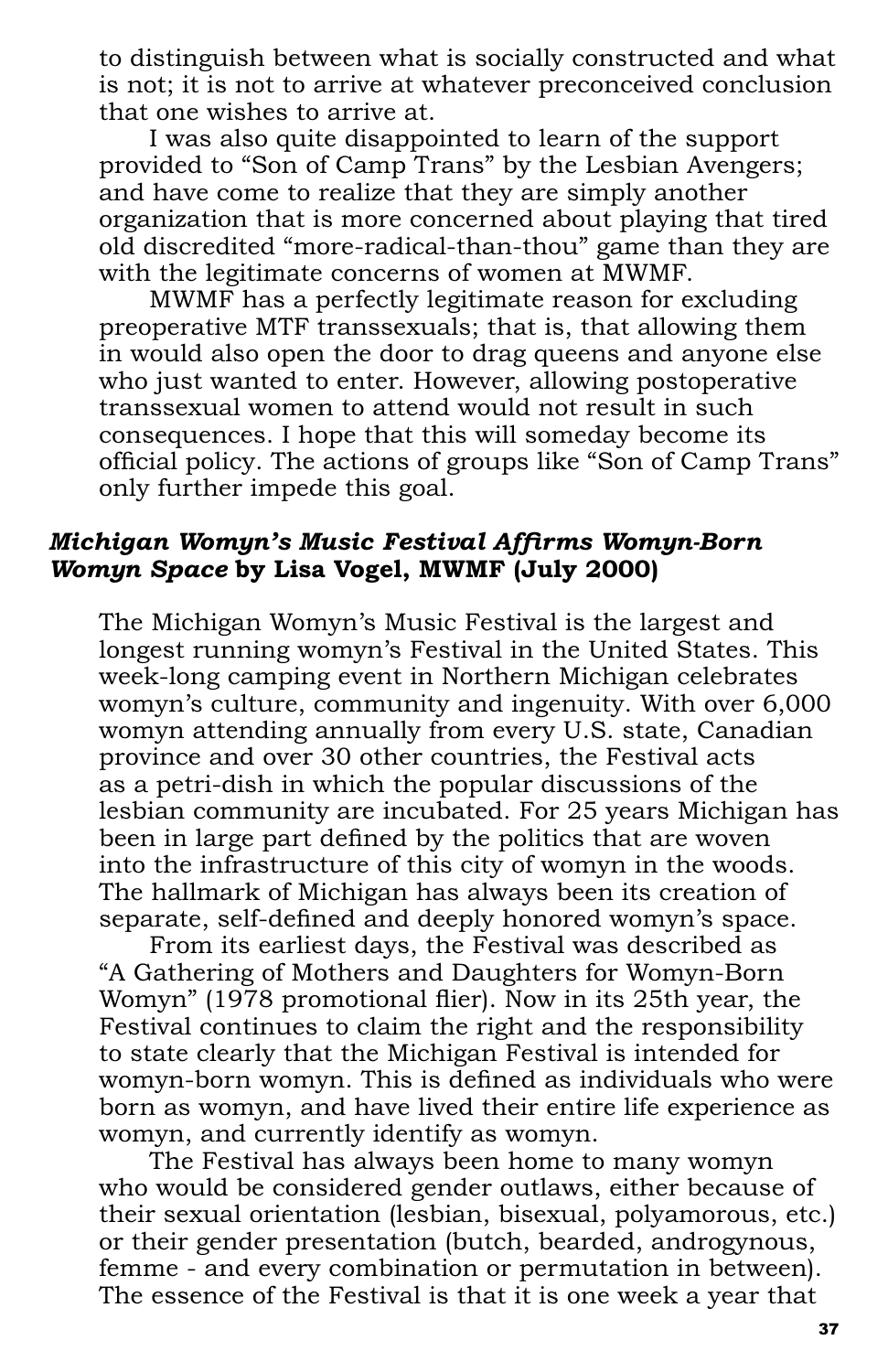is by, for and about the glorious diversity of womyn- born womyn.

It is a powerful, uncommon experience that womyn enjoy during this week of living in the company of other womynborn womyn. There are many opportunities in the larger world to share space with the entire queer community, and many spaces that welcome all who define themselves as female. In the year 2000, the queer community represents such rich diversity that there surely is room for all affinity groups to enjoy separate, self-determined, supportive space if they choose. The queer community is strong enough to hold our incredible diversity with mutual respect and support.

There are many divergent viewpoints on the larger gender discussion happening in the queer community. Many of the womyn essential to the Michigan Festival are leaders and supporters in trans-solidarity work and the broader LGBT movement. The Michigan Womyn's Music Festival supports this larger discussion, and values and respects the transsexual community as integral members of the broader queer community. We call upon the transsexual community in turn to respect and support womyn-born womyn space.

# *Festival Affi rms Womyn-Born Womyn Policy: A Handout distributed at MWMF (August 2000)*

Welcome to our 25th Anniversary Festival! For one week a year, the Festival provides a space for us to gather as womyn who were born as, and have lived our entire life experience as womyn. This is a rare and precious community that we share for this week, and as Festival organizers we feel that one of the important ingredients in this community is that we have shared our entire life experience - however varied that may be - as womyn. The hallmark of Michigan has been its creation of separate, self-defined and honored womyn's space.

We recognize that there is great diversity of opinions and feelings on this issue. Ours is a community built upon feminist principles; we believe that we are big enough to hold our diversity of opinion with respect and love. The Worker Community has been in discussion during the weeks prior to the Festival opening, acknowledging the diversity of opinion that exists on this issue while maintaining our passionate commitment to open communication, respectful dialogue and unity as a womyn's community. To maintain the focus of our Festival week, we offer the following guidelines to the community as we move into a positive and powerful celebration of womyn's space at our 25th Festival.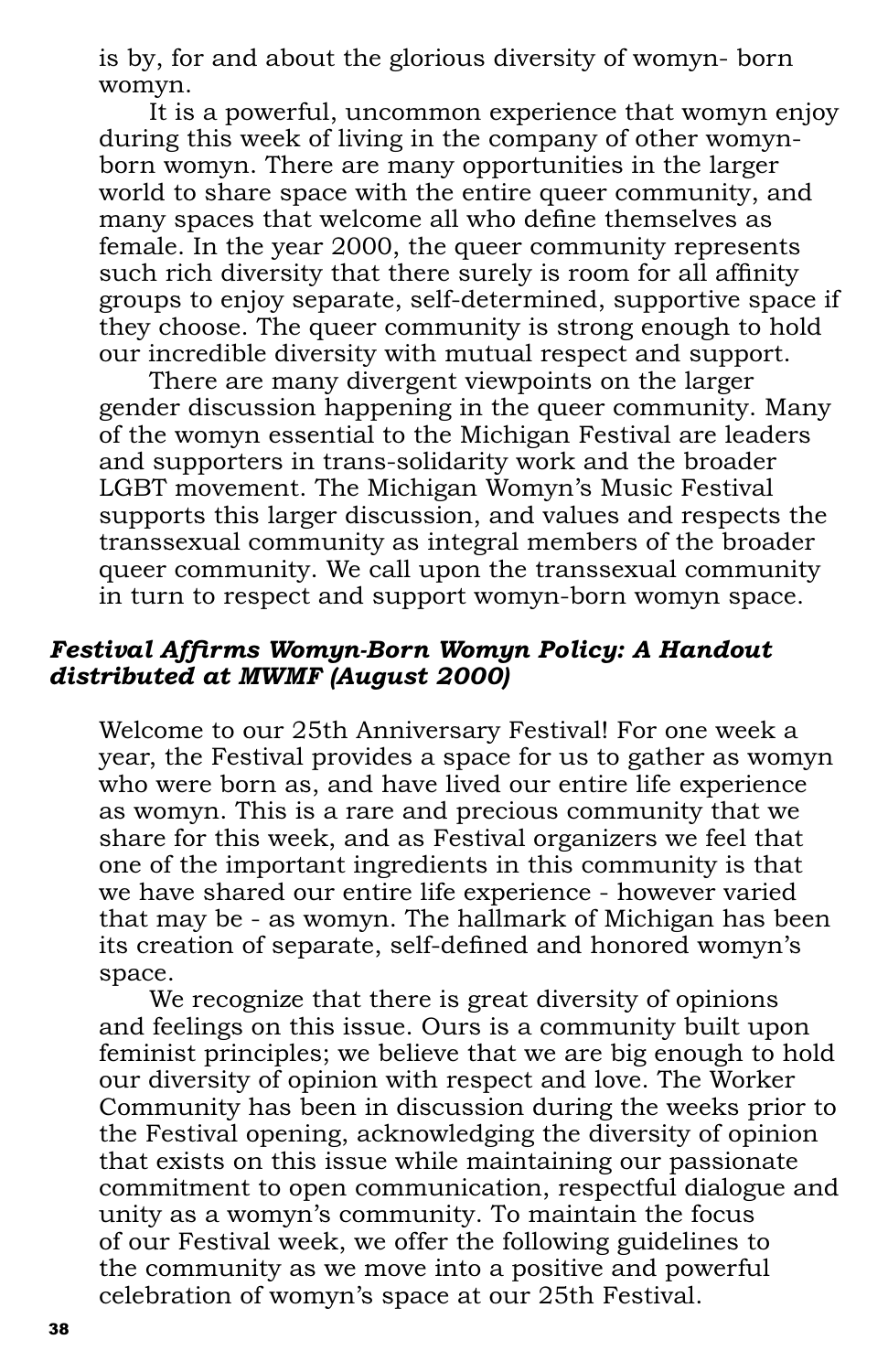1. The Festival is womon-born womon space. That means it is an event intended for womyn who were born and who have lived their entire life experience as female - and who currently identify as a womon.

2. We ask the transsexual community to respect and support this intention.

3. We ask all Festival-goers and staff to honor our commitment that no womon's gender will be questioned on the land. Michigan must remain a space that recognizes and celebrates the full range of what it means to be a womonborn womon. Butch/gender-ambiguous womyn should be able to move about our community with confidence that their right to be here will not be questioned.

4. We also have a commitment to run the Festival in a way that keeps faith with the womyn-born womyn policy, which may mean denying admission to individuals who self-declare as male-to-female transsexuals or female-tomale transsexuals now living as men (or asking them to leave if they enter).

5. We ask that womyn attending the Festival trust the worker community to be the ones to follow up on the bottom line issues outlined here. We further emphatically ask you to not question any womon's sex on this land. Last year some butch and gender-ambiguous womyn had their right to be here as womyn questioned - that is not acceptable on this land. We understand how the CampTrans action in '99 provoked this response - we also know as a community we cannot afford to go there again this year. Please trust that everyone who is on this land is a womon-born womon.

6. Just as we call upon the transsexual community to support womyn- born womyn space, we encourage support and respect for the transsexual community. As a community, we in Michigan are committed to fighting prejudice and ignorance of all kinds; we do not want to see transphobia fostered here or anywhere. Claiming one week a year as womyn-born womyn space is not in contradiction to being trans-positive and trans-allies. In the year 2000, the queer community enjoys such rich diversity. We believe there is room for all affinity groups to enjoy separate and supportive space, and also to come together in broader alliances to fight prejudice that affects all of us. We are strong enough to hold our incredible diversity in mutual respect and support.

Thank you for your good open hearts and minds. Let's have a great Festival!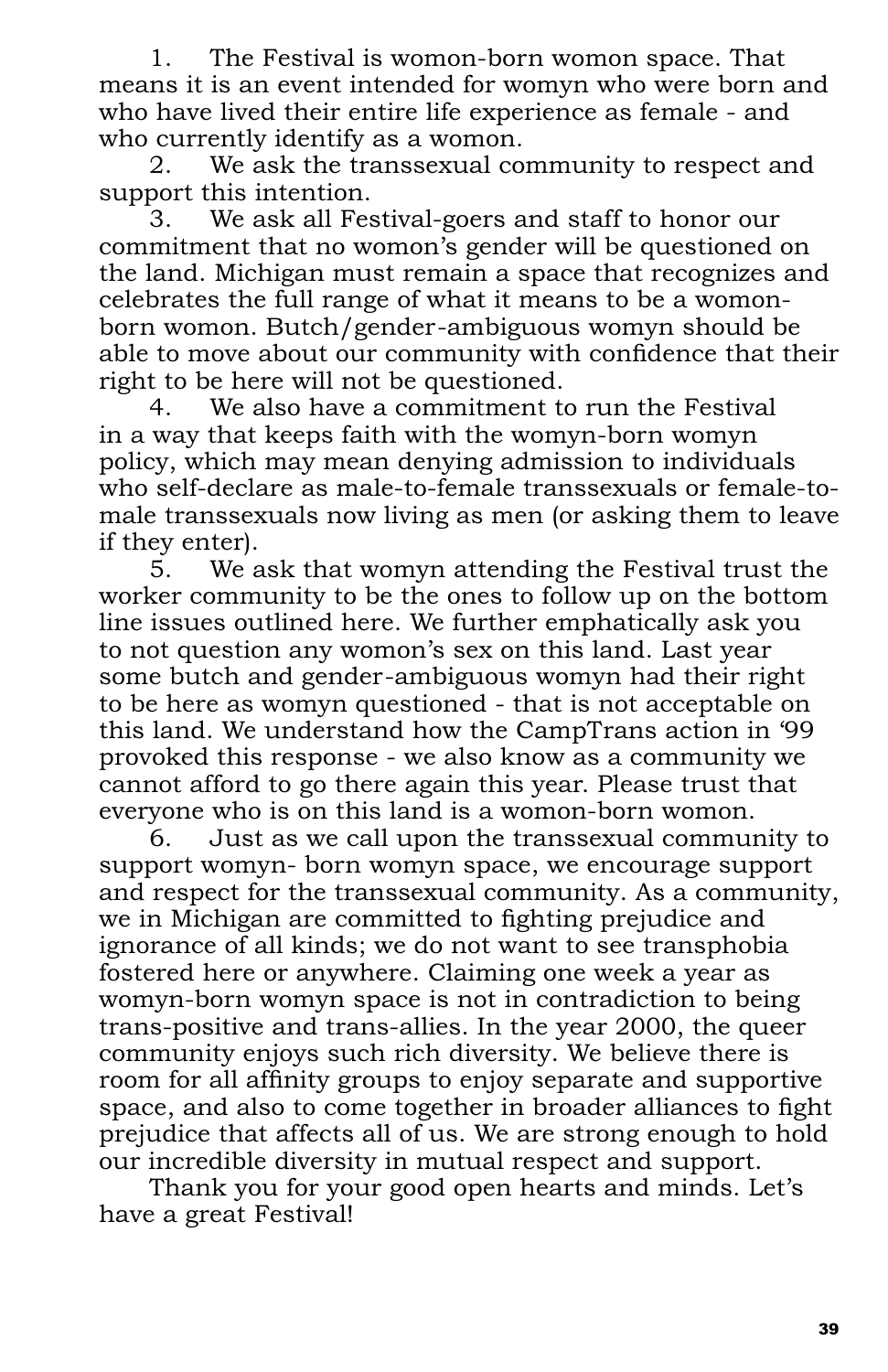#### *The Michigan Women's Music Festival and Transsexual Women: A Statement by Transsexual Women* **by Beth Elliott, Davina Anne Gabriel, et al. (August 2000)**

As the Michigan Women's Music Festival approaches its 25th anniversary, two women once again appear determined to engage in actions that are inconsistent with the wishes of the majority of Festival attendees: festival organizer Lisa Vogel and gender activist Riki Anne Wilchins.

Ms. Vogel shows no signs of relenting from her long-standing position that post-operative male-to-female transsexual women are not welcome to celebrate women's lives and bodies at the Festival alongside other women. Vogel's womyn-born womyn policy also prevents nontranssexual festigoers from sharing that celebration with the transsexual women who are their friends, lovers, and allies. Ms. Vogel is clearly out of step with most Festival attendees. In a survey conducted inside the 1992 festival, respondents indicated by almost a 3-to-1 majority (73%) that they had no objection to including transsexual women, as long as they had undergone sex reassignment surgery. In the last eight years, pro-inclusion attitudes appear, if anything, to have increased.

For her part, Ms. Wilchins appears ready to advance her long-standing belief that the Festival should welcome any persons who "live as women" - regardless of the length of time they have done so, the extent of their commitment to a female identity, or the appearance of their genitals. Last year, Wilchins and her allies brought a pre- operative transsexual woman and a post-phalloplasty female-to-male transsexual man into the festival, in a misguided protest against Vogel's policy. In doing so, Wilchins deliberately violated the wishes of most festigoers, that the Festival be women's space and a "penis-free" zone. Her confrontational tactics denied festigoers their right to assemble on their own terms, on private land, in a safe space. She appears poised to employ those damaging tactics again this year.

We, the undersigned transsexual women, find both Vogel's and Wilchins' positions to be untenable, anti-feminist, and ultimately oppressive of women, both transsexual and non-transsexual. We urge Ms. Vogel, Ms. Wilchins, and their allies, to reconsider their positions, to refrain from physical confrontation, and to respect what appears to be the consensus of the festigoers regarding transsexual women's inclusion in the Festival.

We believe it is time for the Festival to welcome transsexual women on the same basis as any other women.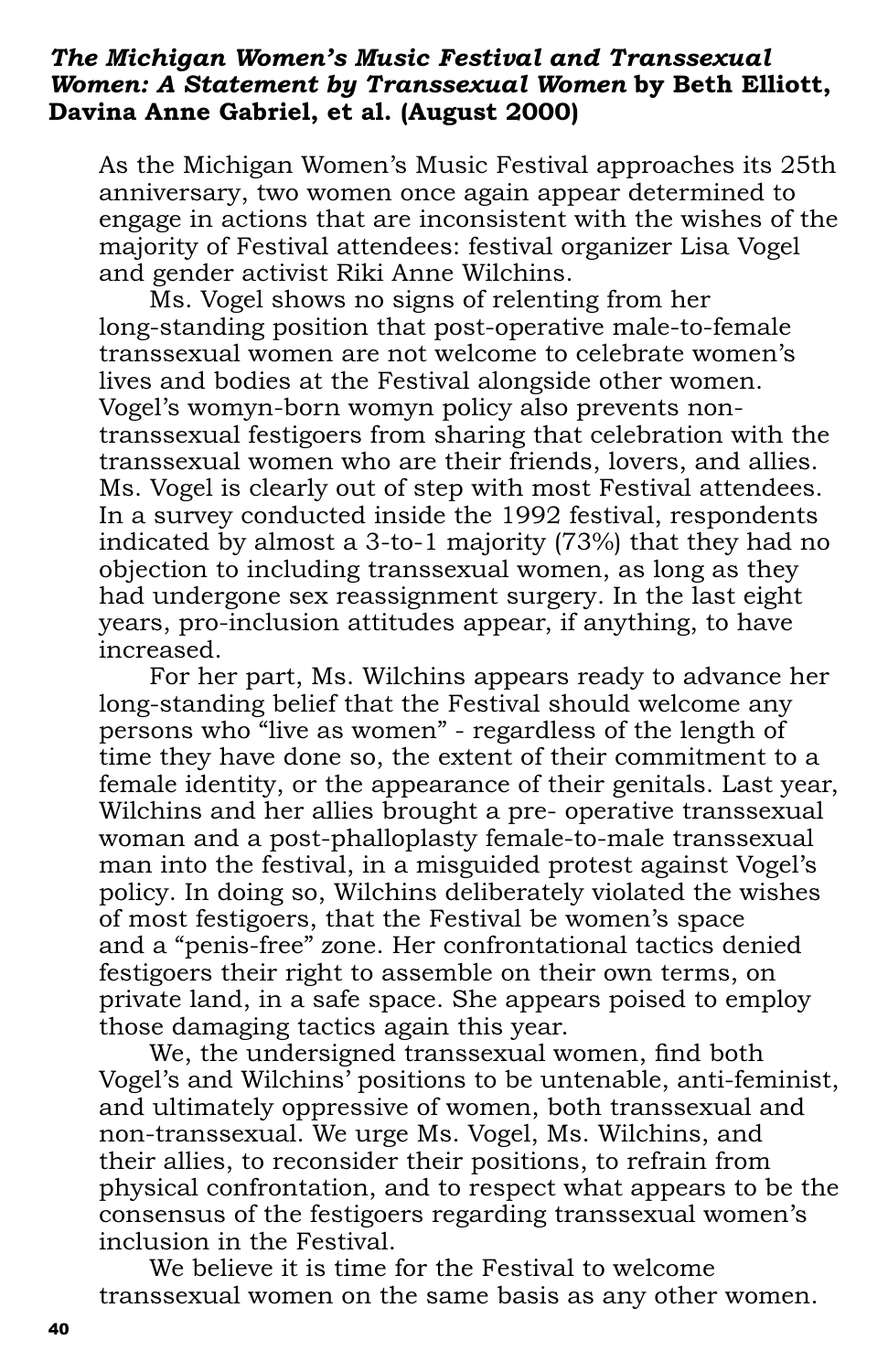We also believe it is inappropriate for transsexual women who have not undergone sex reassignment surgery, or for male- bodied/male-identified persons, to enter or request to enter the Festival. Women, transsexual and non-transsexual, deserve the opportunity to gather together in a safe space, free of male genitals. Bodies do matter. Male genitals can be so emblematic of male power and sexual dominance that their presence at a festival designed to provide safe women's space is inappropriate. People with male genitals who enter the Festival risk offending and oppressing other attendees; we urge them not to do so.

We acknowledge that a post-op only/no-penis policy is not perfect and will not please everybody. While support among Festigoers for such a policy is overwhelming, it is not unanimous. Moreover, this policy cannot address issues of race and class: specifically, the exclusion of women, especially women of color, who are not able to afford sex reassignment surgery. This is simply the best and fairest policy possible, one that balances inclusion of transsexual women with legitimate concerns for the integrity of women's culture and safe women's space. It is important to affirm that womanhood is a matter of more than anatomy alone. The Festival has proven this over the years, and so have the lives of transsexual women committed to women's culture and community. Confrontational tactics dishonor our sisterhood and have no place here.

We agree with Ms. Wilchins that freedom of gender expression for all people is important. But, as feminists, we also believe it is important to acknowledge the reality of sex differences and of how they structure human society in critical ways. The Festival is a feminist event that celebrates femaleness, and the love and creativity of the sisterhood of women. We resent anyone attempting to co-opt it for a competing purpose. We resent anyone confronting our sisters in a disrespectful way, or suggesting we share Ms. Wilchins adversarial relationship to the women's community. She should find a different party to crash.

Beth Elliott Davina Anne Gabriel Anne Lawrence Gwendolyn Ann Smith Jessica Xavier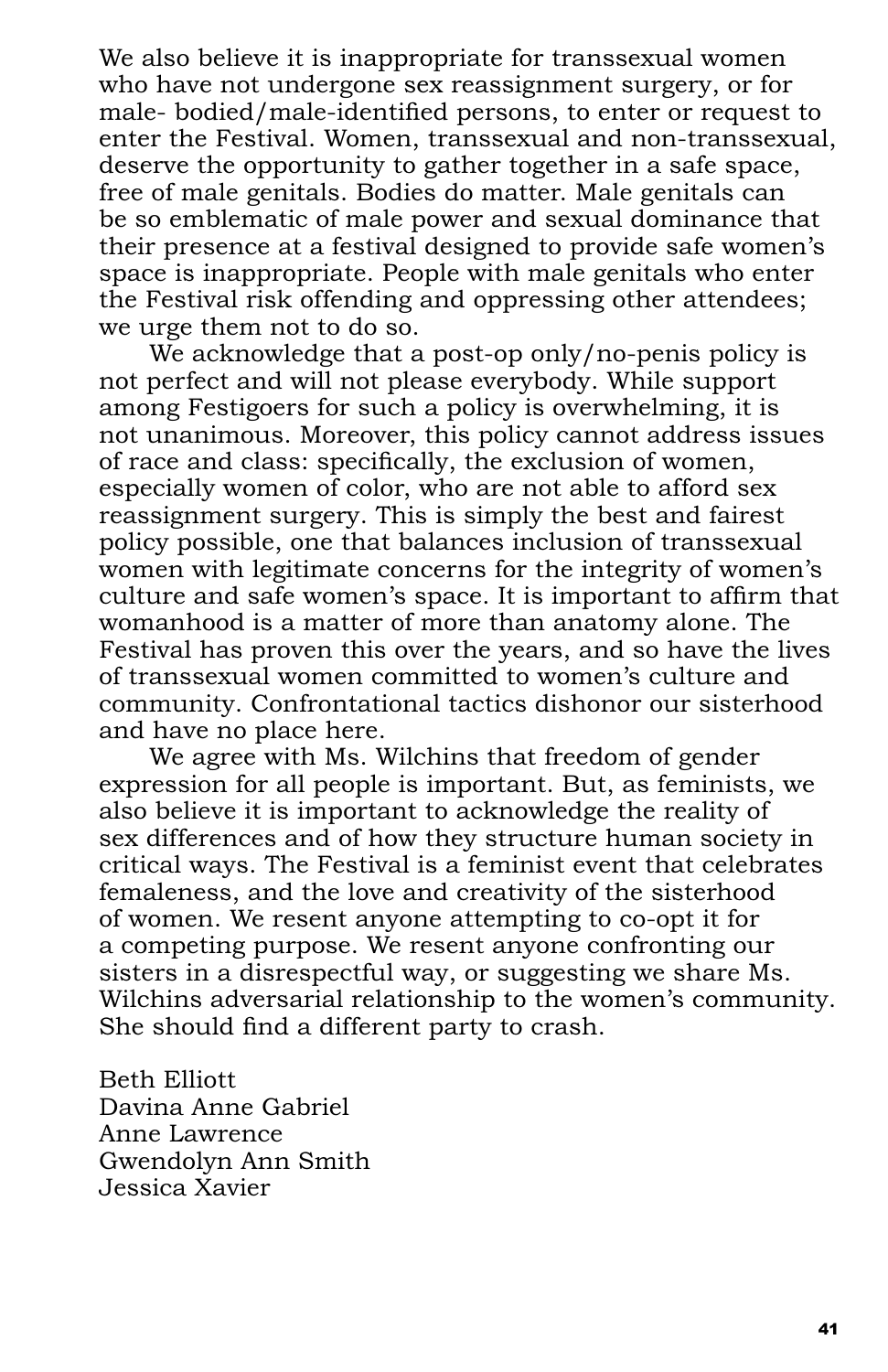#### *A Transfeminist Response to "A Statement by Transsexual Women"* **by Nicole Storm, Liby S. Pease, et al. (August 2000)**

We, the undersigned transsexual and intersexed womyn, friends, and allies,acknowledge the contributions Anne Lawrence and other signatories to "The Michigan Women's Music Festival and Transsexual Women: A Statement by Transsexual Women and their Women Friends" have made, and continue to make, to the transsexual womyn's community. However, we must protest the tone and content of this Statement, which she and others are currently circulating regarding the controversies of transwomyn's and intersexed womyn's inclusion at the Michigan Womyn's Music Festival. This statement may be specifically directed at people attempting to participate in MWMF, but we find that the implications of it reach far beyond this one festival, which in itself we see as almost irrelevant.

We find especially troubling the following passage from the Statement,regarding the festival's "no penis policy":

"Moreover, this policy cannot address issues of race and class: specifically, the exclusion of women, especially women of color, who are not able to afford sex reassignment surgery. This is simply the best and fairest policy possible, one that balances inclusion of transsexual women with legitimate concerns for the integrity of women's culture and safe women's space."

To acknowledge the struggles of the poor womyn and womyn of color among us in one sentence, then in the next sentence call excluding them the "best and fairest policy possible" falls on our ears as a cavalier dismissal of the most vulnerable among us. We feel that the issues of womyn's culture include the culture of poor womyn and womyn of color, including poor transsexual and intersexed womyn, and that the author(s) and signatories of the Statement,however unconsciously, are framing the debate in blatantly classist and racist terms. It is objectionable to us to suggest that surgical procedures beyond the means of many are a proper price of inclusion into womyn's culture.

We also feel the need to state that this "no penis" policy falls on intersexed womyn as well as transsexual womyn, and that these womyn are being ignored in this debate. As intersexed people face extreme forms of patriarchiallygenerated social and medical abuse in their daily lives, we can scarcely find a more poignantly feminist cause than the right of intersexed people for self-determination.

We can only read the following passage from the Statement with the utmost irony and shock: "Male genitals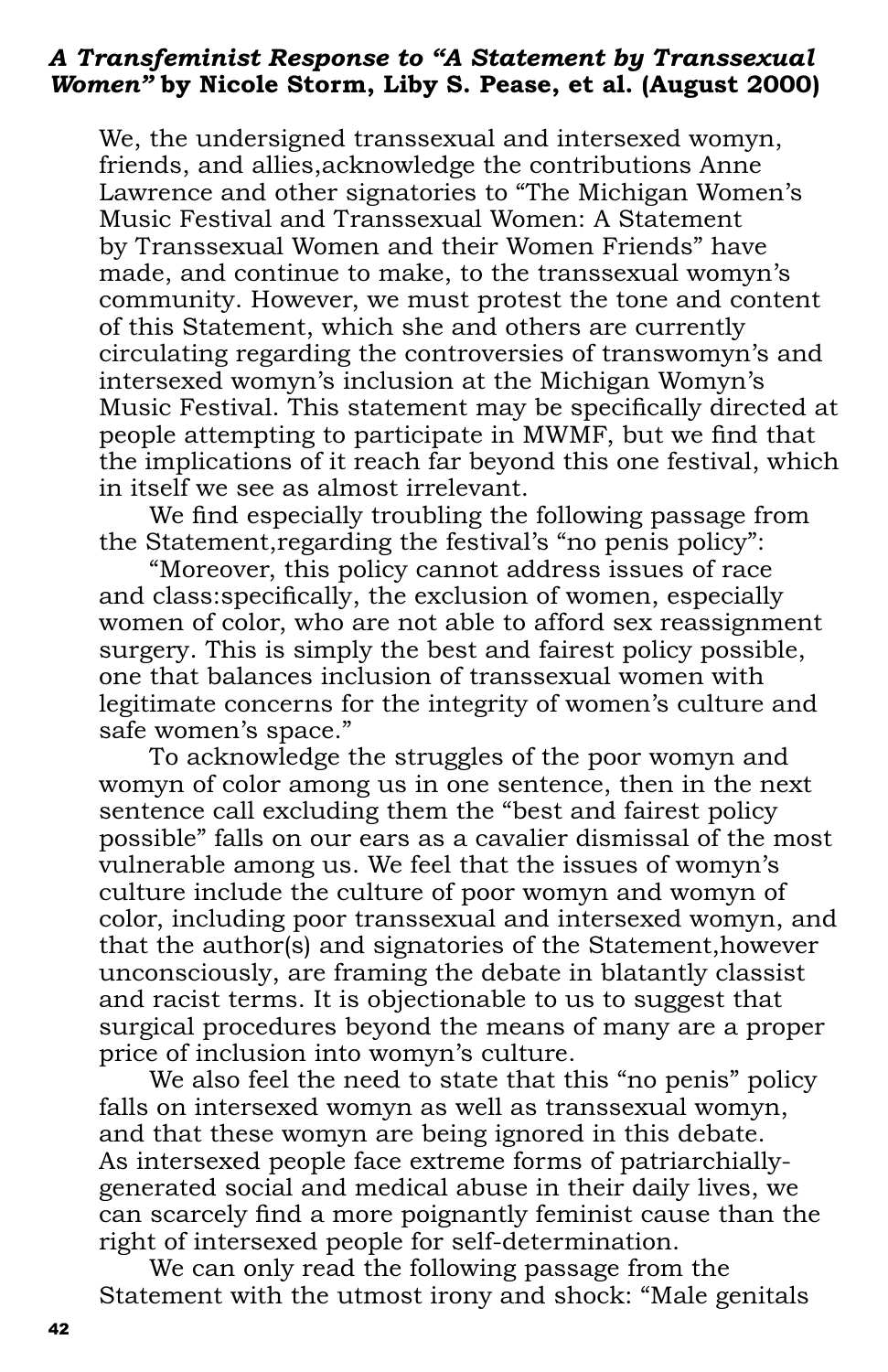can be so emblematic of male power and sexual dominance that their presence at a festival designed to provide safe women's space is inappropriate."

The irony for us is that it is the utter lack of economic power that prevents so many from acquiring the much desired female genitals presumed to be anti-emblematic of such power and dominance. This inability to avail themselves of reassignment surgery has resulted in violence, sometimes fatal, against poor transwomyn and transwomyn of color countless times.Furthermore, these womyn have often been denied protective services other womyn take for granted, such as police protection and emergency shelters,prior to being assaulted, and medical services afterward. To suggest that these most at-risk members of the womyn's community represent a threat to womyn's safety merely by their presence strikes us as sadly ludicrous and infuriating at the same time.

Some of us agree with Riki Anne Wilchins' tactics, others of us don't. Our objection is to the racist and classist aspects of this message, and also to the presumption that the Statement represents the one true feminist perspective on the matter, calling almost any conceivable dissent from their position "anti-feminist".

In another passage from the Statement: "The Festival is a feminist event that celebrates femaleness, and the love and creativity of the sisterhood of women. We resent anyone attempting to co-opt it for a competing purpose."

The author(s) characterize the inclusion of transwomyn for whom reassignment surgery is beyond reach as a "competing purpose". If those who presume to speak for all womyn will only recognize the legitimacy of post-operative transwomyn, then they are saying that womynhood can be bought, and we find this concept loathsome beyond belief. It should also be noted that white middle and upper-class womyn have historically silenced complaints of racism and classism by womyn of color and poor and working-class womyn by arguing that anyone who complains about racism and classism within feminism must be"attempting to co-opt" feminism. Is it really feminist to attempt to silence womyn's voices in this manner?

We feel that the impact of this Statement by Lawrence et al goes far beyond MWMF, which is also beyond the means of many, and is in many ways beside the point. Indeed, the implications of this attitude reach beyond the trans and intersexed communities and into the lives of poor and working class womyn and womyn of color everywhere.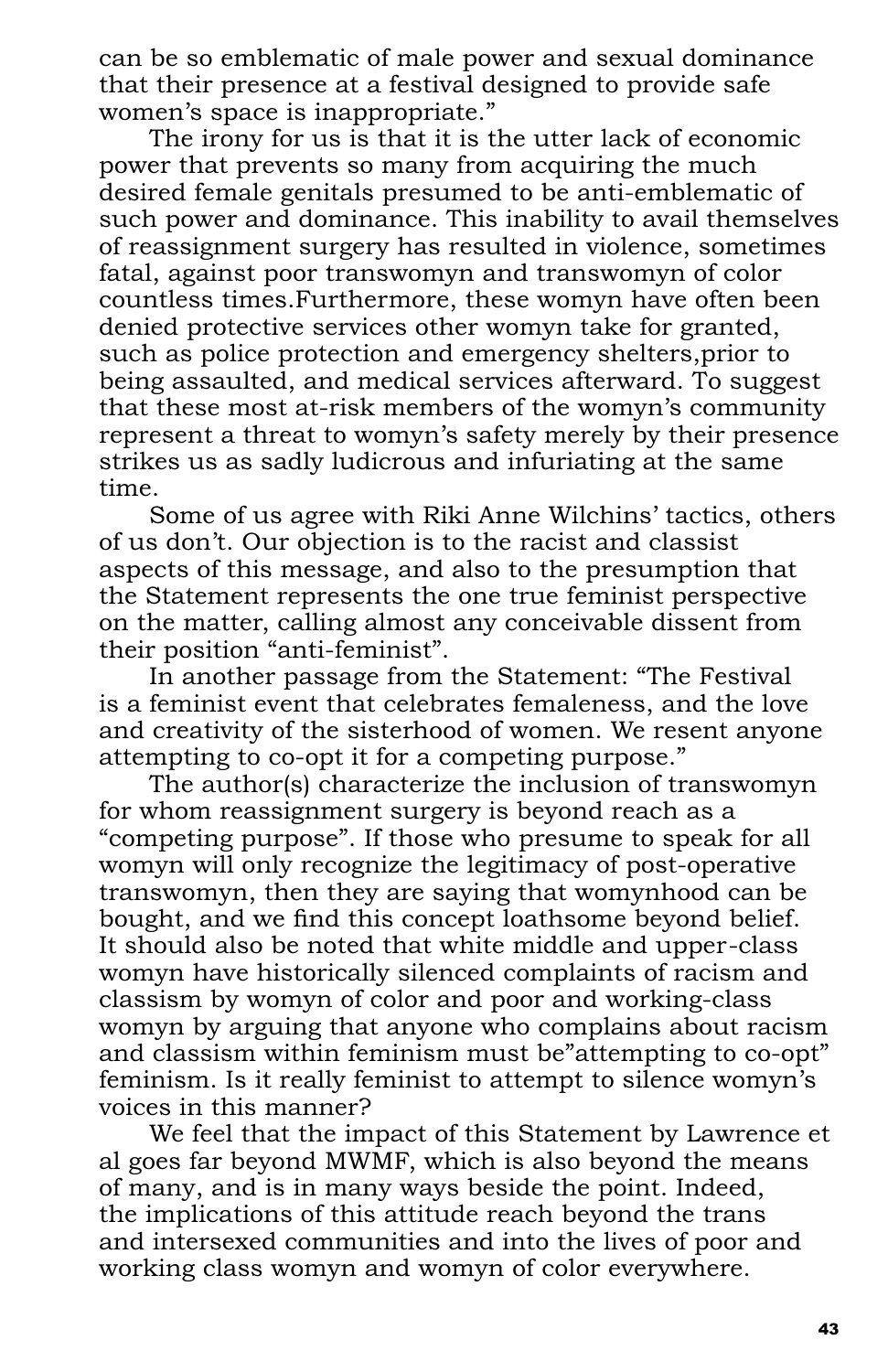#### *"Michigan Eight" Evicted over festival's "Don't Ask, Don't Tell" Policy* **by Camp Trans (August 2000)**

Eight young attendees, variously identifying as trannie boys, boydyke, FTM, and lesbian were evicted from the Michigan Womyn's Music Festival (MWMF) this Saturday evening after they refused to meet the Festival's "womyn-born womyn only" policy. The eight were members of an ad-hoc Chicago group called the "Camp Trans Planning Committee" and the Boston and Chicago chapters of the Lesbian Avengers.

More than 60 gender activists from these groups plus members of Transexual Menace, supportive attendees, and renowned activist Dana Rivers gathered across the road from the Festival this year to do outreach and education on what they viewed as a discriminatory policy being unfairly applied.

Said one, "Half the women in there are butch, boy, or, or FTM identified and wouldn't be able to say they were 'womynborn womyn' if asked."

Past evictions had focused narrowly on transgender women and the eight's expulsion marks the first time the "womyn-born womyn only" policy has been used against trannie boys, boydykes, FTM's, Lesbian Avengers and young gender-variant women. It was widely viewed by most observers as turning a new page in the escalating conflict over the policy's application.

As thousands of attendees looked on during dinner in the Festival's huge dining area, the young activists held aloft signs declaring themselves a variety of identities, including "boy," "FTM," "intersex", "drag queen," and "transwoman." When they called for diners to join them in a public show of support, more than three hundred stepped forward to stand with them for almost an hour before Festival Security arrived to evict them.

Security escorted the eight to the Main Gate, cut off their attendance wristbands, refused their request for refunds, and expelled them from the grounds.

Their action was a direct challenge to Festival owner Lisa Vogel's latest attempt to clarify the policy widely criticized as vague and misleading: a flier handed out at the entrance which threatened that any attendee who "self- declared" as an FTM or MTF transexual or otherwise not being "a womynborn womyn" would be refused a ticket and face involuntary expulsion.

The new statement was viewed by many as amounting to "Don't Ask, Don't Tell," and indeed, at noon on Friday as four police officers apparently summoned by the Festival watched on amid scores of attendees, one transgender women who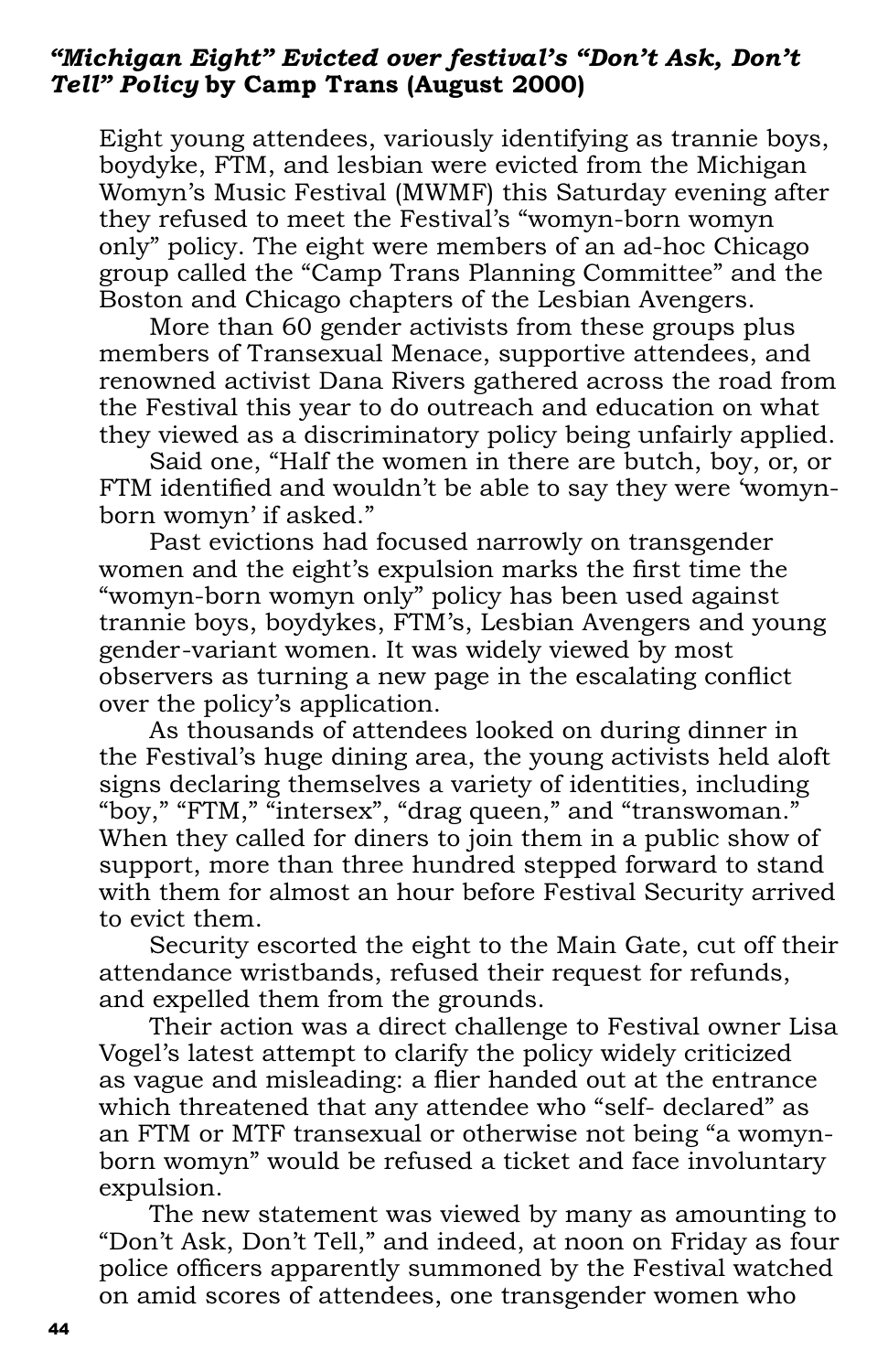openly identified herself was denied entrance while several others who did not identify themselves were allowed to buy tickets and enter. By prior agreement, none were among those who held signs and risked eviction.

But all were from among sixty mostly-young gender activists with names like Casey, Gunner, and Jack who variously identified as boyz, andros, trannie boys, lesbian, bi, FTM, girlz, boychick, femme, stone-butch, or simply "queer" who held a series of workshops and discussion groups on the "Don't Ask Don't Tell" gender policy. This year's "Camp Trans" culminated in a live music show with lights, sound, and stage set up by Chicago-based "Camp Trans Planning Committee."

The Festival's first expulsion occurred in 1991 when attendee Nancy Burkholder and a friend were both forcibly evicted after she identified herself in a workshop as a transgender woman.

Since then, in 1993, '94, and '99 gender activists, Avengers and members of Transexual Menace have camped out on public property across from the Festival's Main Gate to hold "Camp Trans," this year more inclusively also called "GenderCamp 2000."

Said one activist, "Vogel's policy towards transexuals is now the same as the US military's towards homosexuals. But 'Don't Ask Don't Tell' only works when the target group collaborates by remaining silent. Well, we aren't silent. We don't identify as 'womyn-born womyn' -- we don't know what it even means or why it should be used against us or our trannie friends."

#### *Eight Activists Kicked Out of Michigan Womyn's Music Festival* **by Chicago Camp Trans Planning Committee (August 2000)**

On Saturday, August 12, members of the Boston and Chicago Lesbian Avengers, members of the Chicago Camp Trans Planning Committee, and others not affiliated with any organization were told to leave the Michigan Womyn's Music Festival for self-declaring as a myriad of identities that do not fall under MWMF'S definition of 'womyn-born- womyn'. These activists were joined by nearly 300 supporters in an action Saturday at MWMF's main dining tent protesting the "don't-ask- don't-tell" policy that is used against transsexual and transgendered attendees. A flier passed out to the attendees early in the week stated that if any person "selfdeclared" (came out) as a "male to female transsexual or a female to male transsexual (living their life as a male)" they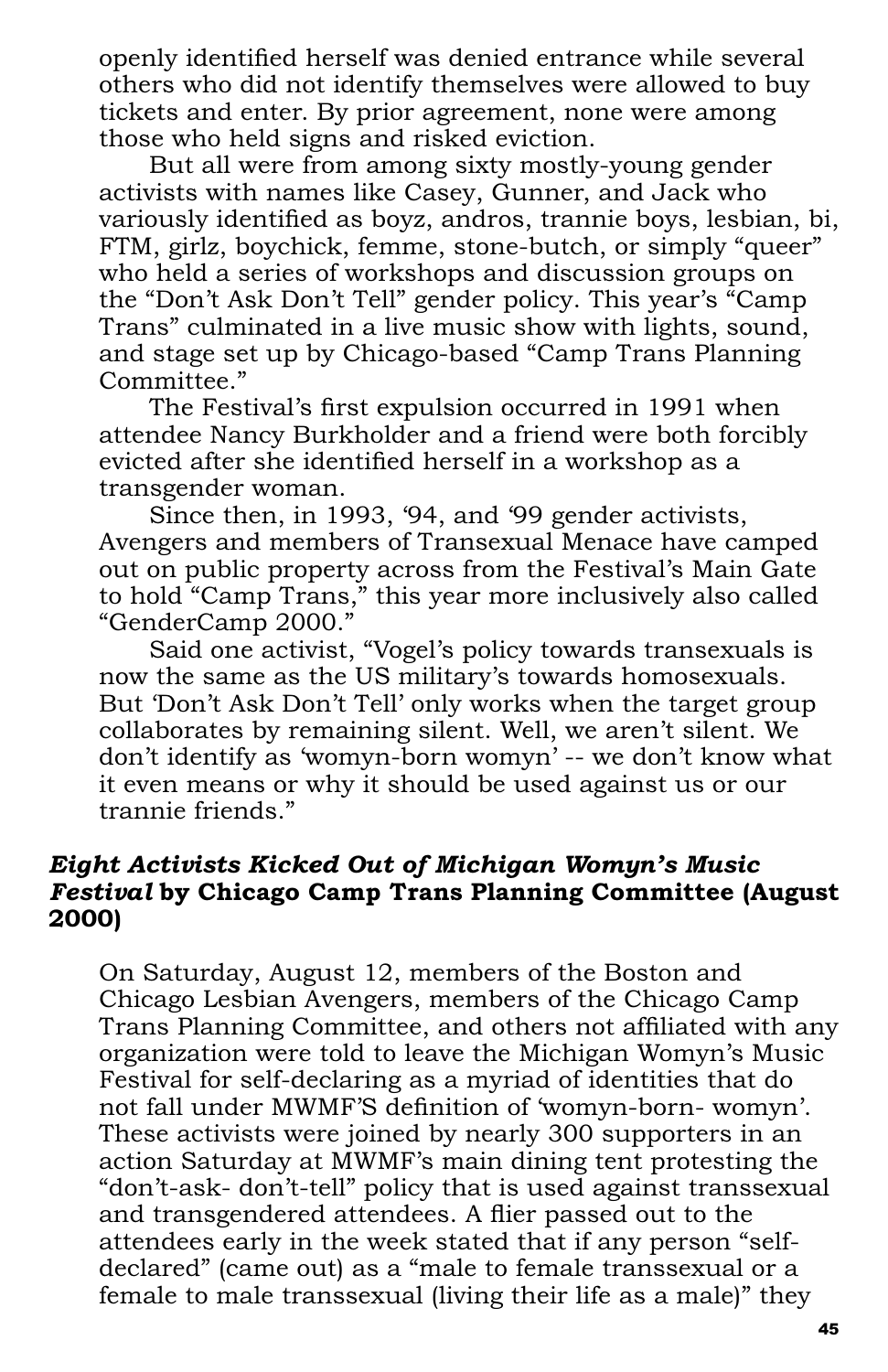would be denied a ticket or asked to leave the festival.

This policy states that if a transsexual person, regardless of surgical/hormonal status or specific gender identification, comes out about their identity in any fashion, they are not allowed to participate in the festival. No one else at MWMF is asked to be in the closet. A double standard is constructed for those who do not abide by a strict binary gender system. While any participant is encouraged to celebrate subversive sexual orientations, bodies, experiences, and expressions, transpeople are not given these same rights to exist as a whole person on the land.

On Saturday, hundreds of activists and supporters gathered in the main dining area to put the 'no transsexual' policy to the test. They held up hand-made signs reading "MtFs Join Us!", "FTM's Are Here", "Trannies Join Us!", "T\*Boy!", and signs from non-trans identified allies reading "Stop Don't Ask Don't Tell", and "End Binary Gender!". These signs were held to not only show support for the inclusion of transsexual women at the festival; it was directed at the festival coordinators forcing them to make a decision would they allow the self-declared trans activists in, or would they truly enforce their policy, become the policing force on the land, and kick them out?

After the security guards refused to respond to the action, once again ignoring trans existence on the land, several activists approached the security guards, asking for a chance to discuss. Initially, the response was negative, but after the activists began declaring their identities, some which were in conflict with the "womyn-born-womyn" only policy, a discussion began. One by one, the activists declared their identities and forced the security guards to act. The first activist self-identified as a female-to-male transsexual, and was asked to leave the land. S/he responded that s/he would not leave voluntarily because his/her identity should be welcomed on the land and her/his identity did not conflict with the intentions of MWMF. The activist was then told to leave after clarification of her/his statements, and to wait for an escort off the land. After that incident, activists lined up to self-declare their identities, and were each told to leave the land. Because they refused to stay in the closet any longer, eight Michigan Womyn's Music Festival attendees were kicked out of the festival. Don't Ask Don't Tell was now the law of the land.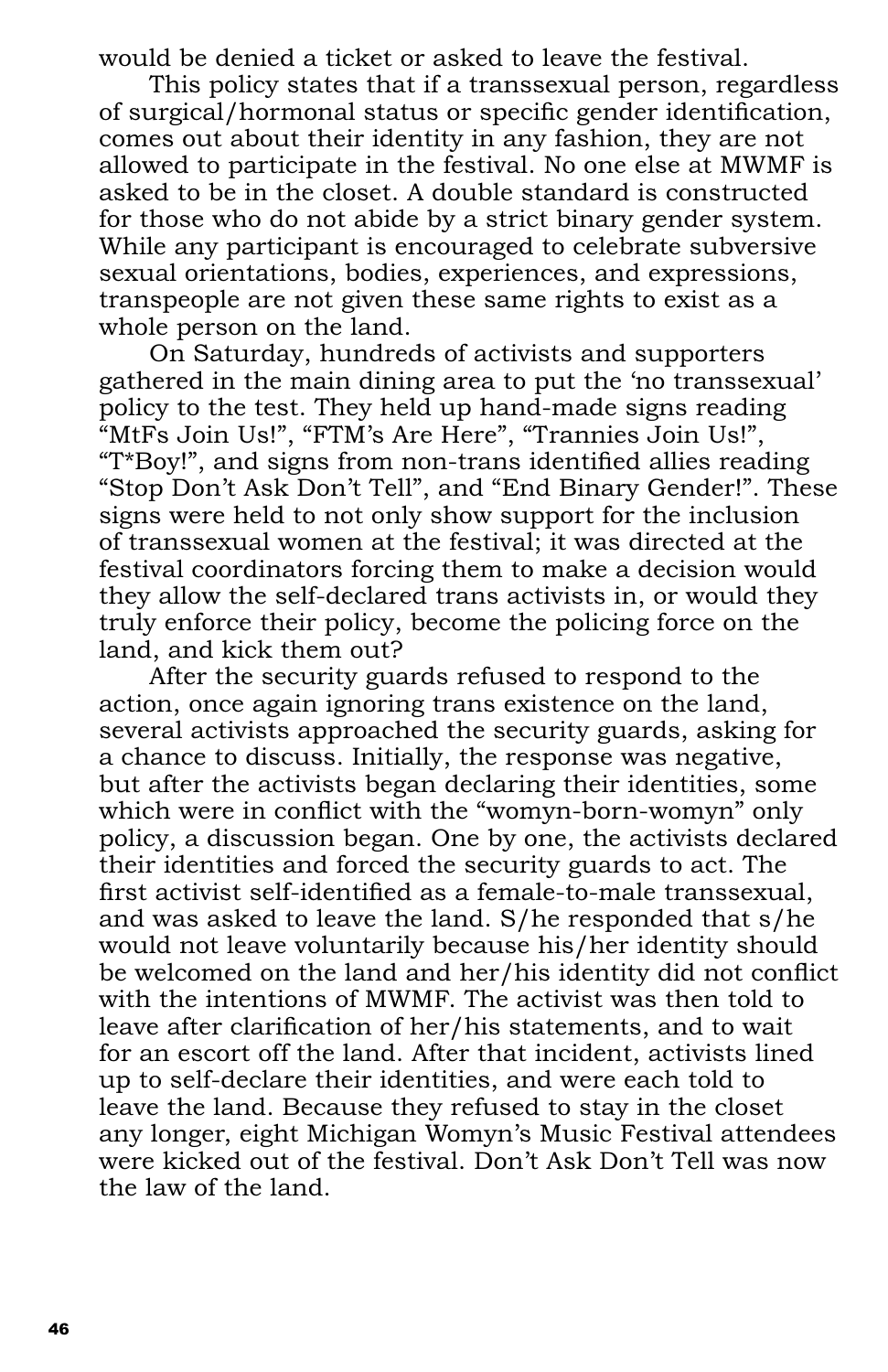#### *Michigan Womyn's Music Festival Celebrates 25 Years of Commitment to Womyn-Born Womyn Space* **by MWMF (August 2000)**

For the second consecutive year, the Michigan Womyn's Music Festival was targeted by a small group of activists calling themselves "Camp Trans Y2K" (CTY2K). Operating from a makeshift camp across the road from the Festival's front gate, CTY2K caused small disruptions of the Festival through a series of planned actions. These actions and the Festival's response are described below.

On Friday, August 11th, a group of about 25 activists from CTY2K approached the Festival's front gate, after being joined by a small group of festie-goer supporters. The response team of Festival staff represented a mix of butch, femme and other womyn across a gender- identity continuum, most of whom are active in trans-ally work. The development of this team and its position followed several weeks of dialogue in the worker community on the issue, along with advance preparations with key crews.

The team met the group at the gate and distributed copies of the Festival's policy statement, which included a request that the transsexual community respect and support womyn-born womyn space and provided explicit notice that individuals who self-declared as male- to-female transsexuals or female-to-male transsexuals might be denied entrance or asked to leave. Riki Anne Wilchins, a Camp Trans organizer who self-declared as a male-to-female transsexual during the 1999 Camp Trans action and caused significant disruption to last year's Festival, was denied entrance at the gate at that point.

At the request of Festival staff, only those activists seeking to purchase Festival tickets (approximately 8 individuals) then proceeded to the Box Office. At the Box Office they individually declared themselves as having various gender/sex identities and challenged the Box Office to sell them tickets. Presentations included: "I'm a dyke but I don't consider myself a woman. Will you sell me a ticket?" " I was born a woman but I'm a boy. Will you sell me a ticket?" "I'm a transgendered woman. Will you sell me a ticket?" "I'm a drag queen trapped in a woman's body. Will you sell me a ticket?"

Each declaration was met by the same response from Festival staff: " This event is intended for womyn-born womyn: womyn who were born as and lived their entire life experience as womyn. We're asking you to respect that intention." When invited to enquire further about each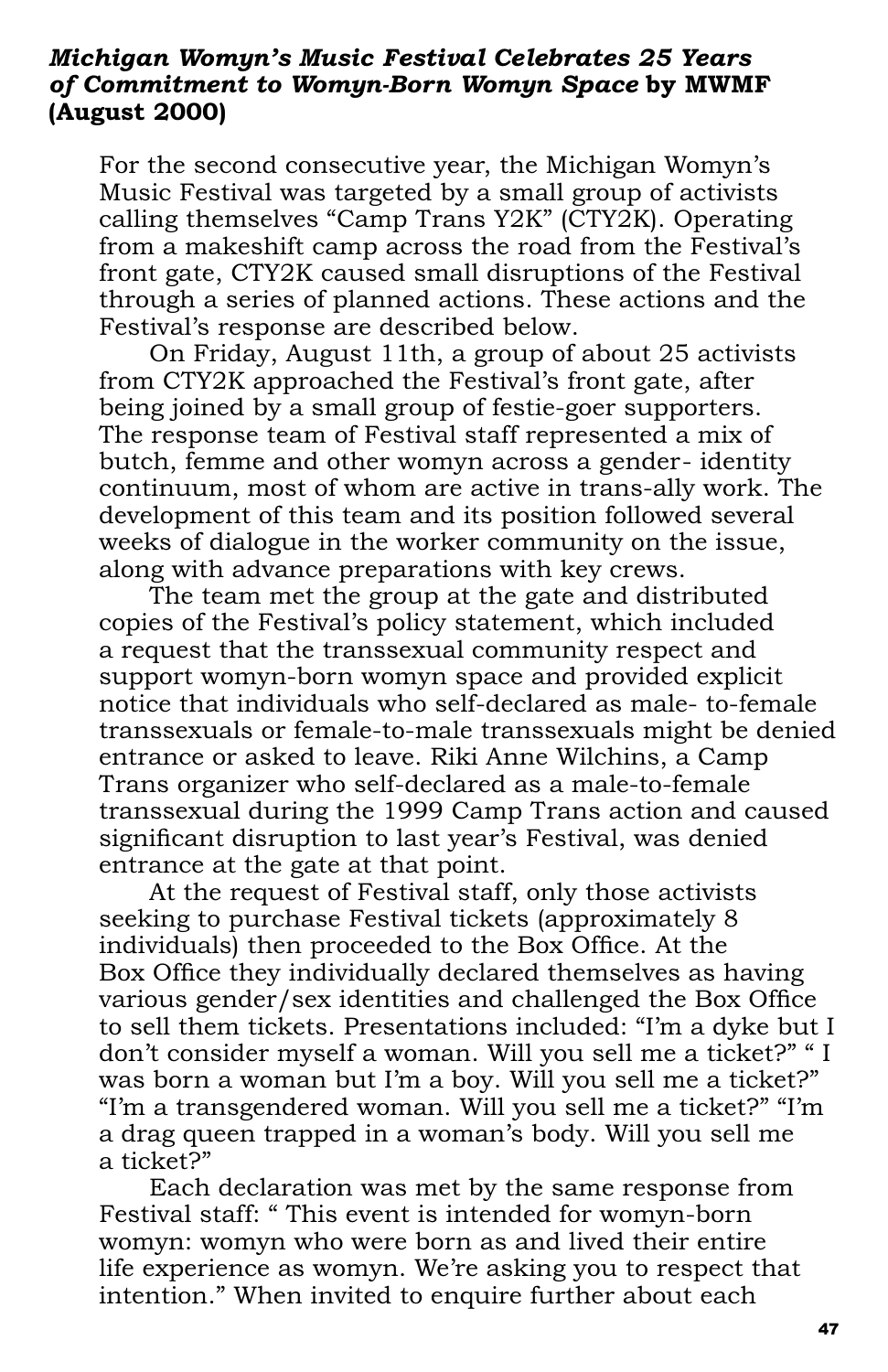individual's gender or sex identity, Festival staff reiterated the festival's policy against questioning anyone's gender. Despite all of the other self-descriptions, no one clearly or unambiguously self- declared as a male-to-female or femaleto-male transsexual at the Box Office and all who requested tickets were sold them.

The group proceeded into the Festival but did not attract significant attention or support. Activities were limited to passing out zines and other literature and briefly positioning a banner in front of the Night Stage area during the evening show.

On Saturday, August 12th, CTY2K members and supporters gathered at 5:00 pm outside the Main Kitchen. Stating their intention to demonstrate in a peaceful, nonconfrontational manner, the CTY2K members stood in a cluster with signs declaring various gender identities and called out for trans-allies to join them. Others talked with passers-by, handing out stickers and literature and encouraging festie-goers to come out to Camp Trans for a concert and dinner later that night. Although there were a large number of festival-goers in the area (for dinner or en route to the Acoustic Stage), the demonstration attracted relatively little interest or support.

After about an hour, the CTY2K group changed their approach. Moving towards and surrounding five Festival staffers in a tight cluster, a group of 30 - 40 activists repeated the same kind of statements that several members had made at the Box Office the previous day. One by one many in the group declared some form of gender identity and demanded to know if the Festival was going to make them leave. Festival staff repeated the same information as they had provided the previous day and refused to question anyone's gender despite provocation to "look down my pants." At this point, several of the activists switched from their original gender declaration (e.g. "I'm a transgendered boy") and began declaring themselves as female-to-male transsexuals. In one case, an individual declared as "a maleto-female transsexual and a womon-born womon."

During this process, when an individual declared that s/he was transsexual, Festival staff sought clarification of what had been said, and then asked that individual to leave. The CTY2K activists demanded to be forced to leave. When Festival staff stated that they would not be physically removed, the activists demanded to be "told" to leave, rather than asked to leave. Festival staff, speaking only to the specific individuals who had self-declared as transsexuals, then told those individuals to leave. Then, at the request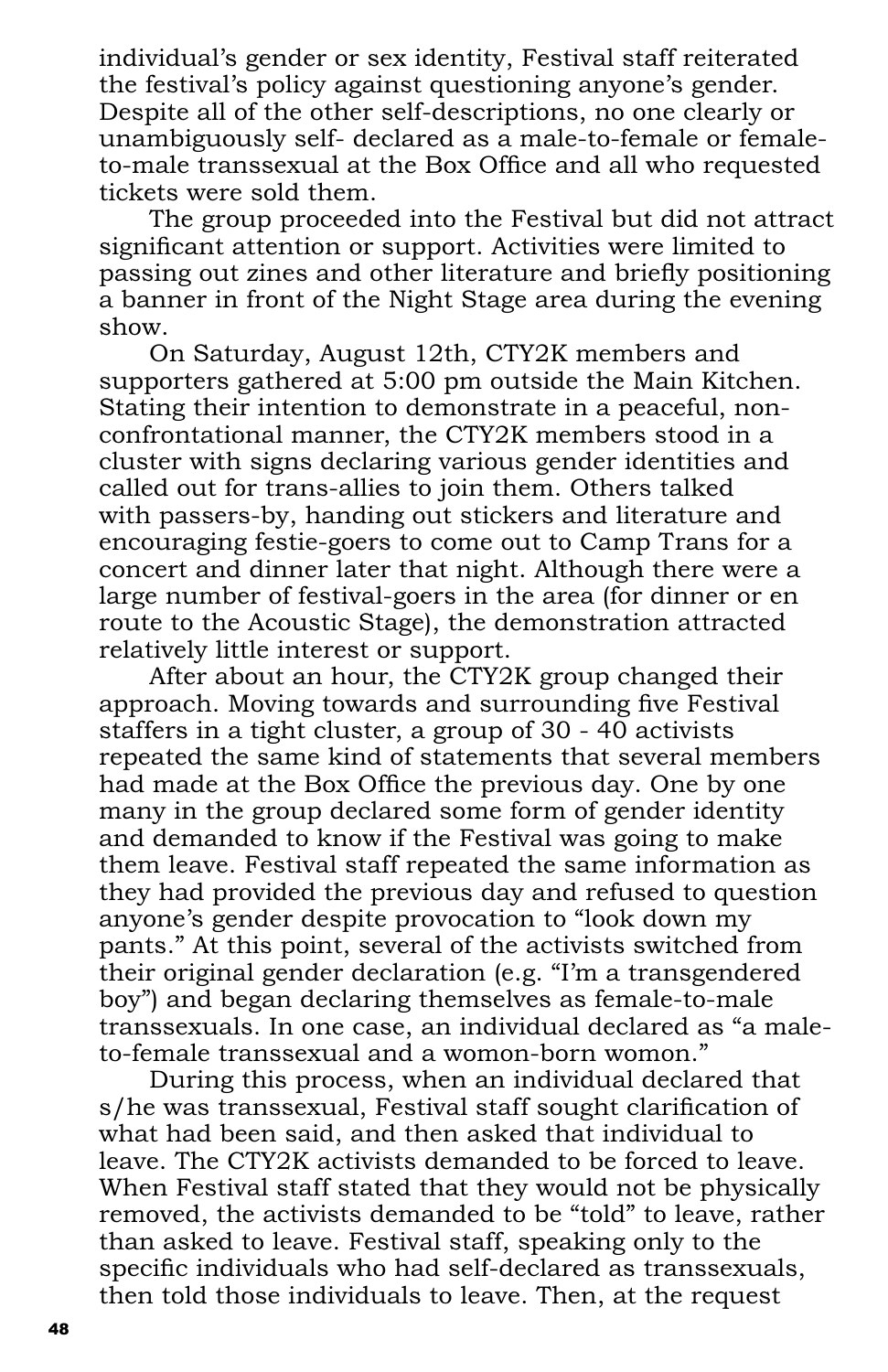of the protesters, and to prevent disruption to the flow of 3,000 womyn who would soon be leaving the Acoustic Stage, Festival staff provided an escort to the Front Gate.

The small group that remained at the Main Kitchen continued to argue and attempt to provoke further confrontation, but soon lost energy and disbursed. The individuals being escorted out, and their supporters, continued to cause a disruption as they traveled through the Festival, shouting misrepresentations of their and the Festival's actions. In addition to becoming more verbally provocative, the group's action disrupted pedestrian and Festival vehicle traffic, and generated feelings of ill will towards the Festival among some festie-goers.

Along the route to the Front Gate, CTY2K activists claimed they were all being "evicted" - despite the detailed process of determining who was and wasn't being asked to leave at the Main Kitchen - and the process of selfdeclaration and confrontation began for the third time. Festival staff made it clear along the route and at the Front Gate that the Festival was only asking those individuals to leave who had self-declared that they were not womyn-born womyn and they were either male-to-female transsexuals or female-to-male transsexuals currently living as men. Ultimately the wrist tickets of 4 individuals were removed. Their money was not refunded, consistent with the Festival's policy that no refunds are provided after July 6th which appears in all promotional materials and was reiterated during the Main Kitchen process.

In response to a request from CTY2K activists for an opportunity to make their viewpoint known directly to Festival representatives, Festival staff agreed to post a meeting time and place by noon on Sunday in two locations on the land.

On Sunday, August 13th, Festival staff posted a flier agreeing to meet with and listen to the viewpoints of CTY2K at 7:00 pm at Camp Trans. At 7:00 pm, Festival staff arrived at Camp Trans to find only one activist remaining who said they did not want to represent the group.

What's next...?

The Michigan Womyn's Music Festival remains clear and firm in our commitment to maintain the Festival as womyn-born womyn space. Just as white allies are asked to respect womyn of color only space, we ask the transsexual community to respect womyn-born womyn space. Supporting womyn-born womyn space is no more inherently transphobic than supporting womyn of color space is "racist." We refuse to be forced into false dichotomies that equate being pro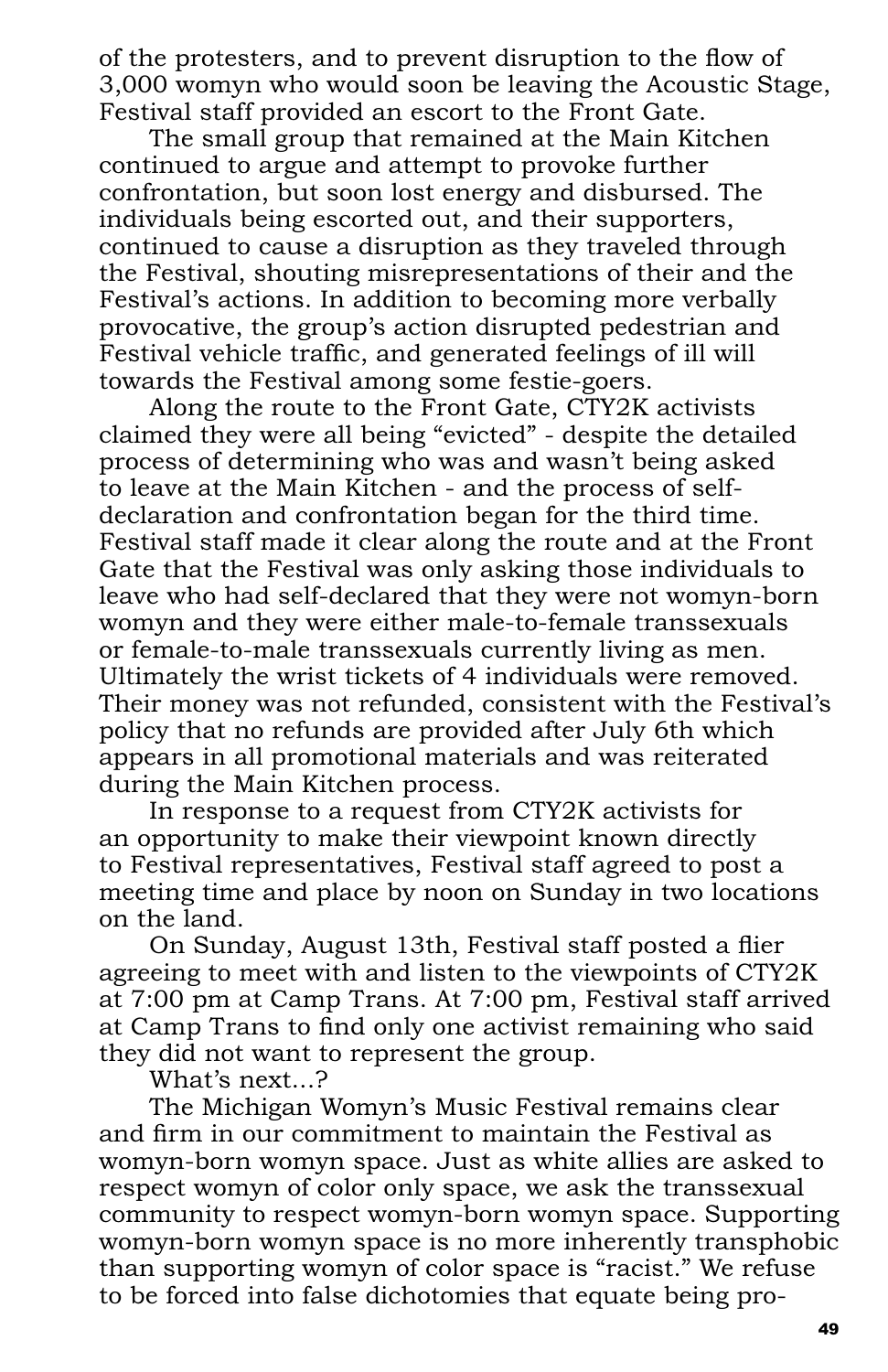womyn-born womyn space with being anti-trans.

Michigan has always been home to womyn-born womyn who represent every point along the continuum of gender identity: from butch to femme and beyond butch and femme, including many who consider themselves transgendered. We remain committed to providing space for womyn-born womyn to gather in celebration of our diverse identities as womynborn womyn.

# *What's a Festival Without a Controversy?* **by MWMF (August 2000)**

For a quarter century, the Michigan Womyn's Music Festival has been a magnet for the debates and disputes of the larger feminist and lesbian communities. This year was no different, as the Festival was the scene of a protest demonstration by a group of activists calling themselves "Camp Trans Y2K" (CTY2K).

The hallmark of Michigan has always been its creation of separate, self-defined and honored womyn's space. A flier developed through weeks of dialogue in the worker community and distributed to all festival-goers stated, "For one week a year, the Festival provides a space for us to gather as womyn who were born as, and have lived our entire life experience as womyn. This is a rare and precious community that we share for this week, and as Festival organizers we feel that one of the important ingredients in this community is that we have shared our entire life experience - however varied that may be - as womyn."

CTY2K activists expressed their opposition to the Festival's womyn- born womyn focus from Forest Service land across the road from the Festival's front gate. On Friday and Saturday, August 11 - 12, a group of about 25 activists entered the Festival and caused a series of small disruptions.

Festival staff - representing a mix of butch, femme and other womyn across a gender-identity continuum, most active in trans-ally work - met the group at the gate and distributed copies of the Festival's policy statement, which included a request that the transsexual community respect and support womyn-born womyn space and provided explicit notice that individuals who self-declared as male-to-female transsexuals or female-to-male transsexuals might be denied entrance or asked to leave.

Despite provocation from the activists throughout the two days, Festival staff held firm to their commitment that no one's gender or sex would be questioned on the land. If an individual clearly self- declared as a male-to-female or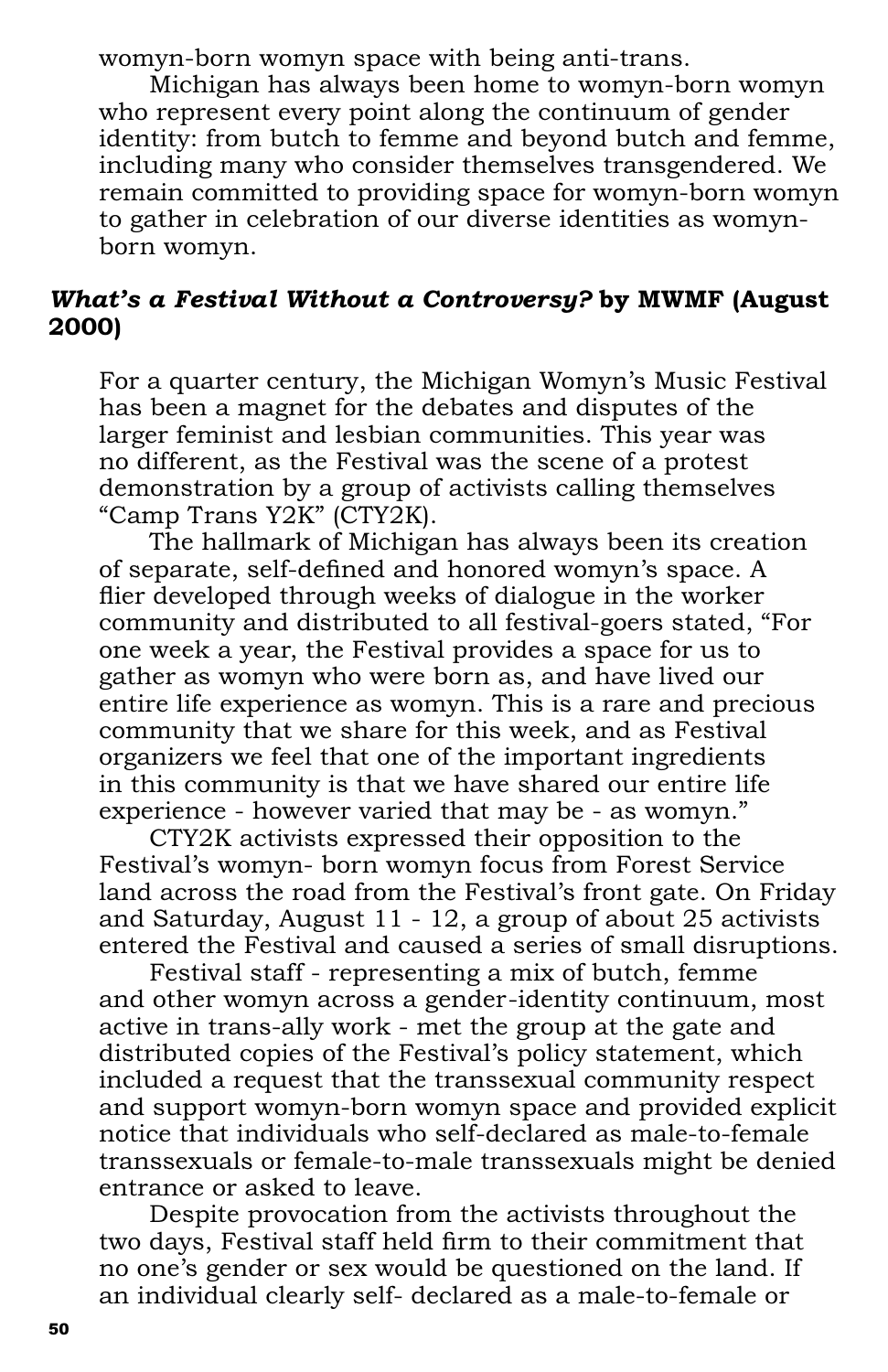female-to-male transsexual during the course of the protest action, they were asked to leave. As a result of this clearly and repeatedly articulated policy, the wrist tickets of 4 individuals were removed. Their money was not refunded, consistent with the Festival's policy that no refunds are provided after July 6th.

"Michigan has always been home to womyn-born womyn who represent every point along the continuum of gender identity: from butch to femme and beyond butch and femme, including many who consider themselves transgendered. We remain committed to providing space for womyn-born womyn to gather in celebration of our diverse identities as womynborn womyn," says Festival organizer Lisa Vogel.

"It saddens me that the young womyn we used to call 'baby-dykes' are now growing up questioning the validity of the very concept of being female. Many of us growing up, myself included, struggled fiercely with the limited societal definition of what being a 'woman' meant. That's why we created this Festival --- as an exploration and celebration of the full range of how we are and all we can be as womyn. We refuse to see "woman" turned into a dirty word or defined as an out-dated construct.

"The Michigan Womyn's Music Festival remains clear and firm in our commitment to maintain the Festival as womyn-born womyn space. At the same time, we stand as allies with the trans community and refuse to be forced into false dichotomies that equate being pro-womyn-born womyn space with being anti-trans.

"We believe the greater queer community is strong enough to support separate space for all affinity groups. There are times all oppressed communities need separate spaces, even away from their allies. The Festival community learned this in the creation of a separate and honored Womyn of Color space. We call upon the transsexual community to respect and support the community at Michigan, which by its very definition is separate space for womyn-born womyn."

#### *Response to the Violence Against The Butchies and Le Tigre*  **by Rachel Carnes, Radio Sloan, et al. (October 2001)**

We, the undersigned, speak as artists and performers who directly or indirectly have been called on to make a statement against the "womyn-born womyn" admissions policy at the Michigan Womyn's Music Festival. Some of us have been asked to make a public statement against the Butchies and Le Tigre on the grounds that, by playing the festival, they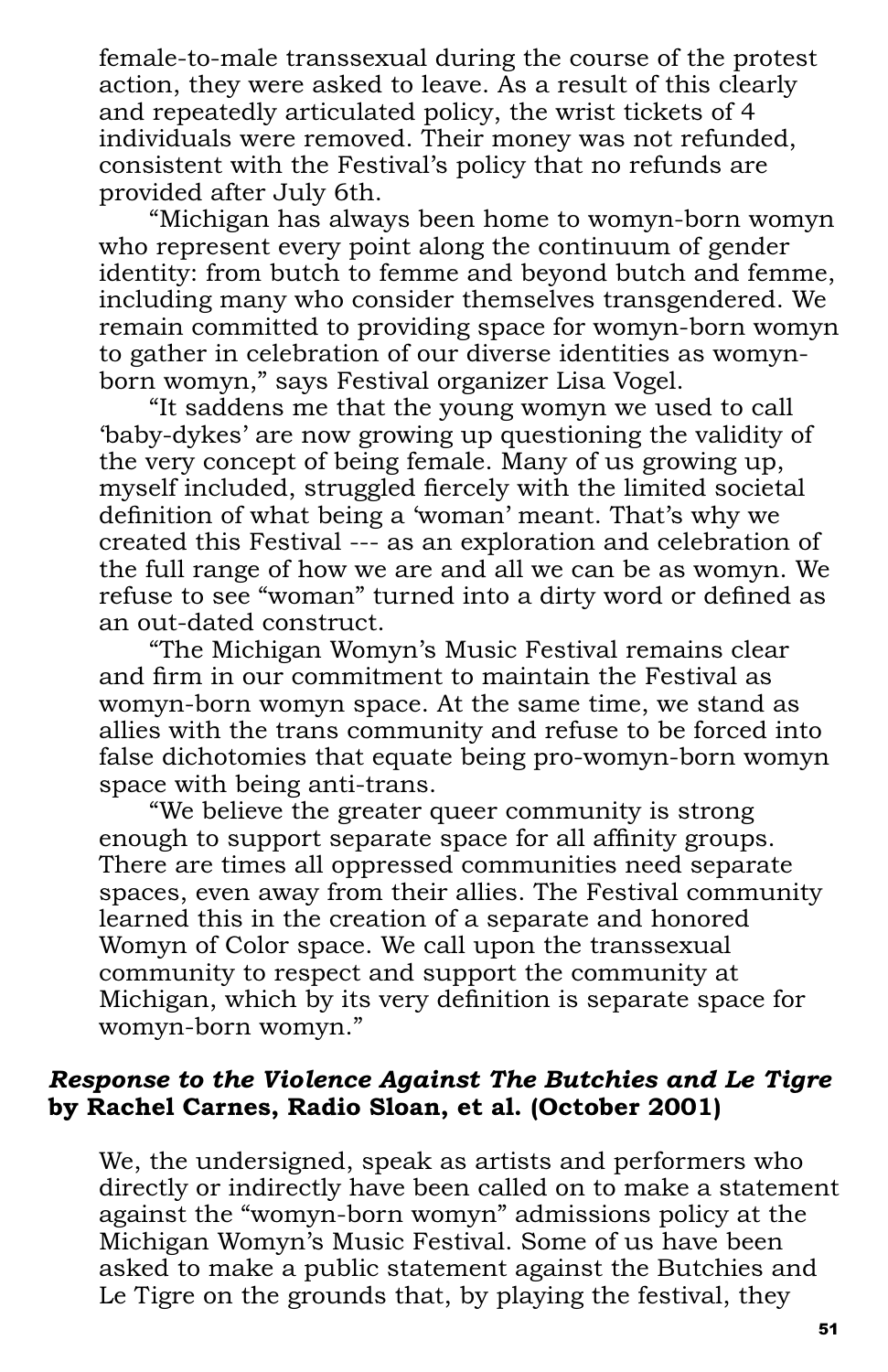and their supporters are unilaterally transphobic.

The focus of this letter is safety. It is written and signed with love, honor, respect, and support for our trans community, and in hopes of making a safe space to talk shit out and work together towards real trans inclusion in the big queer team. Regardless of our individual feelings and opinions on MWMF entrance policy and the tangled mess of issues around it, collectively we find the present climate of discussion to be unsafe. The Butchies and Mr. Lady have been verbally attacked, endlessly harassed and physically threatened. Bomb scares, death threats and prankcalls are not figures of speech. This kind of violence (and the trickledown name calling, gossip, misquotes and hate talk) is sick and intolerable. There can be no productive dialogue between people who are being physically and psychologically threatened and those who are threatening them.

A united stand against violence is our only hope of moving on to real issues of trans inclusion in both the queer and women's movements. We support the Butchies' statement as one of the many voices among us. We support the voice of one who opposes them as another. As members of a divided community, we demand willingness to bridge and rebuild.

We encourage candid disagreement, forthright opinions, and positive conflict tempered with patience and respect. We want questions and dialogue rather than answers and oneliners. As a community of people who are queer, pro-queer, trans, and pro-trans, we agree to disagree.

We sign this statement as an act of nonviolence. We will not tolerate any form of violence against women or transfolk or queers. We support and believe the Butchies and Le Tigre when they tell us they have been served death threats. We support our trans community in struggling to be heard. We support our queer community in working out their shit, but we do not support protesters who choose violence as their message medium.

Rachel Carns (the need) Radio Sloan (the need) Dvin Kirakosian (the need) Emily Kingan (the haggard) STS (the haggard) Tami Hart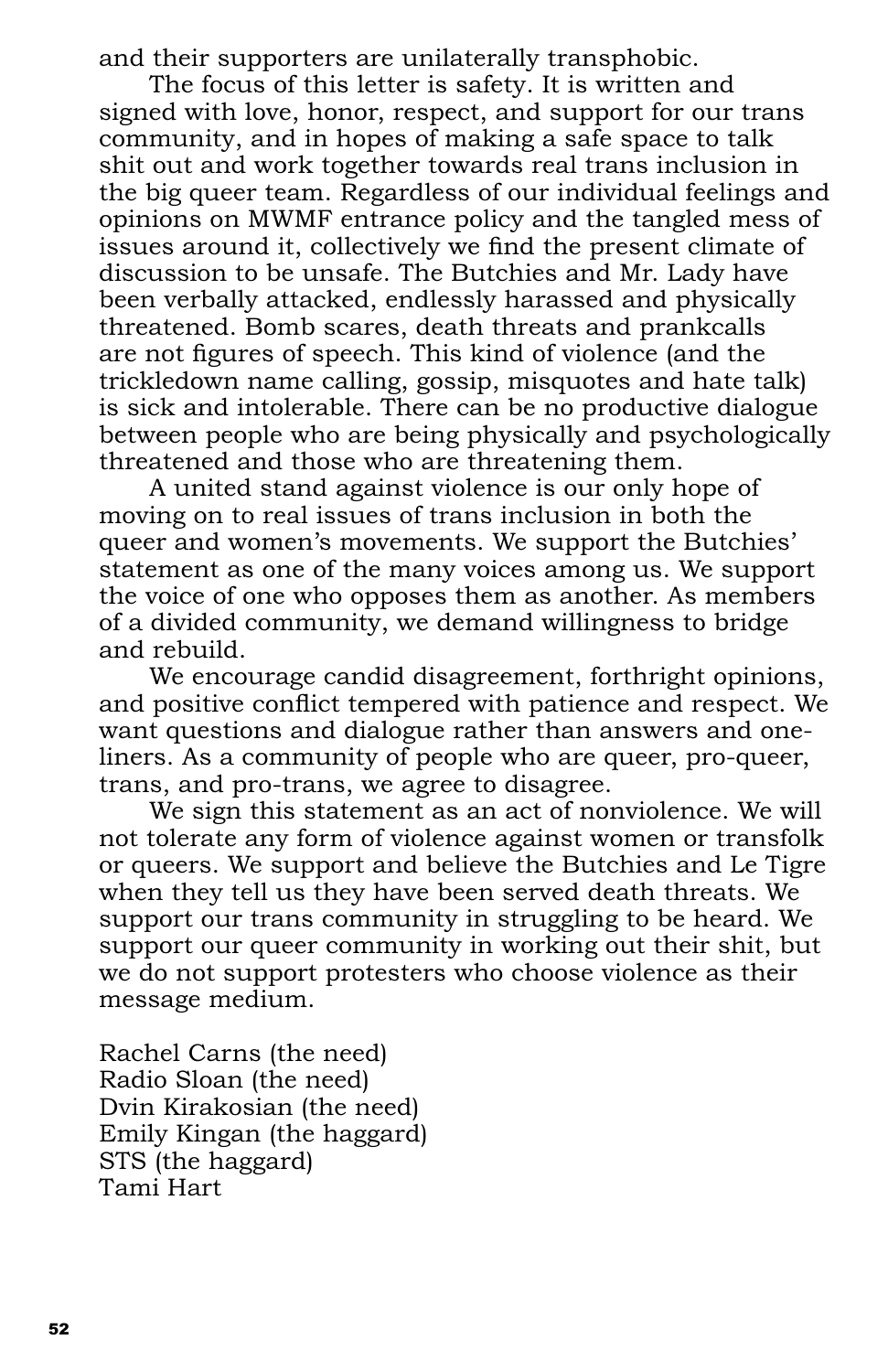### *An Open Letter in Support of Protesters* **by Sadie Crabtree (October 2001)**

We, the undersigned, stand in support of the nonviolent protesters of the Butchies and other artists who have stated that they support the policy of excluding transsexual women from the Michigan Womyn's Music Festival (MWMF).

We support these actions because they are nonviolent, focused on education, outreach and visibility rather than intimidation and fear.

We support these actions not because we wish to defame these artists, but because we want to educate others about transphobia, and inform consumers of the positions of the political bands they support.

We support these actions because we dream of a world in which transphobia (along with all other forms of bigotry) is not acceptable—and, as activists and allies, we are making that world happen.

We respect and appreciate the contributions that these artists have made to lesbian and feminist movements. By supporting bigotry against transsexual women, however even if they do not acknowledge that it is bigotry—they leave very vulnerable women and lesbians out of their advocacy, and actually advocate against them.

We support women-only spaces, and recognize the importance of the Michigan Womyn's Music Festival. We know that each year, thousands of women are empowered and energized by that space. We also know that victimized transsexual women are routinely turned away from shelters and rape crisis centers, and that empowered women return home from MWMF to run those shelters. Changing MWMF is not the end of our effort, it is a beginning. We speak first to our sisters, because if our own family will not stand with us, we can never hope to win acceptance and respect for transsexual women from the rest of the world.

We recognize that the irresponsible actions of a few of those opposed to our work, like the recent assault of a nonviolent protester at a Le Tigre show, are not representative of the actions and ideals of all those who disagree with us. We hope that those who do not share our goals, and those to whom our work has been deliberately misrepresented, would have the same respect for us.

We ask Mr. Lady Records to stop portraying the radical, queer, feminist activists working on this issue as violent, homophobic, and misogynist. Such slanderous rhetoric does not end violence, but fuels it, and endangers nonviolent activists. As protesters and supporters of protesters, we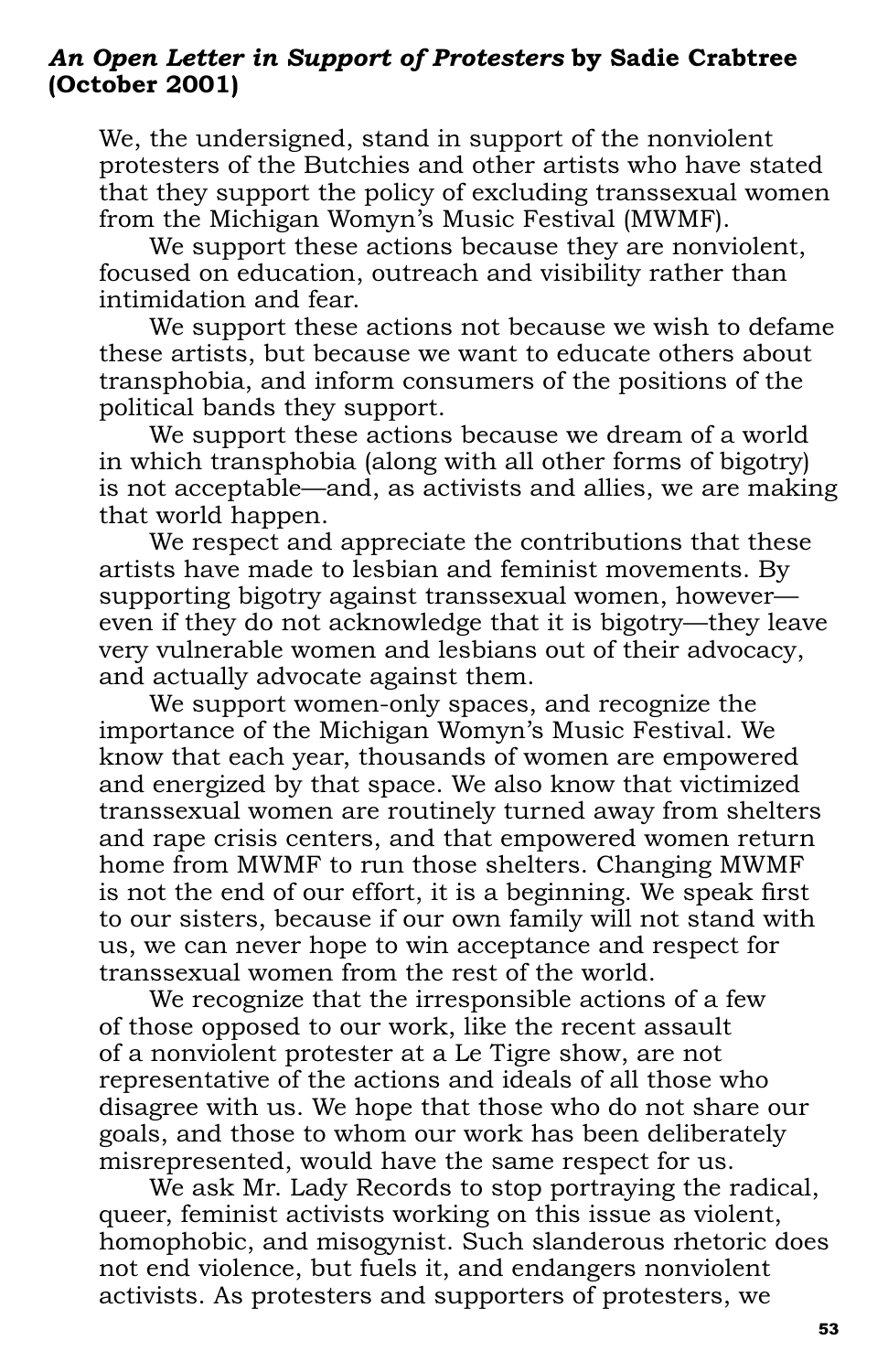assert that we have never been witness to, or participants in, threats or violence against any of the protested artists.

We notice that whenever transsexual women do activism on their own behalf, even by the most peaceful methods, their activism is called " violence." The same scrutiny is not applied to the methods of non-transsexual women, even when their methods of protest are identical. The characterization of transsexual women as violent, loud, and pushy, in order to imply that they are similar to men, is a weapon of bigotry that has been used against transsexual women for decades.

We again ask the Butchies, Le Tigre, other womencentered and queer bands, and all those with the power to create change, to support all women and lesbians, and to stand with us in opposition to the exclusion of transsexual women from the Michigan Womyn's Music Festival.

#### *MWMF Trans-Inclusion Petition* **by Nomy Lamm, Rachel Carnes, Sadie Crabtree, et al. (November 2001)**

We, the undersigned, call for a peaceful re-evaluation of the Michigan Womyn's Music Festival's "Womyn-Born-Womyn" policy (hereafter referred to as "the policy"), with the ultimate goal of including all *self-identified* women. We recognize that this change has been in the process for a number of years, and that emotions run high on all sides of the issue. We believe the difficult transition will happen through dialogue of many kinds, through positive outreach and education, peaceful protest, and the building of trust among women on the land.

We are artists, musicians, activists, writers, and community organizers within the queer and women's communities. Many of us have attended the MWMF as performers, workshop leaders, workers and paying festivalgoers. Others of us have not, either because we are not allowed to, or in protest of the policy. We want to change the policy because we love the festival, because we value the tradition of womyn- only space, and because we feel it is time to expand the definition of "womyn" to include transsexual and transgender women. We do not consider trans-women a threat to our safety or identity. We recognize the many voices of trans-women as an integral part of the spectrum that makes up our community.

We have experienced trans-inclusive women-only space, and we believe that self-definition is adequate "proof" of one's gender. We do not believe that a trans-woman's legal status or ability to "pass" should determine whether or not she is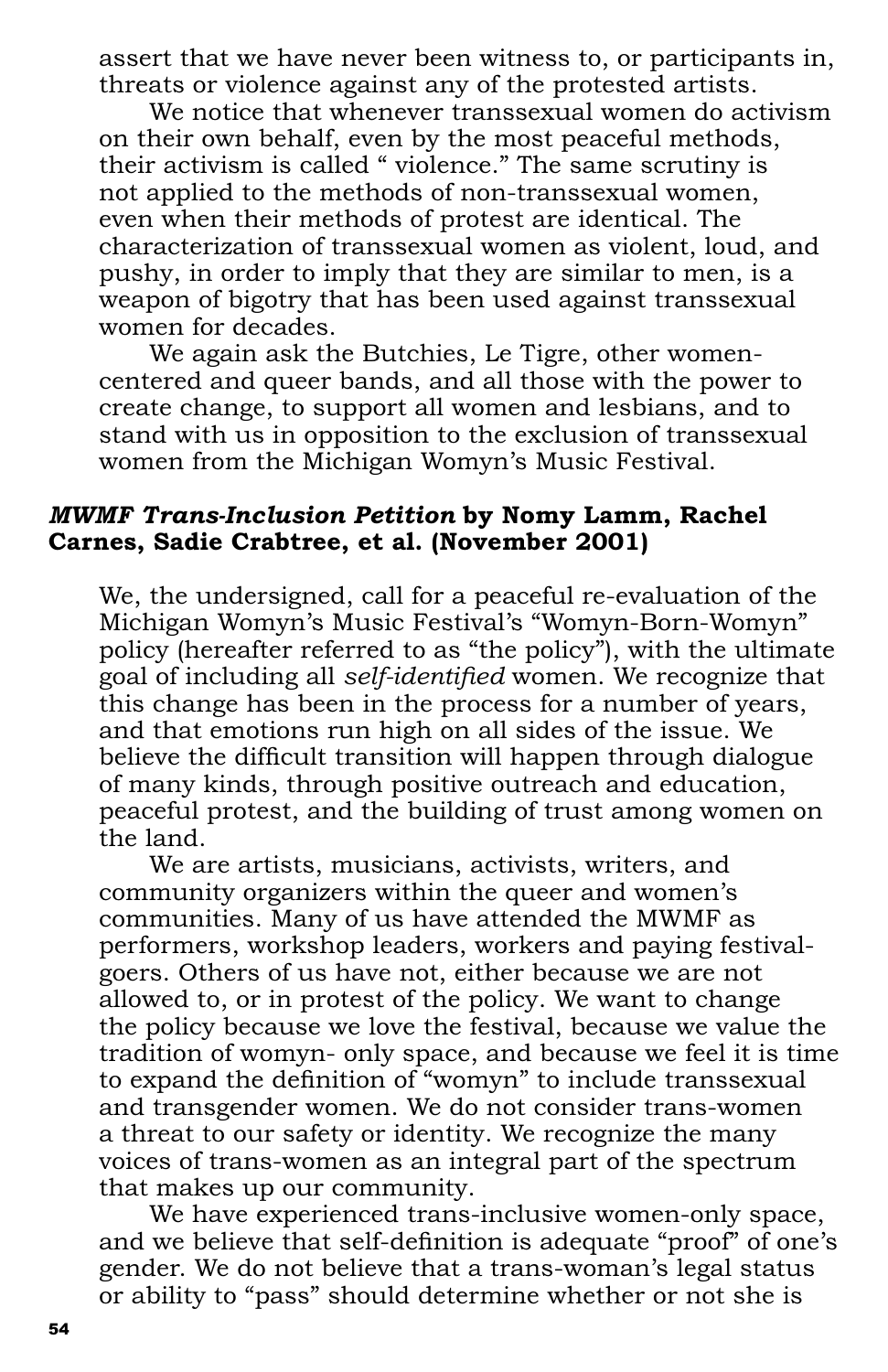allowed on the land. Many womyn have expressed concern that, if the policy were to change, there would be no way to keep men from "dressing up like" women and coming to the festival. We believe the best way to avoid sabotage is to minimize suspicion and infighting, and insist that trans-women are *womyn* and are naturally included in the festival. Many of us have had to face discrimination and harassment because of our gender expression, and we see the scapegoating of trans-women as part of the same cycle of violence. Whether we're harassed because we "don't look like women" or we "look like we're asking for it," it's all a part of the same sexist, gender-rigid, patriarchal system that we are trying to resist.

We express our deepest compassion for all people who have suffered under sexism, whose bodies and selfconceptions have been traumatized by male violence and control. We honor and respect the struggle to create and maintain womyn-only space, and recognize that many womyn are instinctively and understandably protective of that space. Some womyn on the land have complained that trans-women's voices and bodies are triggering for them, because they look and sound "like men." We believe that, while the presence of trans-women may be triggering for some people, this is a prejudice that can be overcome by building relationships and learning to empathize with each other's experiences. Many of us have also been accused of being "too manly," and we know that trans-women are also targets of violence, harassment and rape. Furthermore, we challenge the idea that womyn-only space is inherently safe; we know that women have been raped and children have been assaulted on womyn's land. We say this not as an accusation, but as a gentle reminder. The inclusion of transwomen on womyn's land does not bring in a "dangerous element;" what is truly dangerous is a climate of fear, distrust and bigotry that causes us to dehumanize each other.

We challenge essentialism and encourage our community to greet this challenge with courage and creativity. We sign this letter in honor of those who have gone before us in the history of womyn's struggle, who have risked their lives for the rights of future generations. We believe that gender, identity, and coalition politics have become integral themes in shaping women's lives and communities, and that our strength is indeed in our diversity. We feel that to open the festival to ALL women, whether assigned at birth or selfidentified, is to open our hearts and minds to a greater understanding of, and compassion for, our selves.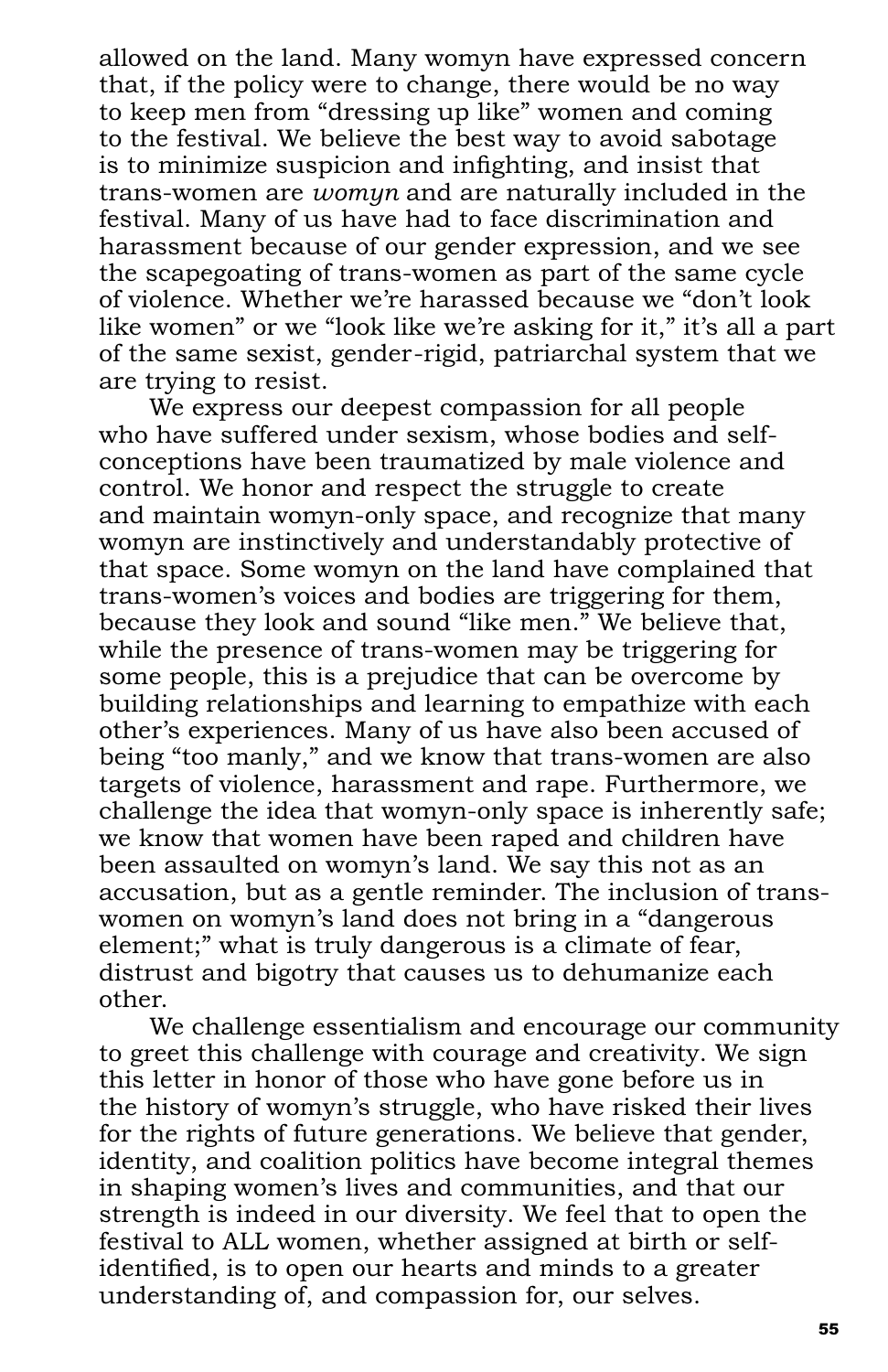Count my name among those who advocate for the inclusion of trans- women at the Michigan Womyn's Music Festival.

Signed,

- 1. Nomy Lamm (Sister Spit/The Transfused), Olympia WA
- 2. Rachel Carns (The Need), Olympia WA
- 3. Tami Hart (solo artist), Portland OR
- 4. STS (The Haggard), Portland OR
- 5. Sadie Crabtree, (Strap-on.org editor), Washington DC

# *Bitch* Roundtable: A Bonus Track

In late 2001, editor Lisa Miya-Jervis of Bitch magazine approached me to do a one-to-one dialogue with someone who supported "womyn-born womyn" policy over email. The format was that we would both write a short statement illustrating our views, then respond to each others' comments, and continue exchanges several more times. Lisa intended this to be a new format to discuss something that are as emotionally charged as this topic.

The problem was that my opponent never responded to my initial opening statement, and eventually dropped out of the dialogue. It's possible that she just got busy unexpectedly, but it could also be the case that she didn't know how to respond to what I wrote, because my reasoning for supporting trans inclusion are different from those expressed by Nomy Lamm petition above, for example.

Since this format did not work, Lisa chose instead to do a more conventional face-to-face roundtable, where my opponent cannot abruptly disappear. Because Bitch did not use my initial opening statement, I chose to include it in this handbook.

\* \* \* \* \* \* \* \*

My name is Emi, and I am an activist involved in many issues, particularly around domestic violence, sex workers' rights, and intersex issues. In addition to having all those backgrounds, I am an Asian dyke, sometimes identifying as genderqueer but more often as "slut" as far as the gender identity goes. I have never attended Michigan Womyn's Music Festival or Camp Trans for economic and medical reasons (I have disabilities which make camping very difficult), but I have felt both positive and negative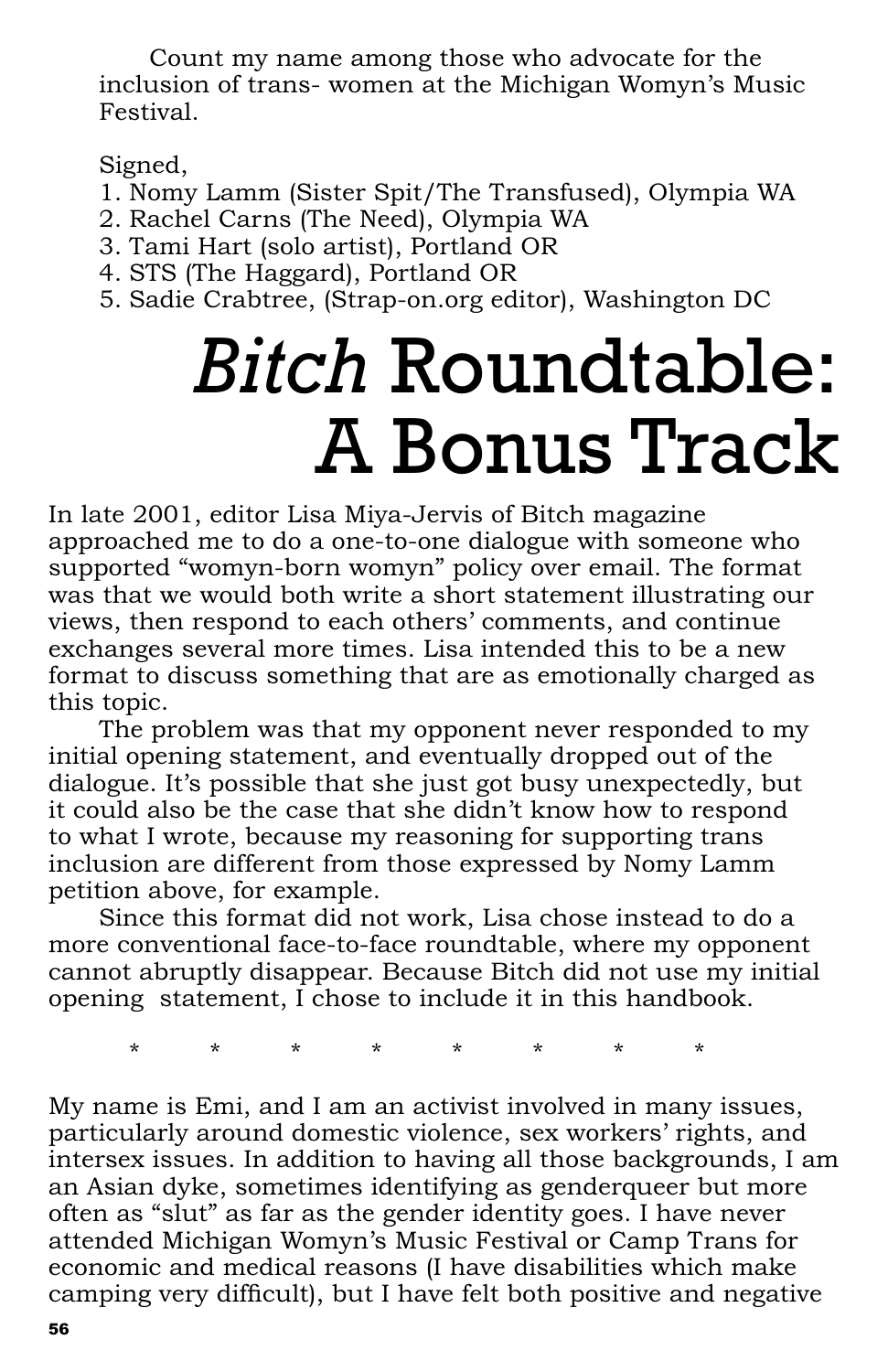impact of the Festival in feminist/women's spaces that I navigate locally, including within the anti-domestic violence movement.

For me, the notion of women-only spaces evokes a particular blend of comfort, strength, and warmth as well as fear, pain, and disillusionment that is not like anything I have experienced in the society at large. I realize, though, I had not always felt this way, like when I was first awakened to feminism as a first-year college student volunteering on the local rape crisis line. Back then, things were simpler: not only did I believe that I could finally feel free, safe and respected in a women-only space, but I craved such a place, a haven from the pervasive male dominance in the society.

Needless to say, I was naive. I quickly learned that womenonly spaces are not as safe or free as I had expected, but are rife with the same old racism, classism, ableism, and even internalized sexism acted on by women against other women, and became more selective about whom I consider my "sister." That is not to say that women-only spaces are the same as the rest of the society, because I think there are several important differences. On the positive side, feminist-inspired women's communities have afforded me the language and frameworks for addressing these violence and oppressions that occur among women. And I would be lying if I said I did not feel even a little bit safer or respected by other women than by men, even though these women can also act out violence and oppression toward me (or I toward them).

But there are also very different kinds of fear and pain that I feel are unique to women-only spaces that I could not find a word for until recently. Here is what I mean: When men act out their misogyny toward me or toward other women, it is a very horrible experience, but at least I have other feminists to validate my feelings. There is no fantasy that this world is safe for women, and I feel empowered through fighting back together against the violence and oppression against us. But when I go into womenonly spaces, there are so many fallacies that claim how safe, liberating, and egalitarian these spaces supposedly are that it makes me feel crazy and invalidated for feeling hurt by other women. And when I try to confront other women for their racism, classism, ableism or other oppressions, I frequently get attacked, which is not much different from what happens when I try to address sexism outside of these spaces, except that I am accused of being divisive and left without the support of other feminists that I generally count on for my survival.

Ideally, I want women-only spaces to be a place where we can address ways in which we end up enacting various societal hierarchies among ourselves regardless of our intentions. Of course, there is nothing wrong with enjoying music, celebrating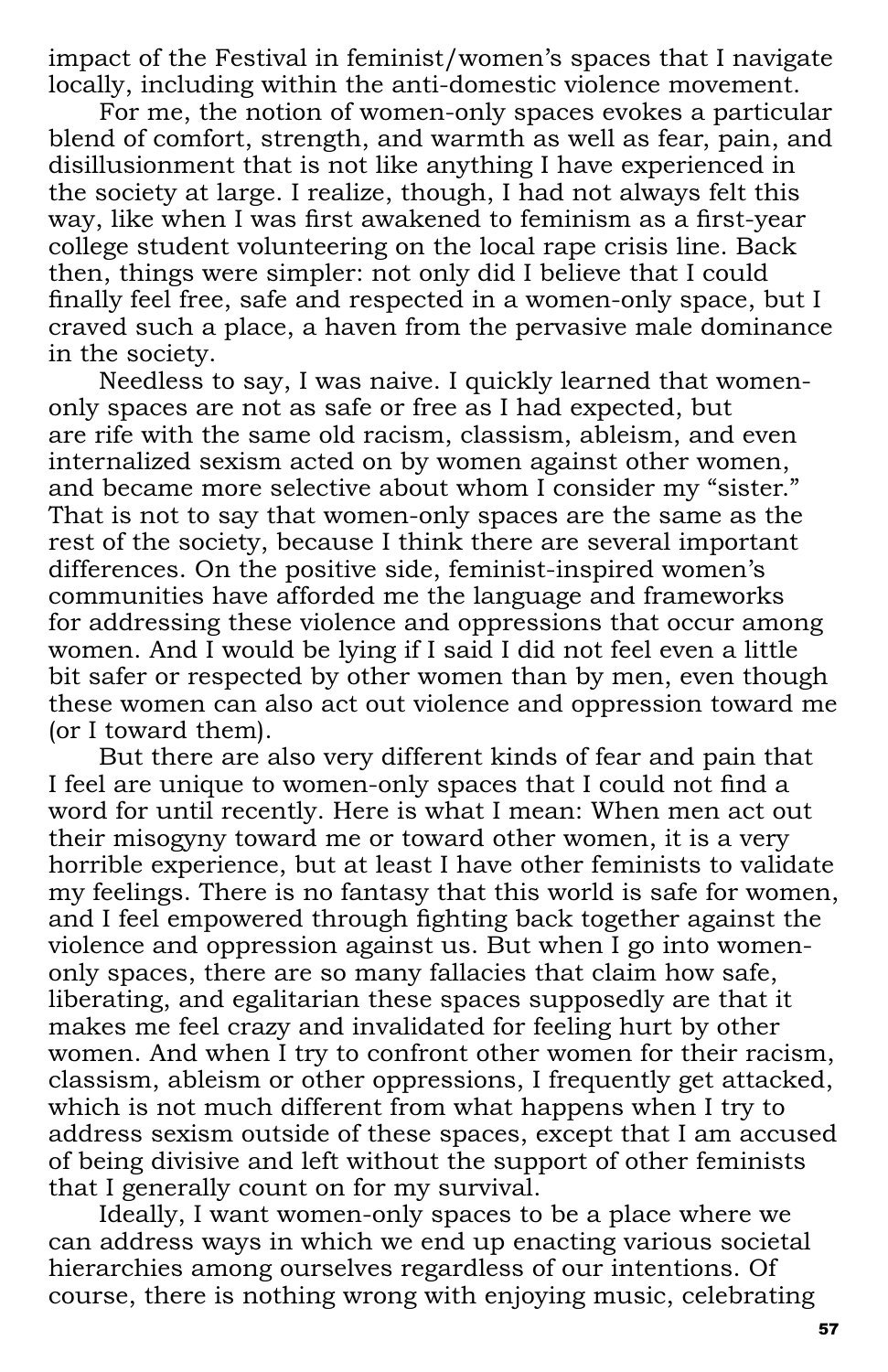our collective strength, or just plain having fun, but it should not happen at the cost of women marginalized due to multiple oppressions. One of the common mistakes made by people organizing women's spaces is that they assume that women-only space is safe because sexism is the most damaging of all oppressions for all women, and therefore women should feel safe in a women-only space. As Cherríe Moraga pointed out two decades ago, "[t]he danger lies in ranking the oppressions. The danger lies in failing to acknowledge the specificity of the oppression."

We need to start from the acknowledgement that women-only spaces are not necessarily safe. The myth of safety perpetuates the invisibilization and denial of domestic violence and sexual assault that occur between women, as well as ways in which white women have power over women of color, middle-class women have over working-class women, able-bodied women have over women with disabilities, etc. Instead of using the myth of safety to justify the exclusion of trans people, we should be using the trans inclusion debate as an opportunity to examine myths we hold about our communities and ways they privilege a certain group of women over others.

So what policy should a women-only space have regarding the entrance of trans people? My answer to this question is to leave it ambiguous because world is full of ambiguities. I think it would be enough to say "this space is for women" and not privilege any particular interpretation; privately, of course, there can and will be multiple interpretations, which is as it should be. The problem is not where the boundary is drawn, but the fact that some people insist on drawing a clear, unambiguous boundary where there could not possibly be one.

Gloria Anzaldúa wrote: "A borderland is a vague and undetermined place created by the emotional residue of an unnatural boundary... the prohibited and forbidden are its inhabitants... Do not enter, trespassers will be raped, maimed, strangled, gassed, shot. The only 'legitimate' inhabitants are those in power, the whites and those who align themselves with whites. Tension grips the inhabitants of the borderlands like a virus. Ambivalence and unrest reside there and death is no stranger." While Anzaldua was mainly discussing the physical borderland created by the Mexico-U.S. border, trans people are also "raped, maimed, strangled, gassed, shot" as a result of the society's attempt to enforce an unnatural boundary.

I sincerely believe that, if we insist on drawing the national boundaries along the Rio Grande, dividing the region into the U.S. and Mexico, the people who have come from this region have the right to cross the borders freely at any time with or without documents. I also believe that if we insist on creating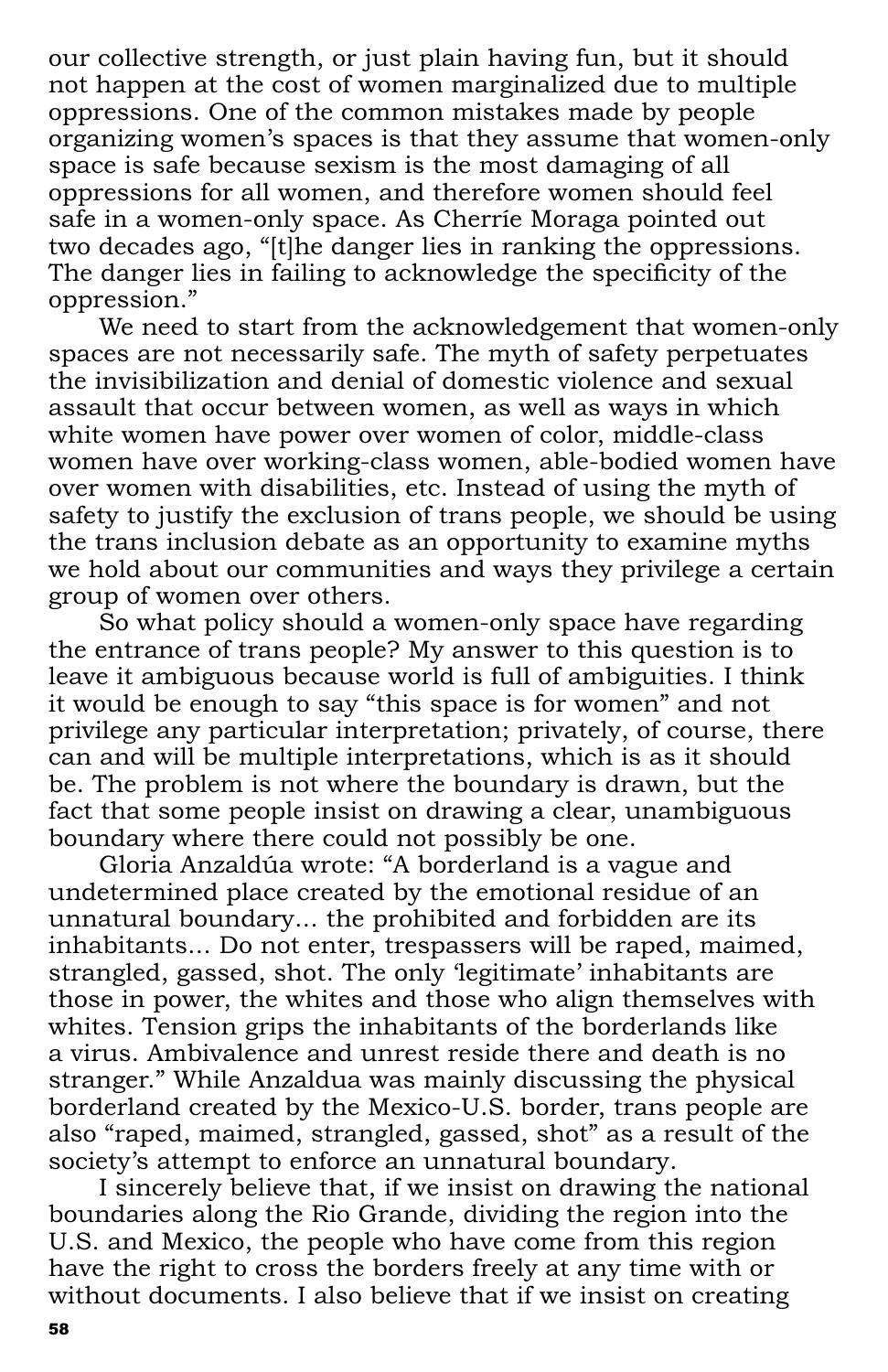gender-specific spaces under the faulty binary view of genders, those who are marginalized and erased by the same faulty binary system have the right to be on whichever side of the line they want to be at any given time in order to maximize their safety and comfort.

This does not mean that I feel comfortable or safe with all or even majority of trans people who might enter the space under the non-policy that I advocate. But I do not feel comfortable nor safe with many other women either, and I have learned to live with that whether or not I like it. It is time for those fortunate people who have felt perfectly comfortable and safe within women-only spaces to examine their unearned privileges, and recognize that their perceived comfort and safety came at other women's expense.

If it were only about a music festival, I would not be compelled to criticize it as much as I do. However, transphobia is a big issue that face women's communities (as well as the rest of the society) everywhere, and so are racism, classism, ableism, etc. I criticize the women-born-women policy not only because I believe that trans people can make better judgment about which spaces they should access than clear and unambiguous policy would, but also because I feel that sentiments and rhetoric used to justify the exclusion are racist, classist, ableist, etc. in that they rely on the myth of safety and the women's universal victimization under the patriarchy.

# Other Resources

# **Web Sites that Support "Womyn-Born Womyn" Policy:**

Michigan Womyn's Music Festival http://www.michfest.com/

Lesbian.com http://www.lesbian.com/news/mich\_intro.html

# **Web Sites that Support Trans Inclusion:**

Camp Trans Official Site (not updated since 2001) http://www.camptrans.com/

Camp Trans Chicago Planning Committee http://www.angelfire.com/emo/joshisahottie/

Strap-On.org Activism Page http://www.strap-on.org/mwmf.html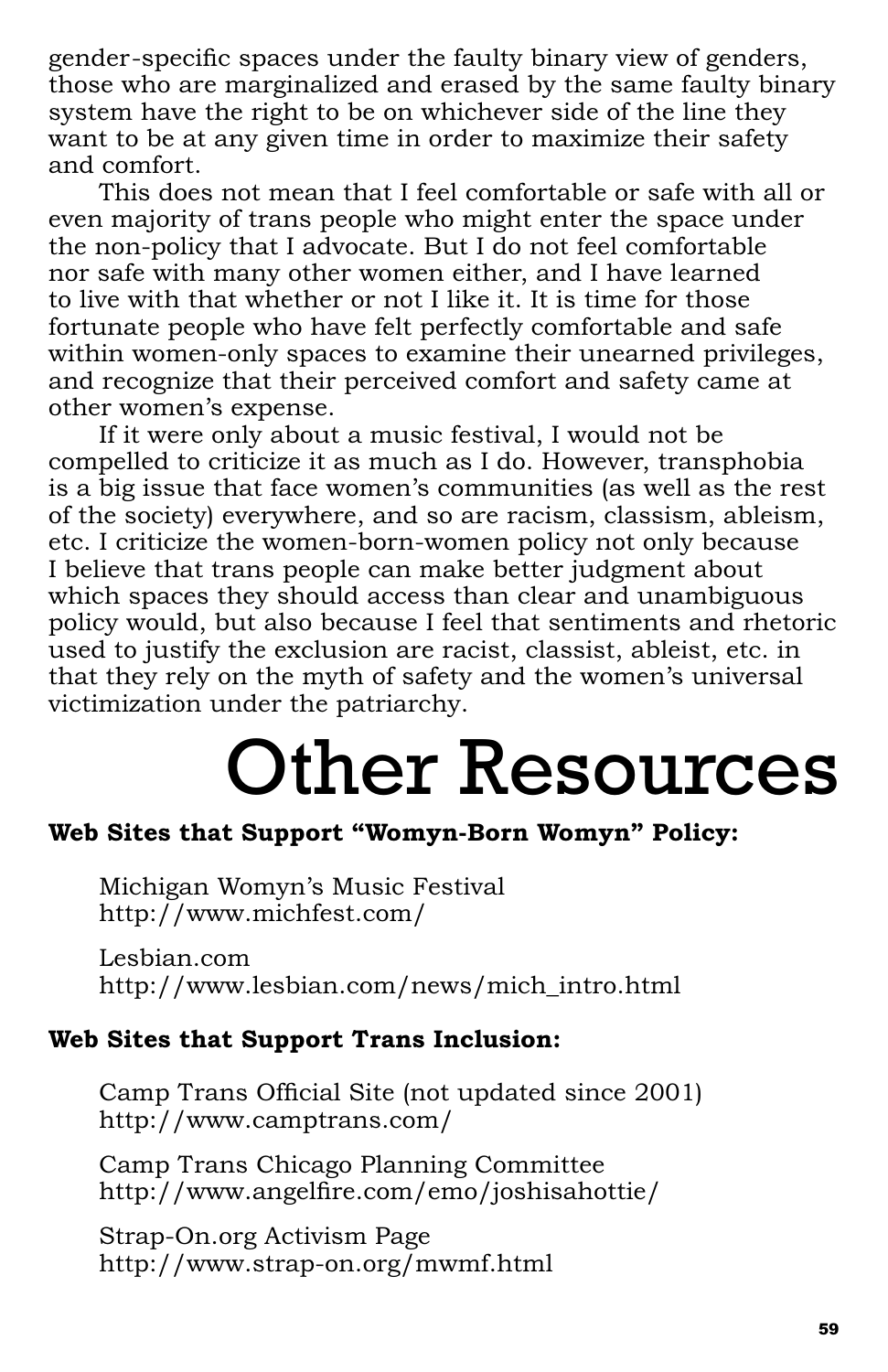# **Message Boards that are Generally Supportive of "Womyn-Born Womyn" Policy:**

Michigan Womyn's Music Festival Forum http://www.michfest.com/ubb/

Ms. Magazine Bulletin Board http://www.lesbian.com/news/mich\_intro.html

# **Message Boards that are Generally Supportive of Trans Inclusion:**

Strap-On.org Messageboard http://pub118.ezboard.com/bpseudochainsaw

TechnoDyke.com Forums http://www.technodyke.com/forums/

ButchDykeBoy Message Board http://pub82.ezboard.com/bbutchdykeboy5326

# **Academic Articles about the Controversy:**

Cvetkovich, A. and Wahng, S. (2001). "Don't stop the music: roundtable discussion with workers from the Michigan Womyn's Music Festival." *GLQ: A Journal of Lesbian and Gay Studies,* 7:1, 131-151

Kendel, M, Devor, H., and Strapko, N. (1997). "Feminist and Lesbian Opinions About Transsexuals." in Bonnie & Vern Bullough & James Elias (Eds.), *Gender Blending* (p. 146-159). Amherst, NY: Prometheus.

Koyama, E. (2000). *Whose feminism is it anyway? The unspoken racism of the trans inclusion debate*. Web site http://eminism.org/readings/transfeminism.html

# **Mainstream Media Reports about the Controversy:**

Dougher, S. and Beck, B. (2001). "Trans America." *Willamette Week,* October 10, 2001.

Finkelstein, R., Koyama, E, et al. (2002). "Fest in distress." *Bitch: Feminist Response to Pop Culture,* issue 17, summer 2002.

Taormino, T. (2000). "Trouble in utopia." *The Village Voice,* Septemer 13, 2000.

Wiltz, T. (2001). "XX marks the spot." *The Washington Post,*  August 16, 2001.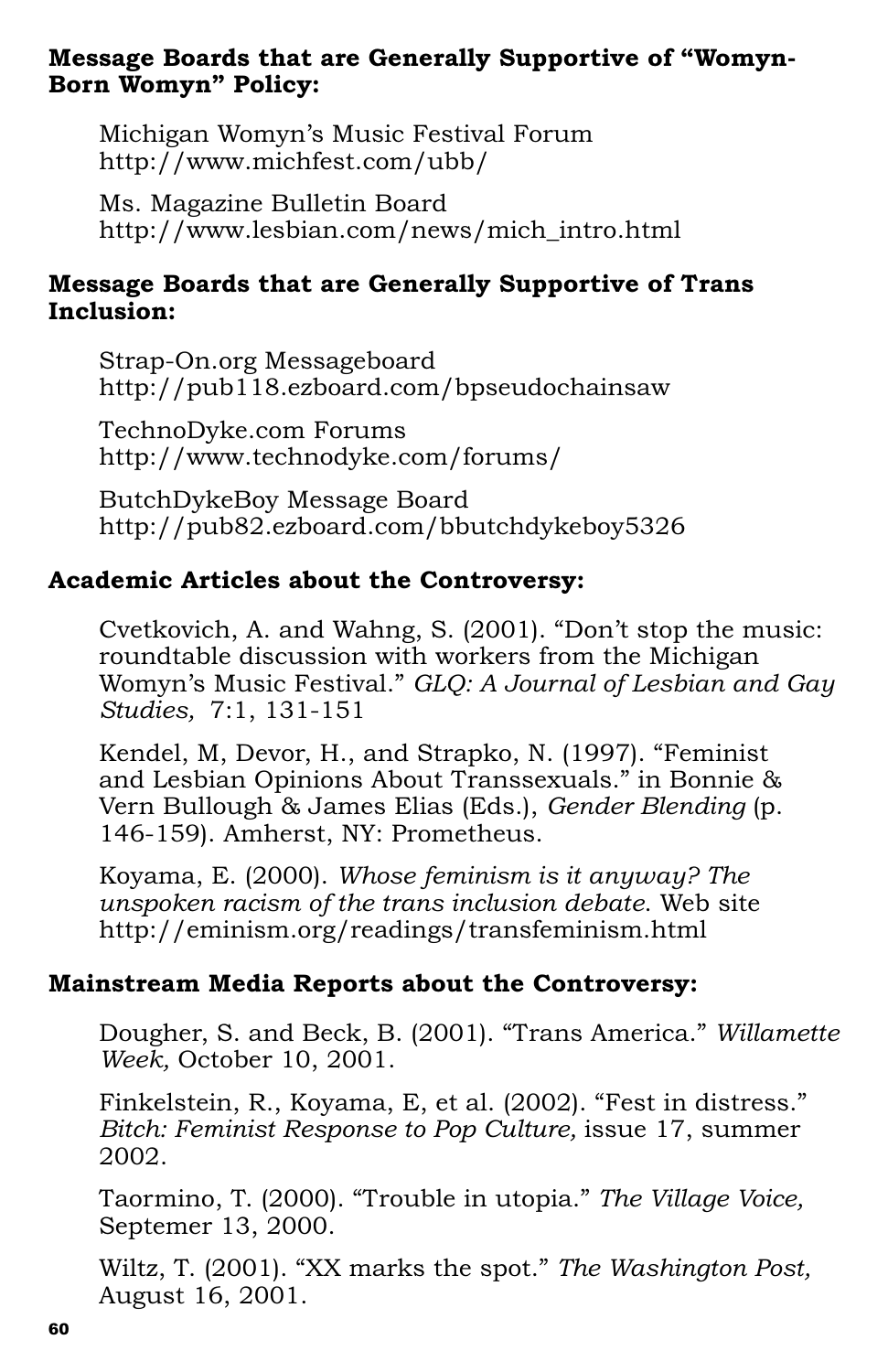# **Camp Trans** welcomes you...

The four transsexual women who were expelled last year from the Michigan Womyn's Masic Festival are back.<br>This year, we're carrieng across the road from the festival with our friends and supporters to express our This year, we re carrying across the reason from the restrict with our treatment of it is the festival brochure.<br>continued opposition to the fiestival's anti-transiemal policy, the covert statement of it is the festival br

participate in our events, help us out, or just hang out.

#### Don't miss:

- . Leslie Feinberg updating the Sisterhood
- . Minnie Bruce Pratt reading from her latest book
- · Transsexual versus nontranssexual volleyball
- . Fabulous Celtic music by Beyond the Pale
- . So you wont to grow a beard female-to-male urges
- . The separatist viewpoint on changing sex
- . West Coast comedian Mimi = Freed
- . The inside scoop on transsexuals in the military
- . The first-ever transgender weenie roast
- . The only woman expelled from the festival twice
- . What they don't show you on Geraldo
	- ... and much more

Schedule (see reverse) subject to change (who isn't!). Check for updated schedules at Camp Trans or on the Bioratoro tables at One World.

We have made our space as accessible as possible for people with disabilities. We will try to<br>accommodate you in whatever way you need. Deaf participants: We have one woman who can do some signing but if you can bring an interpreter out with you, please do.

We have received endorsements from ACT-UP member Ann Northrup, Amber Hellbough of the Lesbien AIDS Project. Bea hanson of the Gay and Lesbian Antiviolence Project, author and actor Kate Bonnatoin, (Gender Outlow and The Opposite Sex is Neither). Donald Suggs of the Gay and Lesbian Antidefamation League, performance artist Holly Hughes, poet Cheryl Clarke, Betty Dodson Videos, Susie (Sexpert) Bright, teacher and outher Gayle Rubin, author and activist Leslie Feinberg. Tom Duane of the New York City Council. Executive Director of the Lesbian and Gay Community Center of HVC Richard Burns, activist and author Minnie Bruce Pratt. the Imperial Court of New York, the Lesbian Avengers. the Garden State Cender Coalition, Visibility in Pride, the New Jersey Lesbian and Gay Coalition, and the Greater New York Gender Albance.

1994 Camp Trans Flier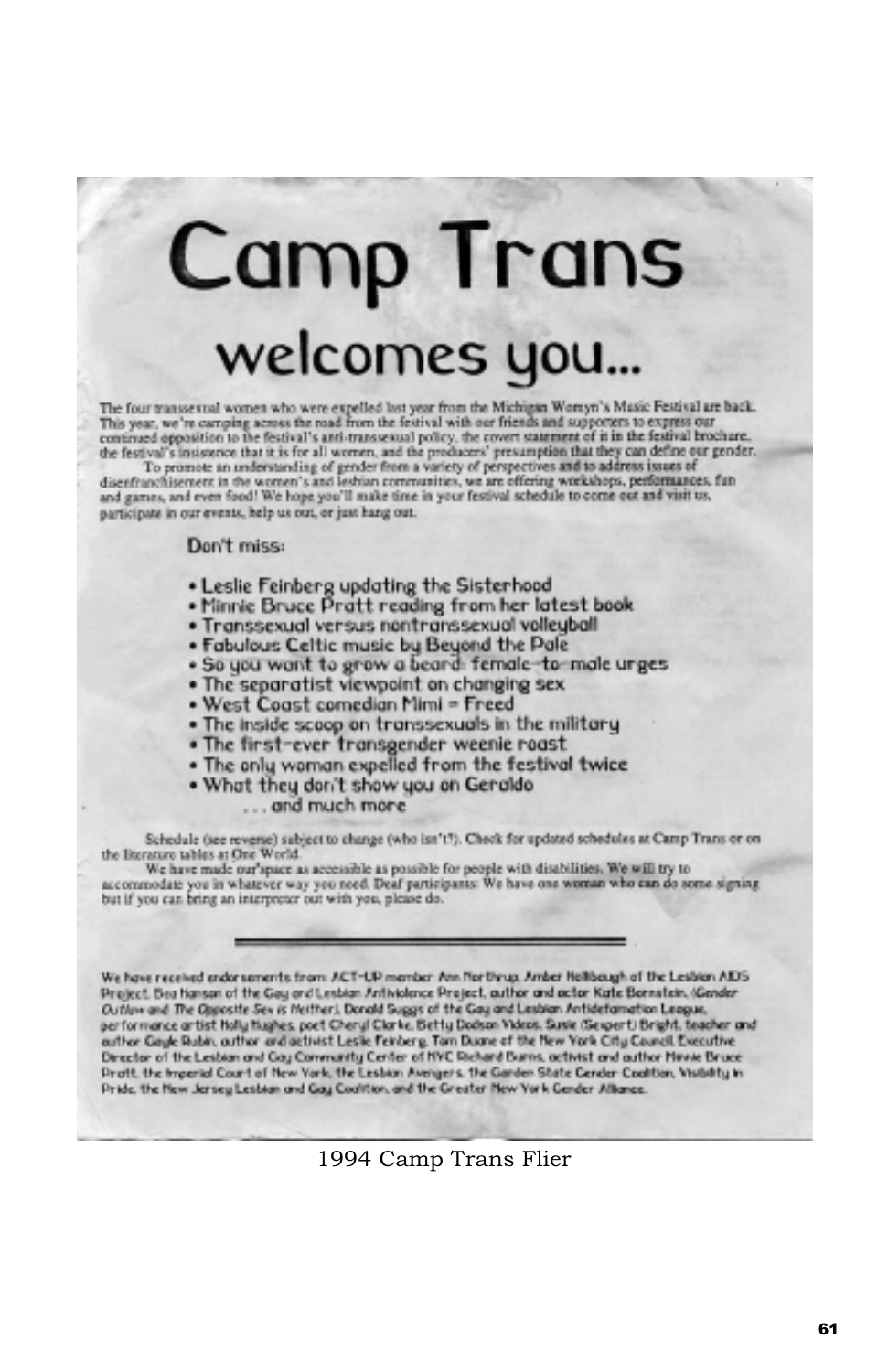# Editor/Author

Emi Koyama is a third-wavin' feminist activist, writer, performer, and organizer synthesizing wide variety of issues and analyses as survivor activism, intersex/disability activism, sex workers' rights, transfeminism, harm reduction, and multi-issue antioppression work in general. She is the program assistant of Intersex Society of North America, and the community board chair of Survivor Project.

As a performer, Emi produced and performed at the Northwest version of Intercourse: A Sex and Gender Spoken Word Recipe for Revolution and Sluts Against Rape: An Evening of Performances to Reclaim and Celebrate Our Bodies and Sexualities, and will be touring with the Sex Workers' Art Show National Tour.

Emi's articles and commentaries can be found in her neurotically vast personal web site, www.eminism.org, and have been (or will be) published in *Bitch, Fireweed, Women's Studies Quarterly, GLMA Report* (Gay and Lesbian Medical Association), and several anthologies, not to mention her numerous 'zines.

Emi lives in Portland, Oregon, where she hosts monthly Sex & Gender Open Mike and is putting the "emi" back in feminism since 1975.

# About Confluere

**Confl uere: The Network of Independent Activists & Artists for Social Change** is a publicity alliance of third wave feminist activists, artists, and others committed to progressive social change through public education, mobilization, and artistic expression. Basically, we are a "speaker's bureau" without the bureau, meaning that each speaker/performer books her or his own schedule, but we chose to share our resources and contacts in order to reach a broader audience. In addition to launching the collective web site promoting the Confluere network, we will begin mailing brochures and distributing our information at conferences by the end of the year.

Our speakers and performers are available to present and/or perform at universities, community events, and wherever the people are. Many of us are especially experienced in speaking on issues around gender, sexuality, and sex (feminism, queer/ LGBT activism, intersex, sex work, etc.) as they relate to students and activists today, but we are involved in many other movements and are committed to integrating the analysis of race, class, ability, nationality, and other systems of inequalities and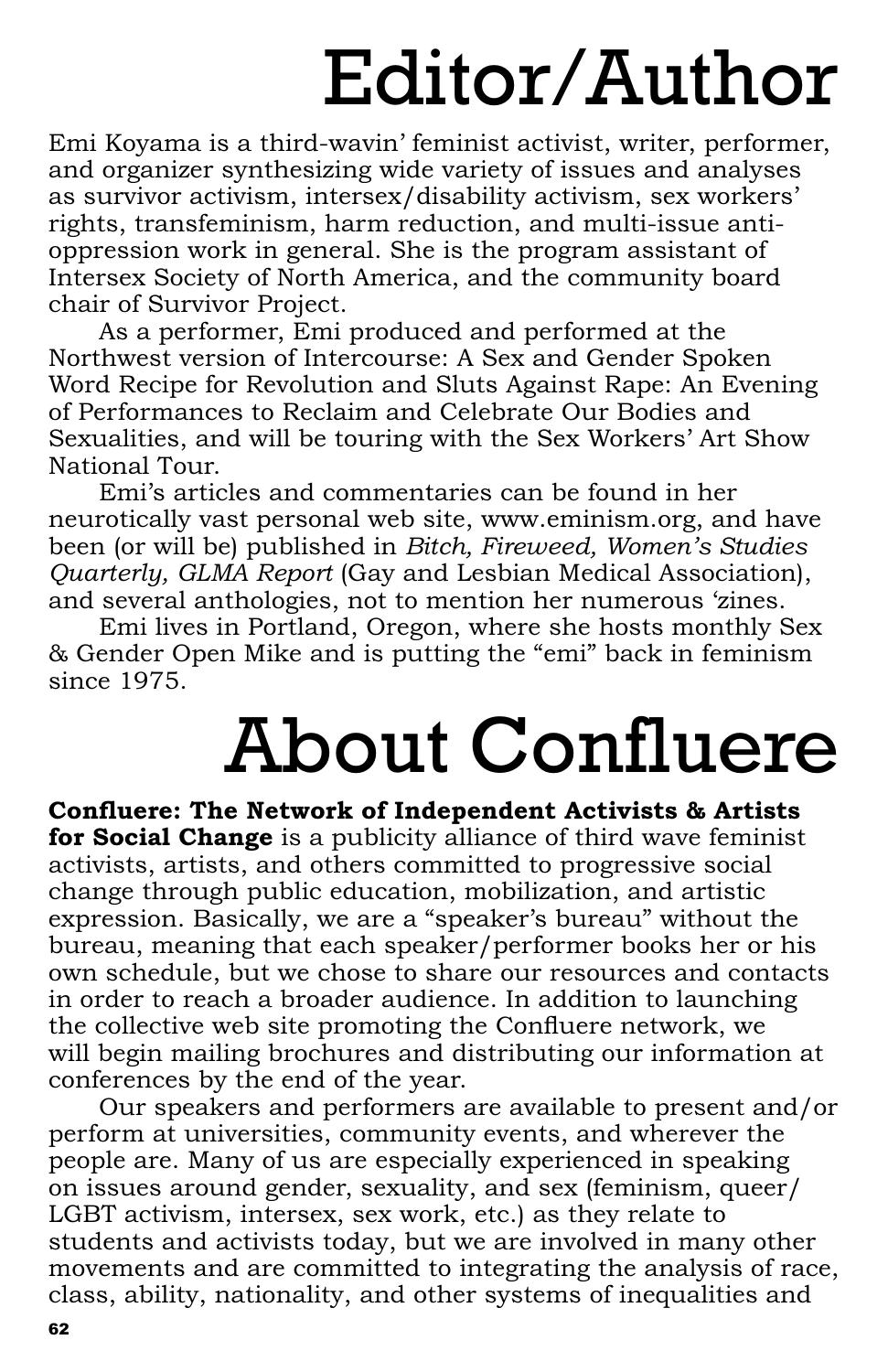injustices into all of our presentations.

Our speakers and some of their expertise are:

Leslie Bull (poet, ex-junkie ho): street prostitution, whore revolution, prisoner family, survival, poverty issues.

**Diana Courvant** (founder, Survivor Project): transsexual rights, queer domestic violence, disability politics, writing erotica as activism, anti-racism for white allies

**Qwo-Li Driskill** (founder, Knitbone Productions: A First Nations Ensemble): First Nations, Two-Spirit identities, antioppression work, queer and trans people of color, writing as resistance, mixed-race

**Thea Hillman** (board member, Intersex Society of North America): poetry/spoken-word, writing as activism, application of "coming out", sex positivity, intersex

**Emi Koyama** (program assistant, Intersex Society of North America): domestic violence organizing outside of the shelter system, queer domestic violence, working-class sex worker feminisms, intersex

**Nomy Lamm** (The Transfused): fat oppression and capitalism, queerness and disability, punk rock queer feminist art and activism, body politics

For more information about Confluere or to inquire about inviting Confluere speakers/artists to your campus or community event, please feel free to email info@confluere.com or visit http://www.confluere.com

**Confluere Publications** is the 'zine publishing and distribution arm of Confluere. Following titles (and more) are available from us:

*Disloyal to Feminism: Abuse of Survivors within the Domestic Violence Shelter System* by Emi Koyama

*Introduction to Intersex Activism: A Guide for Allies* by Emi Koyama with Intersex Society of North America

*Feel Me* by Leslie Bull

*Turtle and Gorilla* by Leslie & Stacey Bull with the Family

*Transfeminism: A Collection* by Emi Koyama

*Teaching Intersex Issues: A Guide for Women's, Gender & Queer Studies* by Emi Koyama & Lisa Weasel

*Instigations from the Whore Revolution: A Third-Wave Feminist Response to the Sex Work "Controversy"* by Emi Koyama

To order these titles, please visit http://eminism.org/store/